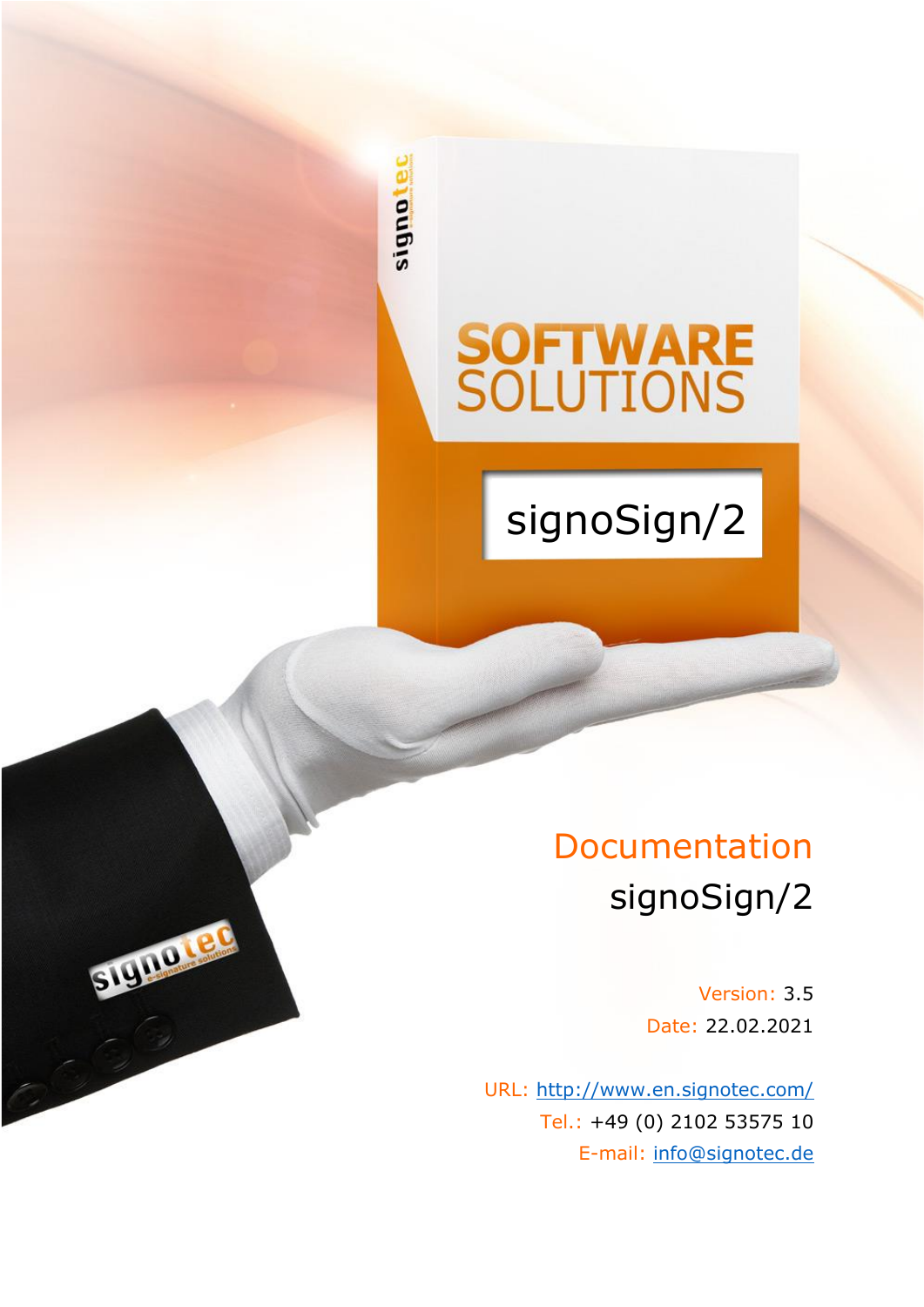# Signote C

# **Contents**

| 1 List of revisions                                                                | 5              |
|------------------------------------------------------------------------------------|----------------|
| 2 Configuration                                                                    | 6              |
| 2.1 General settings                                                               | $\overline{7}$ |
| 2.1.1 General settings                                                             | $\overline{7}$ |
| 2.1.2 Accessing the configuration dialog boxes requires login                      | $\overline{7}$ |
| 2.1.3 Language                                                                     | $\overline{7}$ |
| 2.1.4 Logging                                                                      | $\overline{7}$ |
| 2.1.5 Folders of configuration files                                               | 8              |
| 2.1.6 Maintenance                                                                  | 9              |
| 2.2 Print settings                                                                 | 9              |
| 2.2.1 General print settings                                                       | $\mathsf 9$    |
| 2.2.2 Printer preselection                                                         | 9<br>10        |
| 2.3 E-mail settings<br>2.3.1 General settings                                      | 10             |
| 2.3.2 SMTP settings                                                                | 10             |
| 2.4 Signature settings                                                             | 10             |
| 2.4.1 General signature settings                                                   | 10             |
| 2.4.2 Configuration for time servers                                               | 11             |
| 2.4.3 Settings for the signing process                                             | 11             |
| 2.4.4 Certificate settings                                                         | 12             |
| 2.4.4.1 Selecting an existing certificate                                          | 12             |
| 2.4.4.2 Creating a new certificate                                                 | 13             |
| 2.4.5 Settings for the interactive signing mode                                    | 13             |
| 2.4.6 Use 'signotec Content Signing'                                               | 13             |
| 2.5 Signature device settings                                                      | 14             |
| 2.5.1 General settings                                                             | 14             |
| 2.5.2 Selecting signature devices                                                  | 15             |
| 2.5.2.1 Configuring the signature pad                                              | 16             |
| 2.5.2.1.1 Signature device settings                                                | 16             |
|                                                                                    |                |
| 2.5.2.1.2 Display a preview of the document in the signature device during signing |                |
|                                                                                    | 17             |
| 2.5.2.1.3 Maintenance options                                                      | 17             |
| 2.5.2.2 Configuring the IP list capture plug-in                                    | 18             |
| 2.5.2.2.1 Available IP adapters                                                    | 18             |
| 2.5.2.2.2 Manual input                                                             | 19             |
| 2.5.2.2.3 Assigned IP adapters                                                     | 19             |
| 2.5.2.3 Configuring the Mobile capture plug-in                                     | 19             |
| 2.5.2.4 Configuring the SmartCard Signing plug-in                                  | 19             |
| 2.6 Scanner and webcam settings                                                    | 19             |
| 2.6.1 Use the interface of the scanner driver (recommended)                        | 19             |
| 2.6.2 Use the interface of signoSign/2                                             | 21             |
| 2.6.3 Webcam settings                                                              | 21             |
| 2.7 Settings for resubmission                                                      | 22             |
| 2.7.1 General settings                                                             | 22             |
| 2.7.2 Settings for signoStorage                                                    | 22             |
| 2.7.3 Settings for resubmission in file system                                     | 22             |
| 2.8 Customising the user interface                                                 | 22             |
| 2.8.1 General settings                                                             | 22             |
| 2.8.2 Menu item                                                                    | 22             |
| 2.9 Main index file settings                                                       | 23             |
| 2.9.1 Content of the main index file                                               | 23             |
| 2.10 Plug-in information<br>2.10.1 Information on the plug-in                      | 23<br>23       |
| 3 Document type administration                                                     | 24             |
| 3.1 General settings                                                               | 24             |
| 3.1.1 List of document types                                                       | 24             |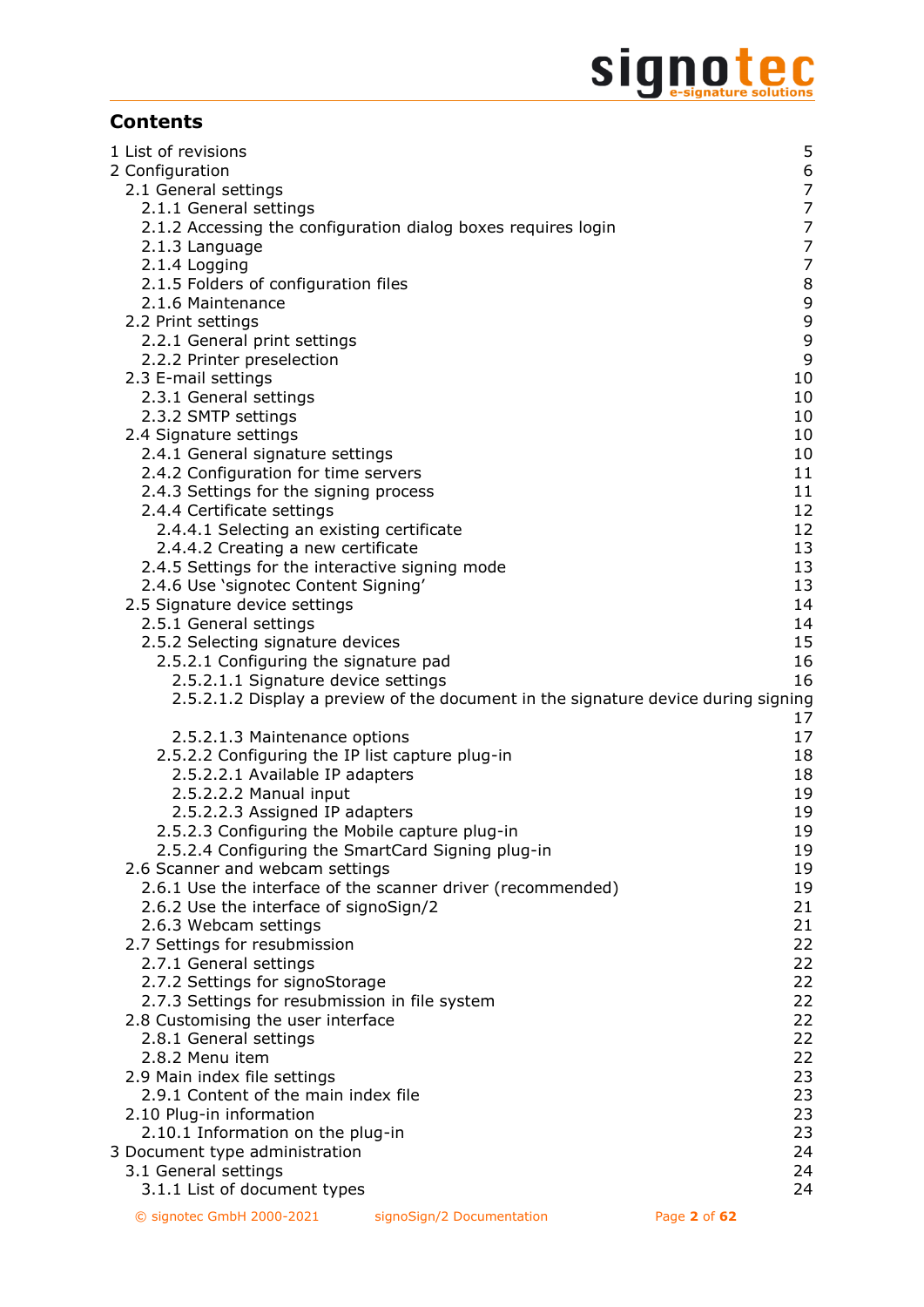# Signote C

| 3.1.2 Document type functions                                                      | 24       |
|------------------------------------------------------------------------------------|----------|
| 3.1.3 Document type                                                                | 25       |
| 3.1.4 Identification definitions                                                   | 26       |
| 3.1.5 Document processing                                                          | 26       |
| 3.1.6 Content to insert after opening the document                                 | 28       |
| 3.1.7 Split document                                                               | 30       |
| 3.2 Print settings                                                                 | 30       |
| 3.2.1 General settings                                                             | 30       |
| 3.2.2 Print custom text starting with the 2nd copy                                 | 31       |
| 3.3 Signature field settings                                                       | 31       |
| 3.3.1 Global signature field settings                                              | 31       |
| 3.3.2 Defining signature fields                                                    | 33       |
| 3.3.2.1 General settings                                                           | 34       |
| 3.3.2.2 Display the following information in the capture dialog                    | 34       |
| 3.3.2.3 The following text must be confirmed in the pad before the signing process |          |
|                                                                                    | 34<br>35 |
| 3.3.2.4 Display following text during signature capture<br>3.3.2.5 Condition       | 35       |
| 3.3.2.6 Overwrite configuration                                                    | 36       |
| 3.3.2.7 Configure position                                                         | 36       |
| 3.3.2.8 Use 'Content Signing'                                                      | 36       |
| 3.3.2.8.1 General settings                                                         | 36       |
| 3.3.2.8.2 Overwrite configuration                                                  | 37       |
| 3.3.2.9 Configure signature field groups                                           | 37       |
| 3.3.3 Save signatures as images                                                    | 37       |
| 3.3.4 Save biometric data to files                                                 | 38       |
| 3.4 Defining placeholders                                                          | 39       |
| 3.4.1 Defining placeholders                                                        | 39       |
| 3.4.1.1 Configure placeholder                                                      | 39       |
| 3.4.1.2 Options                                                                    | 43       |
| 3.5 E-mail settings                                                                | 43       |
| 3.5.1 Default values for messages                                                  | 43       |
| 3.6 Archiving settings                                                             | 44       |
| 3.6.1 Configure Archive Service                                                    | 44       |
| 3.6.1.1 Access with logged in user account (Default)                               | 45       |
| 3.6.1.2 Access with different user account                                         | 45       |
| 3.6.2 General settings                                                             | 45       |
| 3.6.3 Additional actions                                                           | 46       |
| 3.7 Settings for index file                                                        | 46       |
| 3.7.1 Generate index file                                                          | 46       |
| 3.8 Settings for resubmission                                                      | 47       |
| 3.8.1 General settings                                                             | 47       |
| 3.8.2 Settings for signoStorage                                                    | 47       |
| 4 Operating signoSign/2                                                            | 47       |
| 4.1 The menu bar                                                                   | 47       |
| 4.1.1 File                                                                         | 47       |
| 4.1.2 Edit                                                                         | 49       |
| 4.1.3 View                                                                         | 51       |
| 4.1.4 Tools                                                                        | 52       |
| 4.1.5 Help                                                                         | 53       |
| 4.2 Status bar                                                                     | 53       |
| 4.3 Parameter values                                                               | 54       |
| 4.4 Using SML files<br>4.5 Use ZIP & SZP files                                     | 54<br>55 |
| 4.6 Use URL schema                                                                 | 56       |
| 4.7 Read-only document types                                                       | 56       |
| 4.8 Available keyboard shortcuts for the signature dialog                          | 57       |
|                                                                                    |          |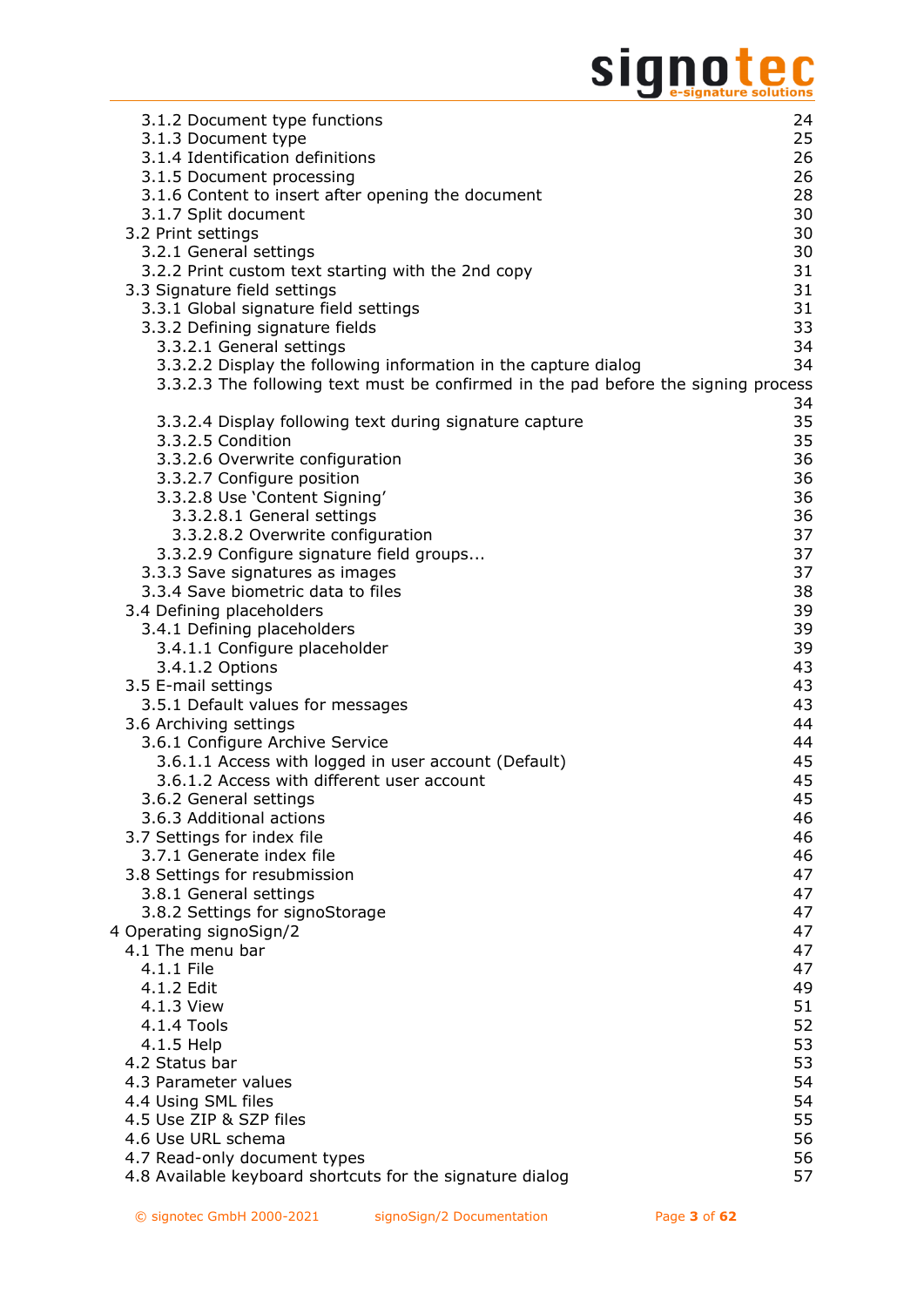# signotec

| 4.9 Available placeholders                  | 57 |
|---------------------------------------------|----|
| 4.10 Available buttons on the signature pad | 59 |
| 5 Plug-ins                                  | 60 |
| 5.1 Mobile capture                          | 60 |
| 5.1.1 Installing the app                    | 60 |
| 5.1.2 Plug-in configuration                 | 61 |
| 5.1.3 Signing with the plug-in              | 61 |
| 5.2 IP list capture                         | 61 |
| 5.2.1 Plug-in configuration                 | 61 |
| 5.2.2 Signing with the plug-in              | 61 |
| 5.3 Smart card signing                      | 61 |
| 5.3.1 Plug-in configuration                 | 61 |
| 5.3.2 Signing with the plug-in              | 61 |

# **Legal notice**

All rights reserved. This document and the components it describes are products copyrighted by signotec GmbH, domiciled in Germany. Reproduction of this documentation, in part or in whole, is subject to prior written approval from signotec GmbH. All hardware and software names used are trade names and/or trademarks of their respective manufacturers/owners. Subject to change without notice.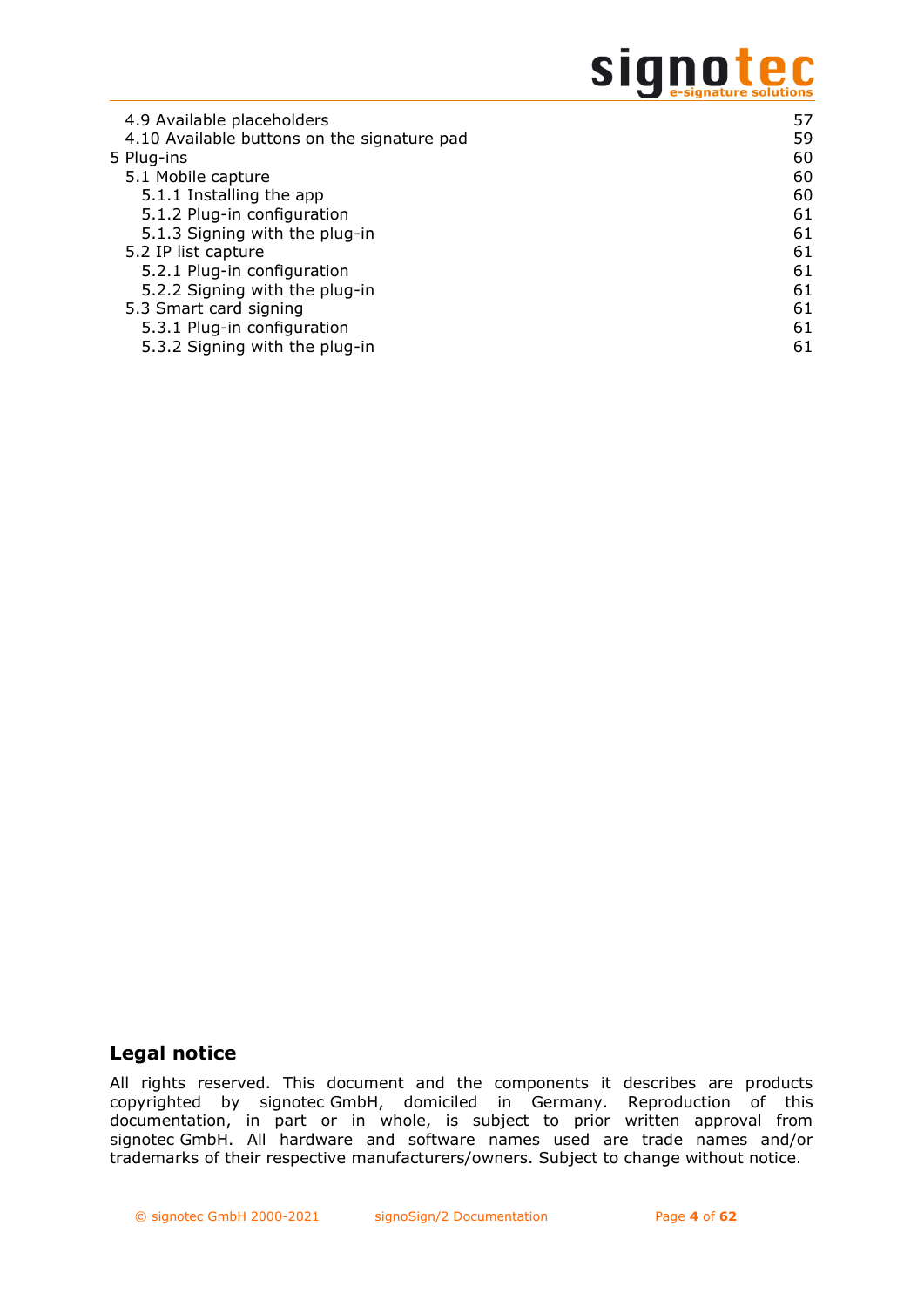

<span id="page-4-0"></span>

|  | <b>1 List of revisions</b> |  |
|--|----------------------------|--|
|  |                            |  |

| <b>Version</b> | <b>Date</b>     | <b>Person responsible</b> | <b>Note</b>                                                                                                                                                                                                                                                                                                                                                                |
|----------------|-----------------|---------------------------|----------------------------------------------------------------------------------------------------------------------------------------------------------------------------------------------------------------------------------------------------------------------------------------------------------------------------------------------------------------------------|
| 1.0            | 05 Apr.<br>2012 | Ferenc Hilker             | Documentation created                                                                                                                                                                                                                                                                                                                                                      |
| 1.1            | 23 Apr.<br>2012 | Ferenc Hilker             | Additions made: form mode, scan<br>function, line width and archiving<br>name                                                                                                                                                                                                                                                                                              |
| 1.2            | 08 May<br>2012  | Ferenc Hilker             | Additions made: archiving subfolder,<br>notes, placeholder definitions and SML<br>files                                                                                                                                                                                                                                                                                    |
| 1.3            | 22 Jun.<br>2012 | Ferenc Hilker             | Additions made: webcam function,<br>extraction mode, application<br>behaviour and transfer application                                                                                                                                                                                                                                                                     |
| 1.4            | 27 Aug.<br>2012 | Ferenc Hilker             | Additions made: parameters and<br>iPhone capture plug-in                                                                                                                                                                                                                                                                                                                   |
| 1.5            | 06 Sep.<br>2012 | Ferenc Hilker             | Additions made: import and export of<br>single document types, sending an e-<br>mail without an attachment and IP list<br>capture plug-in                                                                                                                                                                                                                                  |
| 1.6            | 20 Dec.<br>2012 | Ferenc Hilker             | Additions made: saving the signatures<br>as a graphic and adding a PDF<br>document                                                                                                                                                                                                                                                                                         |
| 1.7            | 22 Mar.<br>2012 | Ferenc Hilker             | Additions made: archive query,<br>fetching the documentation and new<br>pad configuration                                                                                                                                                                                                                                                                                  |
| 1.8            | 02 Aug.<br>2013 | Ferenc Hilker             | Additions made: PDF/A compliance,<br>signing on the pad, print settings per<br>document type, saving of biometric<br>data, application parameters,<br>switching the pad during signature<br>capture, setting up an ad hoc<br>network, adjusting the pad<br>configuration and information on<br>plug-ins                                                                    |
| 1.9            | 31 Jul.<br>2014 | <b>Ferenc Hilker</b>      | Additions made: certified timestamp,<br>signotec content signing, actions after<br>opening or closing the document,<br>signature approval per signature field,<br>version status for content signing, file<br>names as well as external programs<br>and their parameters for signature<br>images and biometric data, deleting<br>placeholders and signing in Alpha<br>mode |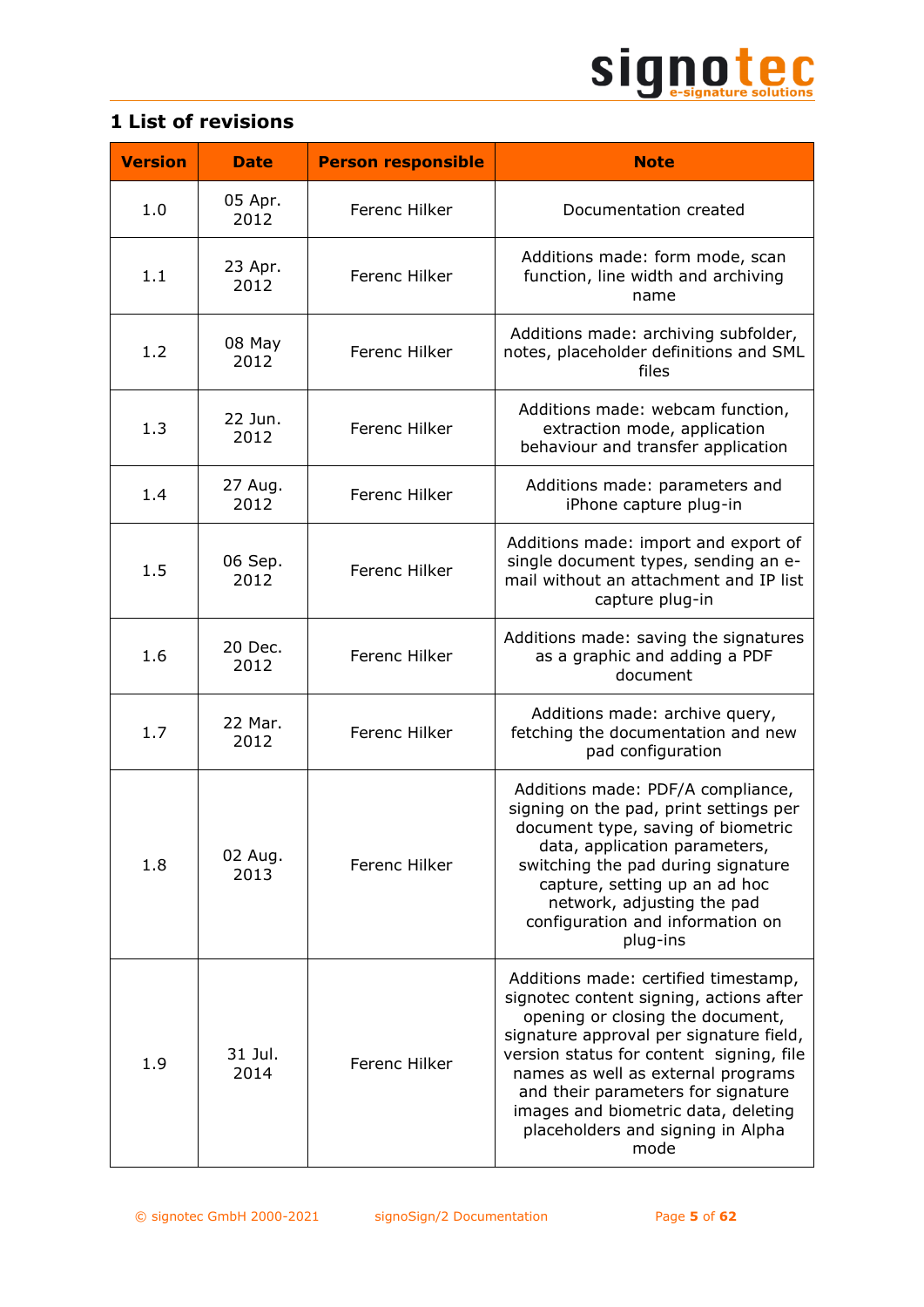

| 1.10 | 30 Sep.<br>2014        | Ferenc Hilker | Additions made: control of the<br>signature process via keyboard                                                                                                                                                            |
|------|------------------------|---------------|-----------------------------------------------------------------------------------------------------------------------------------------------------------------------------------------------------------------------------|
| 1.11 | 28 May<br>2015         | Ferenc Hilker | Additions made: log file name,<br>brightness and contrast of scans,<br>signoStorage, add picture after<br>opening, own print settings, signature<br>additions settings, overwrite source<br>file and manually add a picture |
| 1.12 | 09 Feb.<br>2016        | Ferenc Hilker | Configuration of the Gamma pad<br>added                                                                                                                                                                                     |
| 1.13 | 08 Jul.<br>2016        | Ferenc Hilker | Additions made: archive service and<br>custom pad display                                                                                                                                                                   |
| 1.14 | 05 Oct.<br>2016        | Ferenc Hilker | Additions made: support of TWAIN<br>scanners and certificate exchange                                                                                                                                                       |
| 1.15 | 12 Jan.<br>2017        | Ferenc Hilker | Additions made: configuration of the<br>Delta pad, interactive signing mode,<br>index file name, placeholder from<br>form fields, signature field groups,<br>actions after opening the document<br>and e-mail settings      |
| 2.0  | 16 Nov.<br>2017        | Ferenc Hilker | Full revision                                                                                                                                                                                                               |
| 3.0  | 18 May.<br>2020        | Ferenc Hilker | Full revision                                                                                                                                                                                                               |
| 3.1  | 27 July<br>2020        | Ferenc Hilker | Additions made: new placeholders<br>and check of the XML coding                                                                                                                                                             |
| 3.2  | 25 August<br>2020      | Ferenc Hilker | Additions made: handwritten notes,<br>new placeholders, the signature pad<br>signotec Zeta and adaptation of the<br>'capture signature manually' mode                                                                       |
| 3.3  | 15 October<br>2020     | Ferenc Hilker | Revision of maintenance and<br>signature field groups                                                                                                                                                                       |
| 3.4. | 10<br>December<br>2020 | Ferenc Hilker | Additions made: printing by Adobe,<br>parameter OpenResubmission, e-mail<br>dispatch for resubmission and more<br>available placeholders                                                                                    |
| 3.5  | 22<br>February<br>2021 | Ferenc Hilker | Revision of the e-mail settings                                                                                                                                                                                             |

# <span id="page-5-0"></span>**2 Configuration**

signoSign/2 provides a variety of configuration options so that you can customise it to your requirements.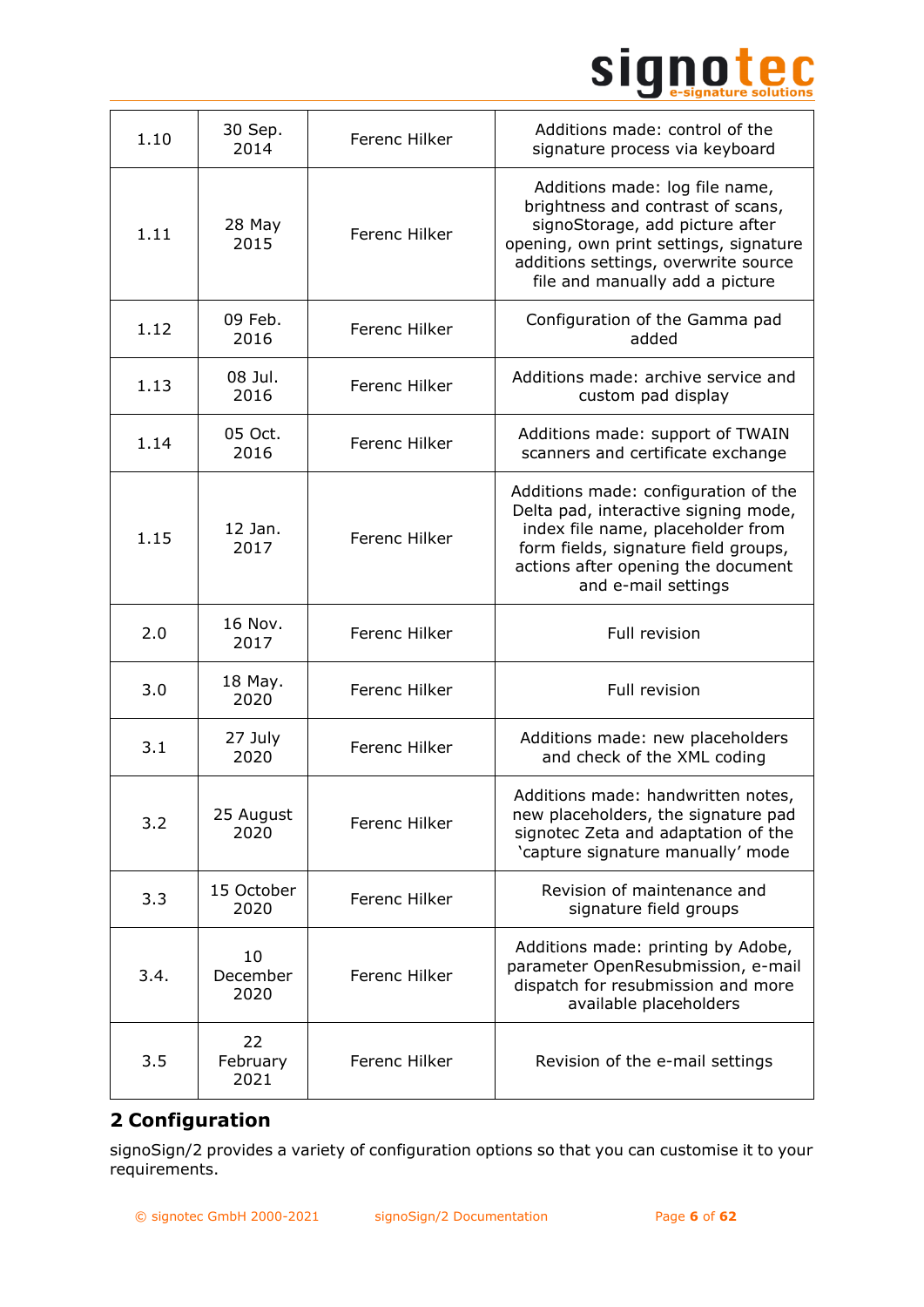

You can open the configuration window by selecting the menu item *Tools > Configuration…*. Alternatively, you an open the configuration window using the *F8* key or the Quick Start bar icon.



# <span id="page-6-0"></span>**2.1 General settings**

# <span id="page-6-1"></span>**2.1.1 General settings**

With the *Start minimized, if no document is opened.* check box, you can specify that signoSign/2 should start minimised if you open it without a document. This is useful if, for example, signoSign/2 was put into autostart but you do not want it to gain focus when the computer is started. This option is disabled by default.

With the *Minimize to System Tray* setting, you can define whether signoSign/2 should be minimised to the system tray or, alternatively, to the taskbar. This option is disabled by default, so the software is minimised to the taskbar.

The general settings allow you to define how signoSign/2 should behave once the last open document is closed. You can choose between *Do nothing* (signoSign/2 remains open), *Minimise the application* (signoSign/2 will be minimised and can be reactivated using the icon in the taskbar or the system tray) or *Close the application* (signoSign/2 will be closed). The option 'Minimise the application' is selected by default.

You can also use the setting *Show info box at startup* to specify whether a window containing important information should be displayed when signoSign/2 starts up. In the window itself, you can deactivate this setting by clicking the button *Do not show again*. This option is enabled by default.

# <span id="page-6-2"></span>**2.1.2 Accessing the configuration dialog boxes requires login**

By enabling this option, the configuration dialog boxes and document type administration are protected from unauthorised access through a user name and password.

Use *User name* to specify your chosen user name, and *Password* and *Repeat password* to define your chosen password. This option is disabled by default.

Before you can configure signoSign/2, you must enter your user name and password in a window. The configuration dialog box or document type administration opens only after successful authentication.

Alternatively, *Use different login for document type administration* allows you to save separate login data. To do this, activate the option and then enter *User name*, **Password** and **Repeat password** here as well. This option is disabled by default.

The configuration and the document type administration now have their own login data and can only be accessed via the corresponding dialog.

If you have forgotten your user name or password, please contact our support by filling out our [online form.](https://en.signotec.com/supportform)

# <span id="page-6-3"></span>**2.1.3 Language**

To select the required language, use the selection list displayed. The selected language is only enabled after restarting signoSign/2. If *Automatic* is selected, signoSign/2 will use the language set in the operating system or – if this language is not available in signoSign/2 – English. The option 'Automatic' is selected by default.

# <span id="page-6-4"></span>**2.1.4 Logging**

For the type of logging, you can select *Log nothing*, *Only errors and warnings*, *Log everything* and *Debug mode* from the drop-down list. This logging helps you and us to understand which actions the application has performed. The option 'Only errors and warnings' is selected by default.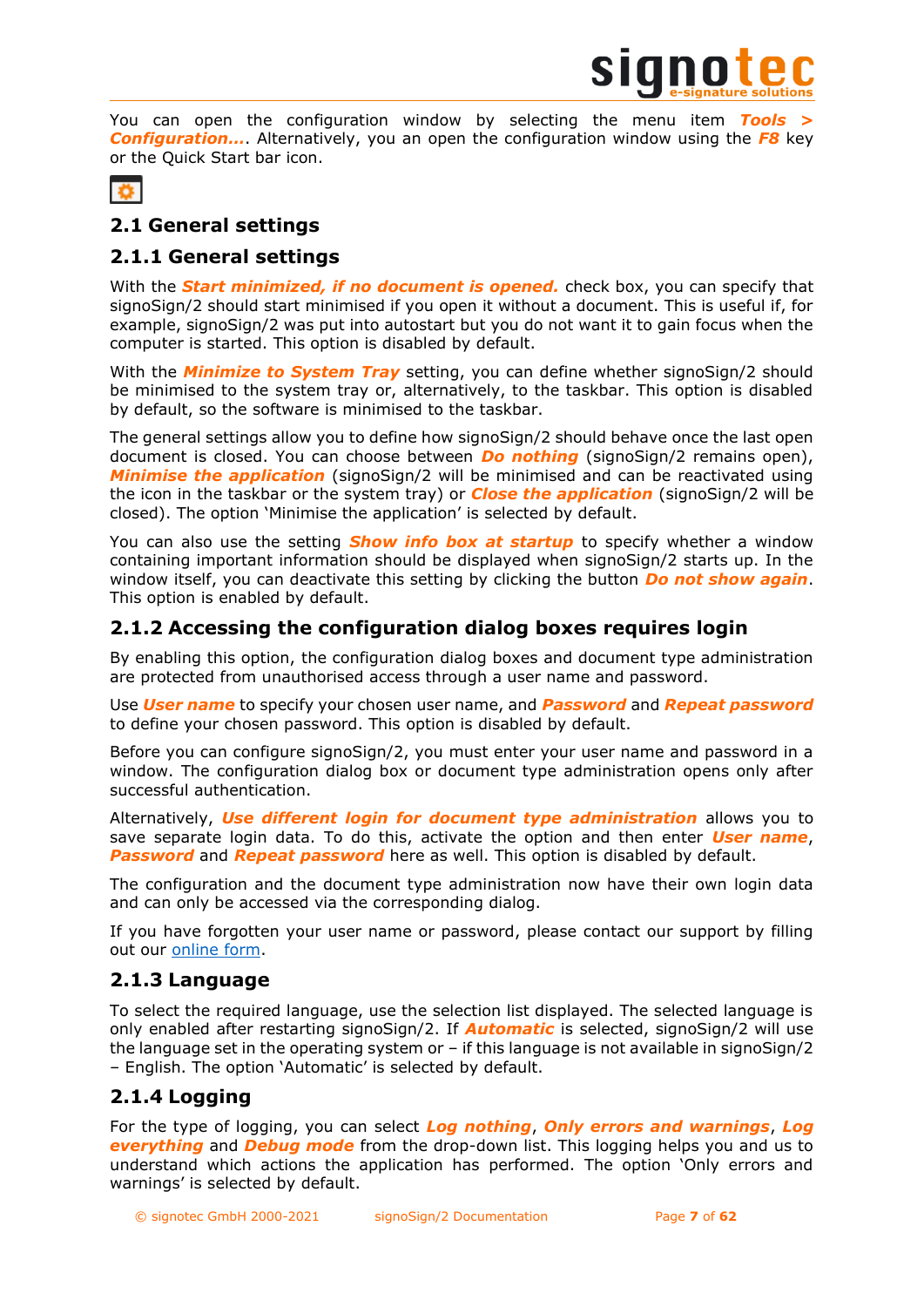

If you select *Log nothing*, no log file is created.

If you select *Only errors and warnings*, only problems that occur when using signoSign/2 are documented.

If you select *Log everything*, every event, such as the archiving of individual documents or the insertion of signatures, is logged.

The *Debug mode* should be selected only if Support advises you to do so. This mode is intended for error analysis and causes highly detailed log files to be generated, which may have a negative impact on system performance.

Normally one log file is created per day, in which the corresponding processes are recorded with a precise timestamp. You can select any directory as the *Directory for log files*. To do this, click the button with the three dots. The default directory is *%USERPROFILE%\Documents*.

The *Include the machine name in the log files name.* and/or *Include the user name*  in the log files name. check boxes allow you to add the respective information to the file name. The structure of the log file name is: *signoSign2\_machinename\_username\_date.log*. These settings are disabled by default.

A few examples of log file names are given below:

*signoSign2\_20181112.log signoSign2\_FerencHilker\_20181112.log signoSign2\_FERENCHILKER-PC\_20181112.log signoSign2\_FERENCHILKER-PC\_FerencHilker\_20181112.log*

# <span id="page-7-0"></span>**2.1.5 Folders of configuration files**

If the optional *Alternative configuration folder* is activated, a folder can be defined for the configuration file *signoSign2\_Configuration.xml*. You can select this folder by clicking the button with the three dots or you can enter it into the input field and edit it manually. When you confirm and close the configuration dialog, a copy of the configuration file is saved to the defined folder. From now on, this configuration file will be displayed in the configuration of all settings and all configuration settings that are made will be saved in this copy. If the defined folder does not contain a configuration file when signoSign/2 is started, a copy of the configuration file from *%PROGRAMDATA%\signotec\signoSign2* will be saved there. The configuration file and its settings from **%PROGRAMDATA%\signotec\signoSign2** will also be used if the defined folder is not present or cannot be accessed. This option is disabled by default.

Under *Directory for document types*, you can change the storage location of the *signoSign2\_DocTypes.xml* and *signoSign2\_DocTypeTemplates.zip*configuration files. The default directory is **%CommonApplicationData%\signotec\signoSign2**.

The *signoSign2\_DocTypeTemplates.zip* file contains all document type template files that were configured in document type administration. This ZIP file is needed on the workstation only if changes to the document type settings are made or new document types are created. This file is not required on workstations that just use the document types but do not process them.

You can click the button with the three dots to select any directory you like.

The effect of the *Remind to check document types for uniqueness.* setting is that clicking on OK or Apply in the document type administration will cause an info box to be displayed if no check has been made that the document type identification is unique. You can select *Yes* to confirm to save the changes that have been made and close the window or select *No* to reject and remain in the document type administration view. This option is disabled by default.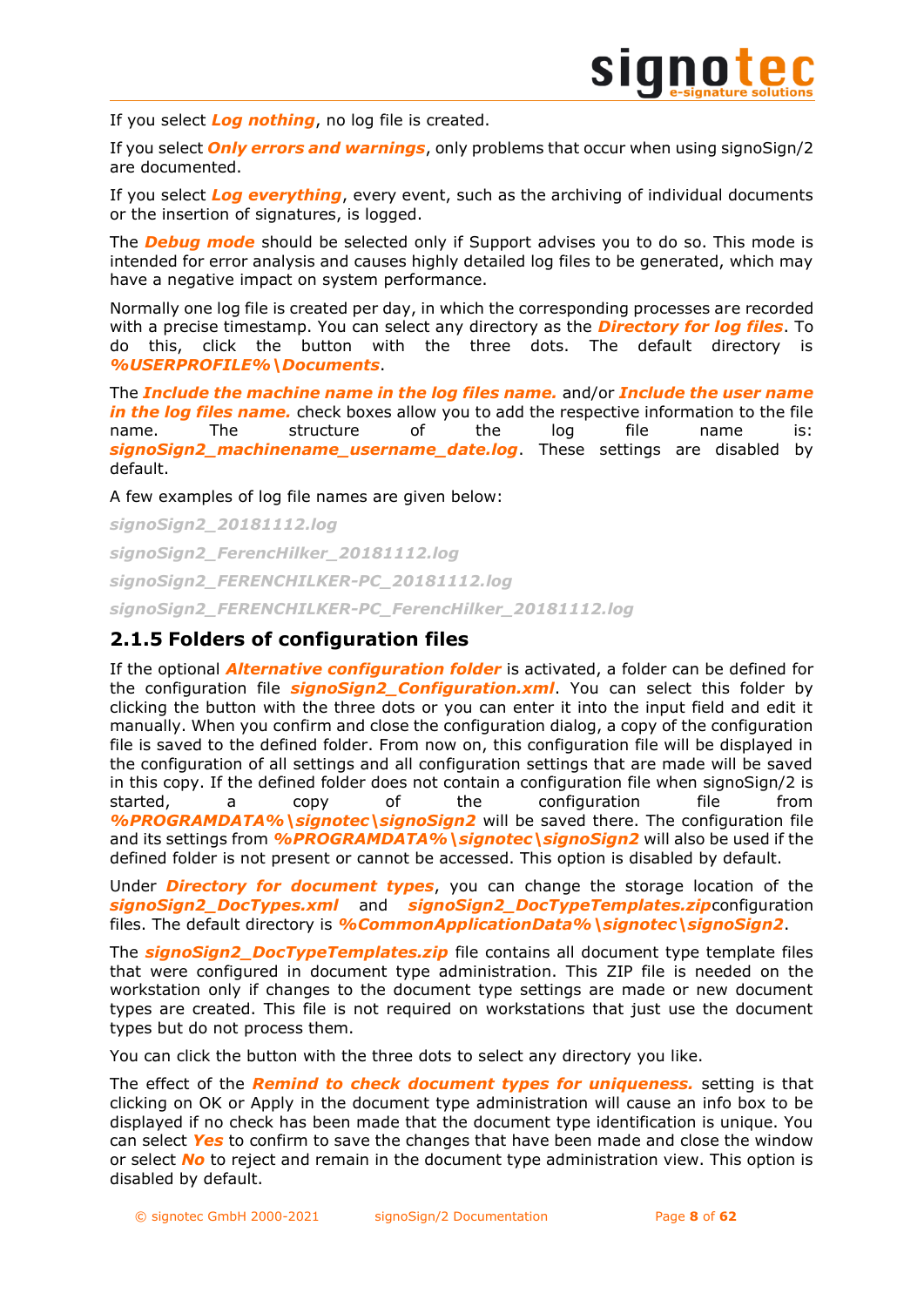

# <span id="page-8-0"></span>**2.1.6 Maintenance**

Use the options provided here to export your configurations and later reimport them.

Click *Export configuration* to export configuration files from the folder *C:\ProgramData\signotec\signoSign2*. You must specify a storage location in which signoSign/2 should store the files. The following must be observed: If an alternative configuration folder is defined for the configuration, this file is also exported and called *signoSign2\_Configuration\_EXTERN.xml*. If a non-default directory is defined for the directory for document types, the signoSign2\_DocTypes.xml, signoSign2\_DocTypes\_Locked.xml and the signoSign2\_DocTypeTemplates.zip are exported from there and not those from C:\ProgramData\signotec\signoSign2. If a nonstandard directory is defined for the biometric certificate, the biometric certificate is exported from there and not the one from C:\ProgramData\signotec\signoSign2.

To import existing configuration files using *Import configuration*, you must select the folder containing the files. signoSign/2 then imports configuration files from this directory to *C:\ProgramData\signotec\signoSign2* and the existing settings are overwritten. The following must be observed: If an alternative configuration folder is defined for the configuration, the *signoSign2\_Configuration\_EXTERN.xml* must be manually renamed to signoSign2 Configuration.xml and stored in the corresponding configured directory. If for the directory for the document types a directory different from the standard one is defined, the signoSign2\_DocTypes.xml, signoSign2\_DocTypes\_Locked.xml and the signoSign2\_DocTypesTemplates.zip were imported but must be stored manually in the corresponding configured directory. The biometric certificate will not be imported and must be placed into the configured directory manually.

# <span id="page-8-1"></span>**2.2 Print settings**

# <span id="page-8-2"></span>**2.2.1 General print settings**

First you can define how the document is to be printed by *Print mode*. You can choose between *Default* and *Acrobat Reader*.

If you select *Default*, the document is printed by signoSign/2.

If you select Acrobat Reader, the document will be printed by Adobe Acrobat Reader. This requires the Adobe Acrobat Reader to be installed. The [setting](#page-8-2) *Adjusting page size* and the [setting](#page-30-0) *Print custom text starting with the 2nd copy* are deactivated by this. We recommend using this option if problems occur by printing using the Default mode.

You can adjust the page size using the general printer settings. In the drop-down list, you can choose between *No adjustment*, *Fit to print area* and *Reduce to print area*.

If you select *No adjustment*, the document remains unchanged.

If you select *Fit to print area*, the document is reduced or increased in size so that it fits into the configured print area, thus making the best use of the print area.

If you select *Reduce to print area*, a document that is too large for the print area is reduced so that it fits into the configured print area. Documents that do fit into the print area are not scaled.

# <span id="page-8-3"></span>**2.2.2 Printer preselection**

You can preconfigure up to four different printers using the printer preselection.

Use the drop-down list to select which of the available printers you would like to use. In the *User-defined text* boxes, you can also enter a text to identify the printer.

If you have configured a printer, you can select the *Display in quick access toolbar* check box to display the printer in the toolbar. The printer is identified by the corresponding number; subsequently, you can print an open document simply by clicking the icon, without the need for another dialog box or any additional actions.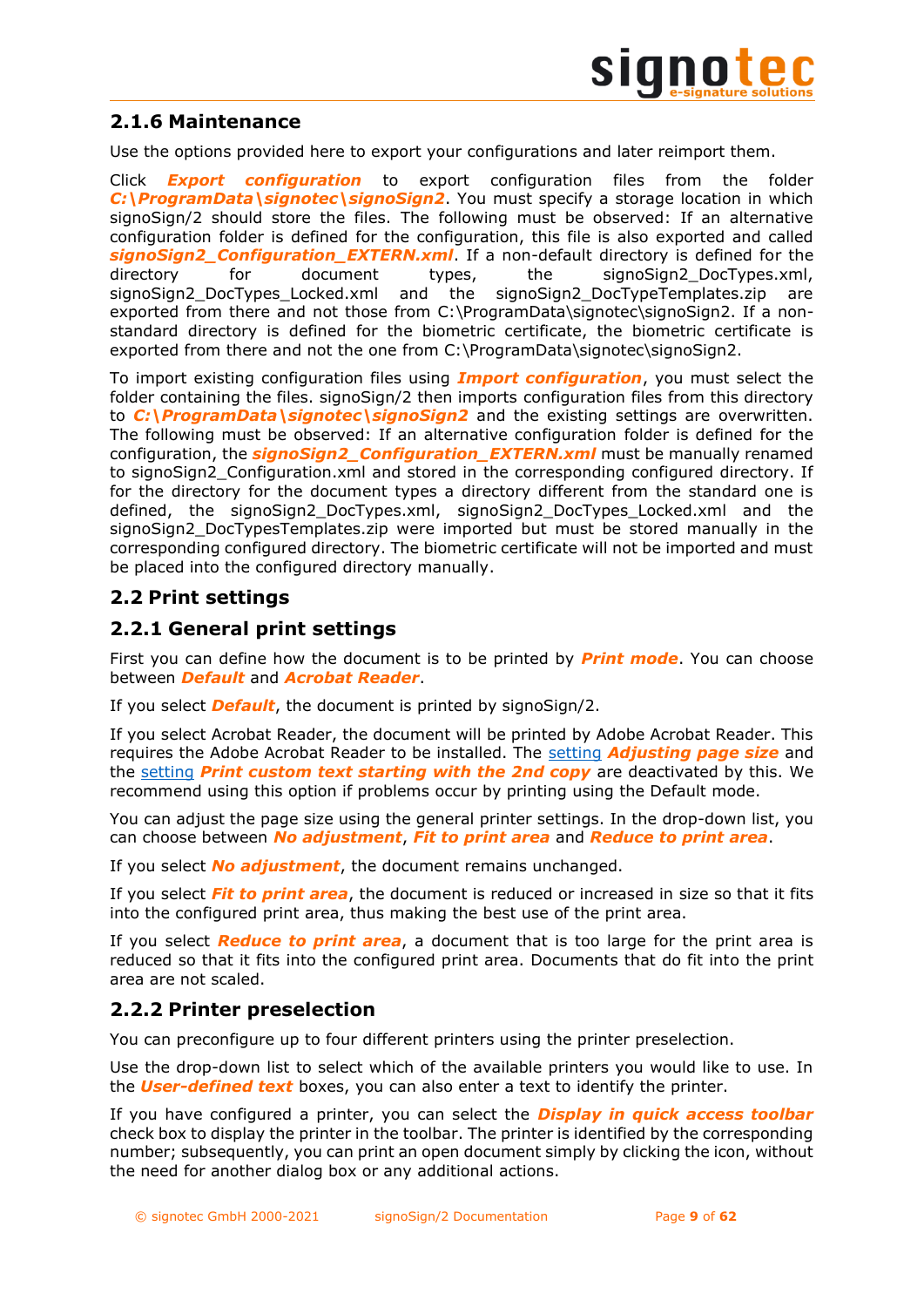

# 冎

# <span id="page-9-0"></span>**2.3 E-mail settings**

# <span id="page-9-1"></span>**2.3.1 General settings**

You can configure a mail client to send the document by e-mail. You can use *Outlook* or **SMTP** as the mail client. Alternatively, you can deactivate the sending of e-mails in generals by *Deactivate e-mail transmission*.

If you select *Outlook*, the e-mail program Outlook installed on the system and the associated user account are used for sending e-mail. Other e-mail programs are not supported.

# <span id="page-9-2"></span>**2.3.2 SMTP settings**

To use an SMTP client, you must configure the following settings.

First, configure the associated *Server* and *Port*.

You can optionally encrypt the data transmission on the Internet by encryption protocol with activating *Encrypted connection required (TLS)*. You can use SSL/TLS as well as STARTTLS if the SMTP server supports it.

In the *Sender (e-mail)* field, enter the e-mail address of the e-mail account to be used. The *Name (optional)* field can be used if a name is to be displayed at the recipient in addition to the sender e-mail address.

If the e-mail server requires a login, the *Server requires authentication* check box must be selected.

Finally, enter the *User name* and *Password* for the e-mail account to be used, if a login is necessary.



*If you use a Gmail account for sending e-mail, for example, you may need to activate the option for allowing access to less secure apps in the account's security settings.*

# <span id="page-9-3"></span>**2.4 Signature settings**

# <span id="page-9-4"></span>**2.4.1 General signature settings**

In the general signature settings, first specify how the *Orientation of signatures* within the signature field. Select *Centred*, *Left-aligned* or *Right-aligned* to display the signature as centred, left-aligned or right-aligned in the signature field. The option 'Leftaligned' is selected by default.

In the *Color of signatures* field, select the colour in which the signature will appear in your document. You can choose from the following colours. The option 'Blue' is selected by default.

You can also define the *Line width of the signatures*. The signature is then placed in the document with a thinner or thicker line, depending on the configuration. This setting does not affect how the signature is displayed in the signature pad. Please note that a line width that is too thin or too thick can lead to a situation where the legibility of the signature becomes a problem. The option 'Normal' is selected by default.

You can also turn off the *Pressure-dependent rendering of the signatures*. This way, the line thickness no longer varies according to the pressure used when creating the signature. This setting also has no effect on the display in the signature pad itself and only affects the display in the signature dialog and the signature inserted in the document. This option is enabled by default.

The *PDF/A Compliance* setting allows you to specify whether PDF documents in this format are recognised and thus handled according to the relevant specifications. *PDF/A-*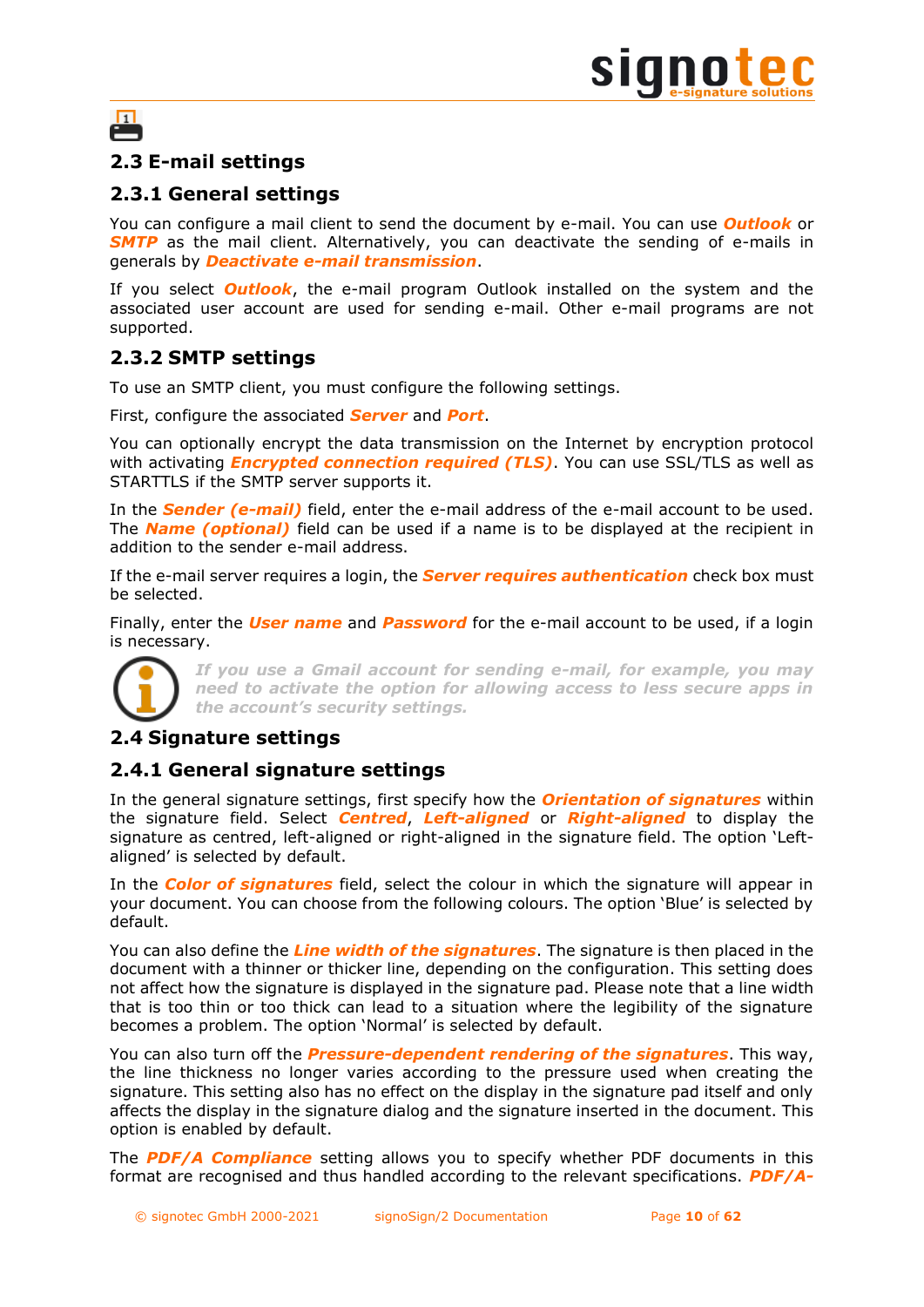

**1b** and **PDF/A-2b** allow you to enforce compliance for the respective format, so that the changes will be inserted according to the specifications regardless of whether the document is a PDF/A document or not. *Off* means that the PDF/A format is not retained and the specifications are not taken into account. If **Automatic** is selected, signoSign/2 recognises whether the document to be signed is a PDF/A-1b or PDF/A-2b document and automatically inserts the changes according to the specifications. The option 'Automatic' is selected by default.

Furthermore, you can force *Use of algorithm SHA256*, if a document has not yet been signed. The document will be converted to PDF version 1.6, as SHA256 can only be used from this version. Older PDF versions use the SHA1 algorithm. If a conversion is not possible (for example, because the document already contains signatures), the SHA1 algorithm will be used. This option is enabled by default.

The last setting, *Capture biometric data and save them into the document*, can be used to specify whether biometric data (X-coordinate, Y-coordinate, time and pressure) should be captured during signing and saved in the document in encrypted form. This storage is done in order to later prove who the document was signed by. In line with the GDPR, a confirmation text will be displayed to the person signing before every signature. If you would prefer this data not to be stored, you can disable this setting. This option is enabled by default.

All these settings apply to all signature fields.

## <span id="page-10-0"></span>**2.4.2 Configuration for time servers**

In the *Origin of time of signature* field, select the source from which the timestamp for each signature is obtained. If you select *Local system*, the bottom drop-down list is locked, and the local system time is used. Otherwise, you can select either *SNTP server* or *SNTP server, if available*. If you select '**SNTP server, if available**', the server time is used if it is available. If it is not available, the local system time is used. You can either choose an SNTP server from the list or enter/define your own. The option 'Local system' is selected by default.

Alternatively, you can select *Certified timestamp (RFC 3161)*, in which case you need to enter further details.

The advantage of a certified timestamp is that its authenticity is confirmed by a trusted authority. In addition, the timestamp is linked with the signature data and is only valid with this data. Therefore, a third-party authority confirms that precisely this signature was provided at precisely this time.

In the *URL of timestamp server* field, please enter the link for the time server. If the timestamp server requires *authentication*, activate this and enter the corresponding login data under *User name* and *Password* to enable a certified timestamp to be requested during a signing process.

# <span id="page-10-1"></span>**2.4.3 Settings for the signing process**

Select the first option *Fit document to page width during the signing process* to fit the document to the page width in the signoSign/2 window and display it in the window during the signing process. This option is enabled by default.

*Mode for confirmation of signatures* is used to decide when the signature is accepted and inserted in the document. With *Signature device or dialog*, the signature can be confirmed on the pad or in the signature dialog on the PC. If *Signature device first, dialog second* is selected, the signature must first be confirmed on the pad before the *Input checked and accepted* button is enabled in the signature dialog. The pad is locked for further entries until the signature is confirmed on the PC in the signature dialog. This setting is ignored when using the signature pad signotec Sigma Lite because the device has no display. In this case, the signature must be confirmed in the signature dialog on the PC. If *Dialog only, signature device optional* is selected, the signature must be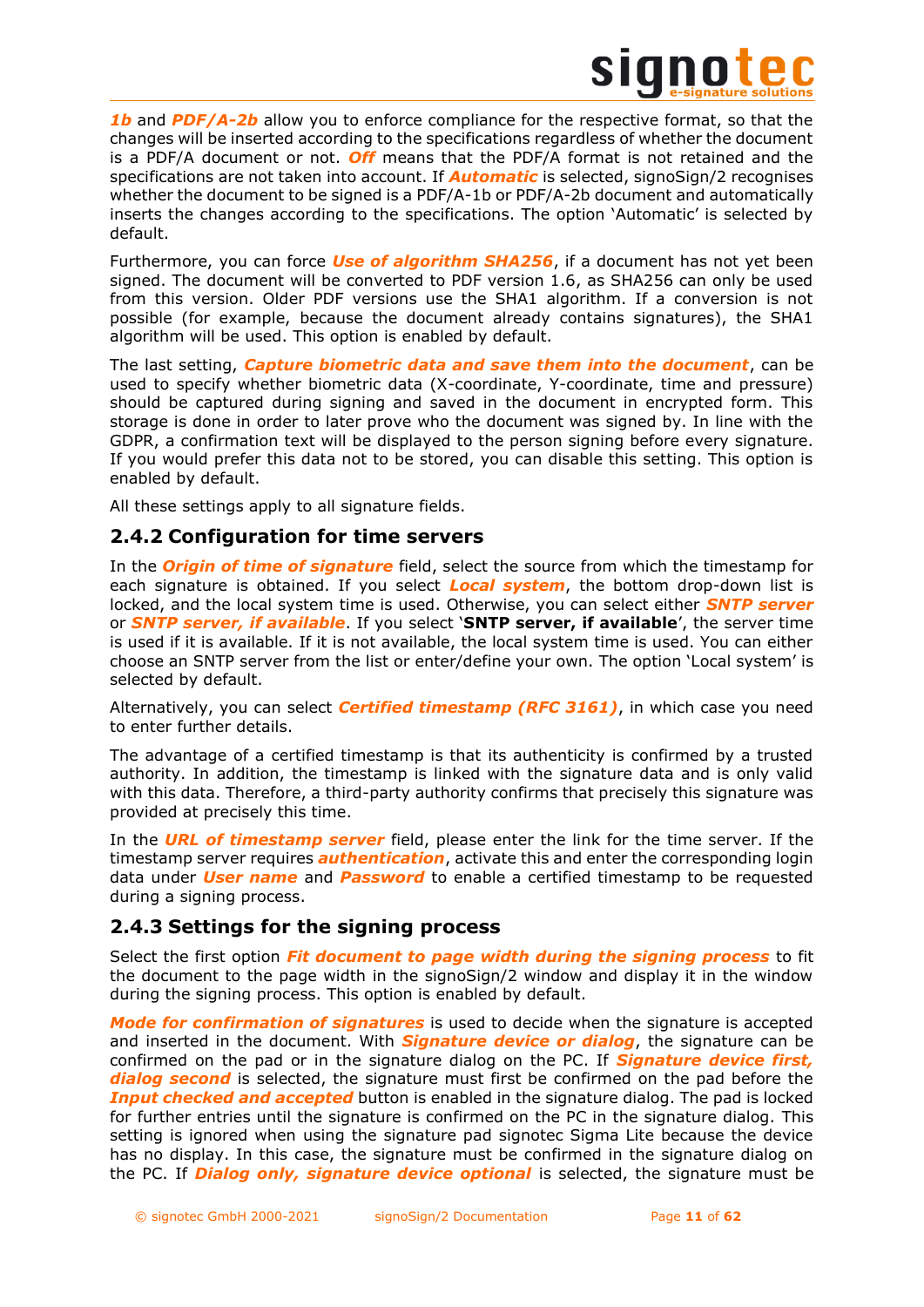

confirmed in the signature dialog. You can confirm the signature on the pad, but this has no effect on signature insertion; it merely blocks the pad for further entries. The option 'Signature device or dialog' is enabled by default.

If the document contains mandatory signature fields, you can select *Do not allow mandatory fields to be skipped* to require these fields to be signed before moving to the next signature field. This option is disabled by default.

Use *Cancelling the signature process in the case of unsigned mandatory fields closes the document* to specify whether the document should be automatically closed if the signing process for a mandatory field is cancelled. Before closing, a prompt will be displayed that you will have to confirm. This option is disabled by default.

You can also use *Always display the signature dialog centered* to define whether the signature dialog should always be displayed in the centre of the screen, which is also where the main signoSign/2 window is displayed. If this setting is disabled, the signature dialog can be placed in any position and this position is saved, which will cause the dialog to be displayed in the same place for the next signature field. The position can be also be placed on another monitor, independently from the main window. This option is disabled by default.

# <span id="page-11-0"></span>**2.4.4 Certificate settings**

You can manage the *Certificate for Adobe DigSig signatures* and the *Certificate for biometric data* in the certificate settings.

You can set which *Mode* and which certificate is to be used. *Always PC* means that the certificate saved under *Certificate file* is always used. If *Always signature device* is selected, the certificate from the signature pad is always used. If no certificate is stored in the signature pad or if the pad does not support the required RSA functionalities, an error message will be displayed during signing. Or you can select *Signature device if possible*. This means that the certificate saved on the signature pad is used. If no certificate is stored on there or if the signature pad does not support the required RSA functionalities, the local certificate file is used.

The *Include only the end certificate in the X.509 certificate chain information.* setting has the following effect: from the complete certificate chain for the signature, only the end certificate used for signing will be inserted as information in the document. This option is disabled by default, so the entire certificate chain is included.

The *Exchange certificate of the signature device* option for the biometrics certificate allows you to specify that the certificate stored in the certificate file is to be loaded onto the signature pad. This is carried out on a general basis. With the *Only if no certificate is stored in the signature device* setting, you can ensure that the certificate will only be exchanged if there is none in the signature pad. Otherwise, the stored certificate is retained. Both options are enabled by default.



*To be able to use the certificates in the signature pad, a Sigma (from firmware 1.16), an Omega (from firmware 1.25), Sigma Lite, Alpha, Gamma, Delta or Zeta is required.*

# <span id="page-11-1"></span>**2.4.4.1 Selecting an existing certificate**

Use the button to select a certificate.



A window then opens where you can access an 'Open file...' dialog by clicking the same button; here you can select the certificate (.p12 or .pfx for the signature certificate or .cer, .cert or .crt for the biometric certificate). These are the file formats we recommend for the certificates to be used. After making the selecting, the certificate is displayed under *File* and the corresponding *Password* for the certificate must be entered. You can use the option *Save password* to specify whether the password will need to be entered for each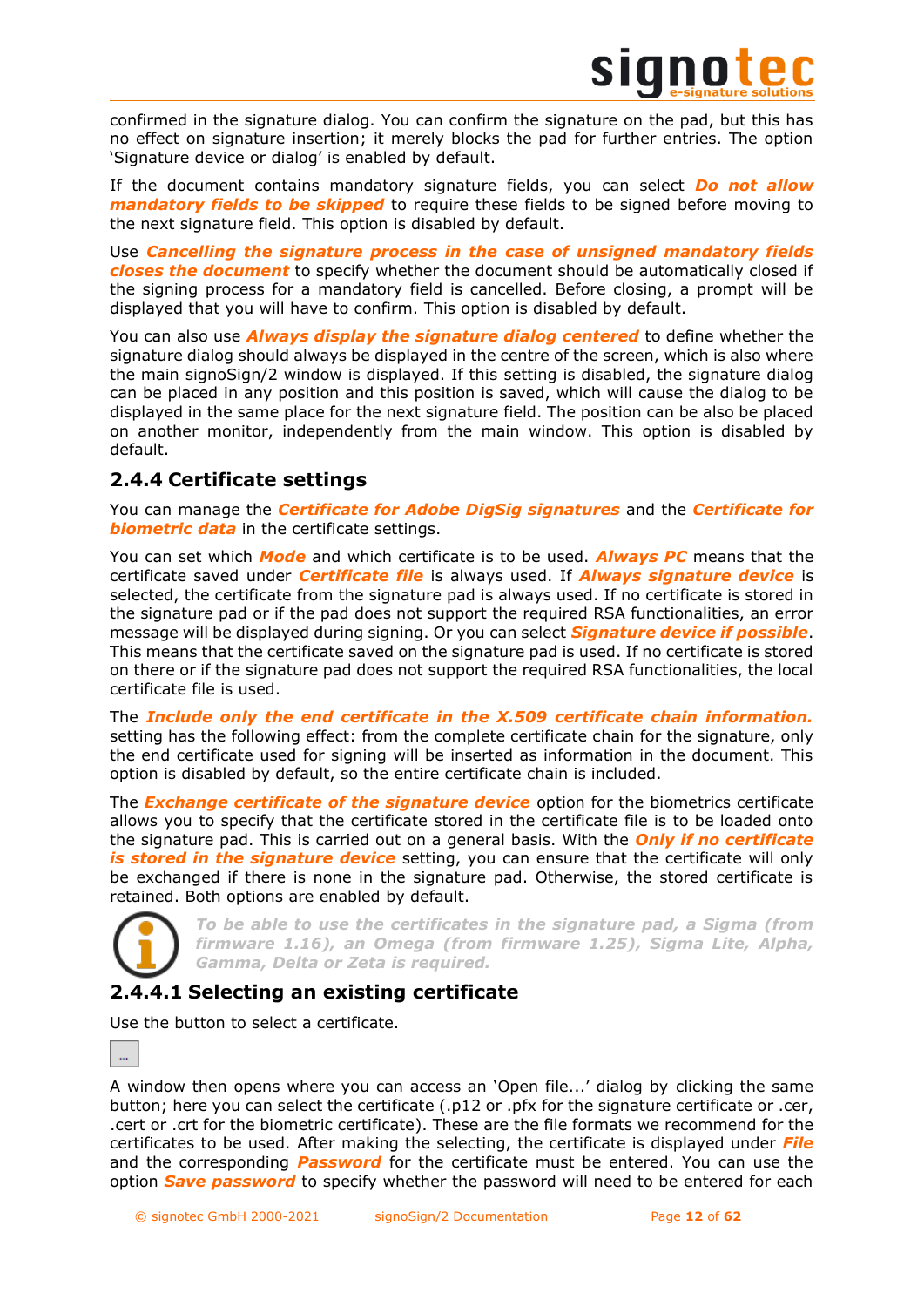

document before the signing process. The following information about the selected certificate is also displayed once the correct password has been entered: *Owner*, *Serial number*, *Hash value*, *Duration of validity* and *Key length*.

# <span id="page-12-0"></span>**2.4.4.2 Creating a new certificate**

Instead of selecting an existing certificate, you can create a new, self-signed certificate by clicking on the corresponding button.

÷

A window will then open where you can enter the data relevant to the certificate. The mandatory fields marked in red *Name*, *Company*, *Password* and *Repeat password* must be filled out. All other fields such as *E-mail address*, *Organisational unit*, *City*, **Federal State** and **Country** are optional and you can thus leave them blank. You can use the option *Save password* to specify whether the password will need to be entered for each document before the signing process. You can use the setting *Duration of validity* to define how long the certificate should remain valid. You can either choose a period between *1* and *10 Years* or enter a year under *Valid until end of*, which can correspond to more than 10 years of validity and will expire on 31.12.XXXX. With a *Key length* of up to *4096 bits*, we offer the highest degree of security and the latest security technology.

Click *OK* to confirm your entries and display a 'Save as...' dialog. Here you can save the created signature or biometrics certificate in a location of your choosing. The biometrics certificate is saved split up into a public and a private key. The selected path is then shown as a certificate file and this certificate is then used for all future signing processes.

# <span id="page-12-1"></span>**2.4.5 Settings for the interactive signing mode**

With the interactive signing mode, you can read through the document on the signature pad using a signotec Delta. You can use the pen to scroll vertically through the document and also insert hand-written marks and notes in the document. This is not possible in the normal signing mode.

The following settings relate solely to the interactive signing mode when using the signotec Delta signature pad.

The *Line width of notes* setting allows you to specify how thick or thin the line width of inserted notes should be. This has no effect on the display of notes during their capture; it concerns only their display after confirmation and insertion in the document. The option 'Thin' is selected by default.

With the *Color of notes* setting, you can define the colour in which notes are displayed both during their capture and after confirmation and insertion in the document. You can choose from various colours. The option 'Blue' is selected by default.

*Line width of marks* determines how thick or thin the line width of inserted marks should be. The behaviour here is the same as for notes; the setting concerns the display of marks only in the document and not during capture. The option 'Normal' is selected by default.

The last setting *Color of marks* defines the colour of the captured mark. This function can be used as a text marker to highlight content. The option 'Yellow' is selected by default.

The note mode and the start mode can be started by clicking the corresponding button on the pad, as long as the document has not yet been signed.

# <span id="page-12-2"></span>**2.4.6 Use 'signotec Content Signing'**

As an alternative to Adobe-compliant digital signatures (DigSig), you can use 'signotec Content Signing'. This makes it possible to use the RSA functionalities of the signature pad signotec Omega, Gamma or Delta. In this case, the pad is switched to a special mode during signature capture in which the current screen content of the display is signed. The possibility of external influences (manipulation) is ruled out. The hash of the document for signing is shown on the display during signature capture. This hash is additionally entered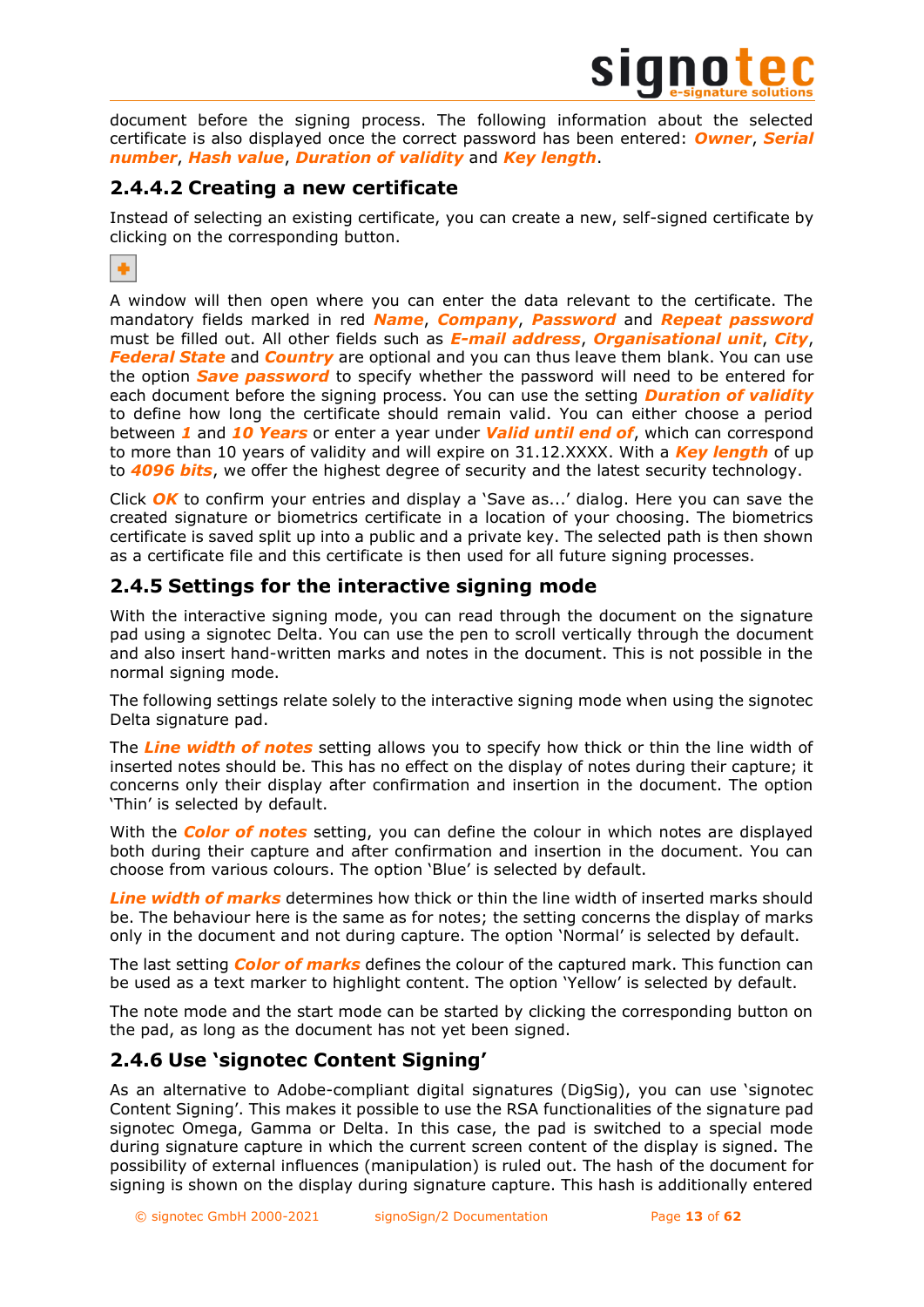

into a preconfigured form field of the PDF document. In this way, the signer can ensure that he/she is signing the 'right' document. Alternatively, it is also possible to show a PDF document of a matching size (640 x 480 px for the Omega, 800 x 480 px for the Gamma or  $1280 \times 800$  px for the Delta) fully on the display and sign it. For such documents, it is not necessary to generate and compare a document hash. Instead of the actual signature, the entire display of the signature pad is inserted in the document as an image on a new page. This option is disabled by default.

In the *Field for hash value of document* field, please enter the name of the form field in which the document hash is to be entered. Note that this form field must already be contained in the document. If a field with this name is not found, a check is first made to determine whether the document is of a matching size (if configured accordingly, see below). If this is not the case, DigSig is used for signature insertion. The example below illustrates the structure of the document hash:

### */anJdc WC q8LO k9 eX Oel54o fuK4sG 38 EJpv zu Lh yKuDg=*

The effect of the *Print the document when the hash value changes* setting is that the document is printed whenever a new document hash is generated and entered into the corresponding field. This is generally the case for the document's first signature field. For all other signature fields, it will depend on their configuration in the document type administration. The document is printed before the signature capture, so this function is useful for handing over a printed copy to the signer, for example. The hash printed on the copy can then be immediately compared with the display on the signature pad. This option is disabled by default.

If the *Display documents of matching size completely in the signature device (no document hash*) check box is enabled, documents with a size of 640 x 480 px, 800 x 480 px or 1280 x 800 px are shown fully on the signotec Omega, Gamma or Delta pad display and signed. If the function is disabled, these documents are handled in the same way as all other documents. This means that they are signed with DigSig if no form field with the appropriate name is found. This option is disabled by default.

Insofar as a document hash is used, you can configure the display on the signature pad. The basic structure, the document hash, the buttons and the line for the signature are preset. However, there are four areas for which customised texts can be entered. Placeholders can also be used for each area. The corresponding input fields, namely *Heading*, *Running text*, *Bottom left* and *Bottom right*, can be found under *Configure display*.

### <span id="page-13-0"></span>**2.5 Signature device settings**

### <span id="page-13-1"></span>**2.5.1 General settings**

You can set the *Location of the signature device configuration* here. Either select the *Configuration file of signoSign/2*, or create a *Separate file* or a *Separate file (userspecific)*. This setting may be necessary when using a terminal server system. The option 'Separate file' is selected by default.

| <b>Option</b>         | <b>Storage location and file name</b>                                 |
|-----------------------|-----------------------------------------------------------------------|
| Configuration file of | %ProgramData%\signotec\signoSign2\signoSign2_Configuration            |
| signoSign/2           | .xml                                                                  |
| Separate file (user-  | %AppData%\signotec\signoSign2\signoSign2_PadConfiguration.            |
| specific)             | xml                                                                   |
| Separate file         | %ProgramData%\signotec\signoSign2\signoSign2_PadConfigura<br>tion.xml |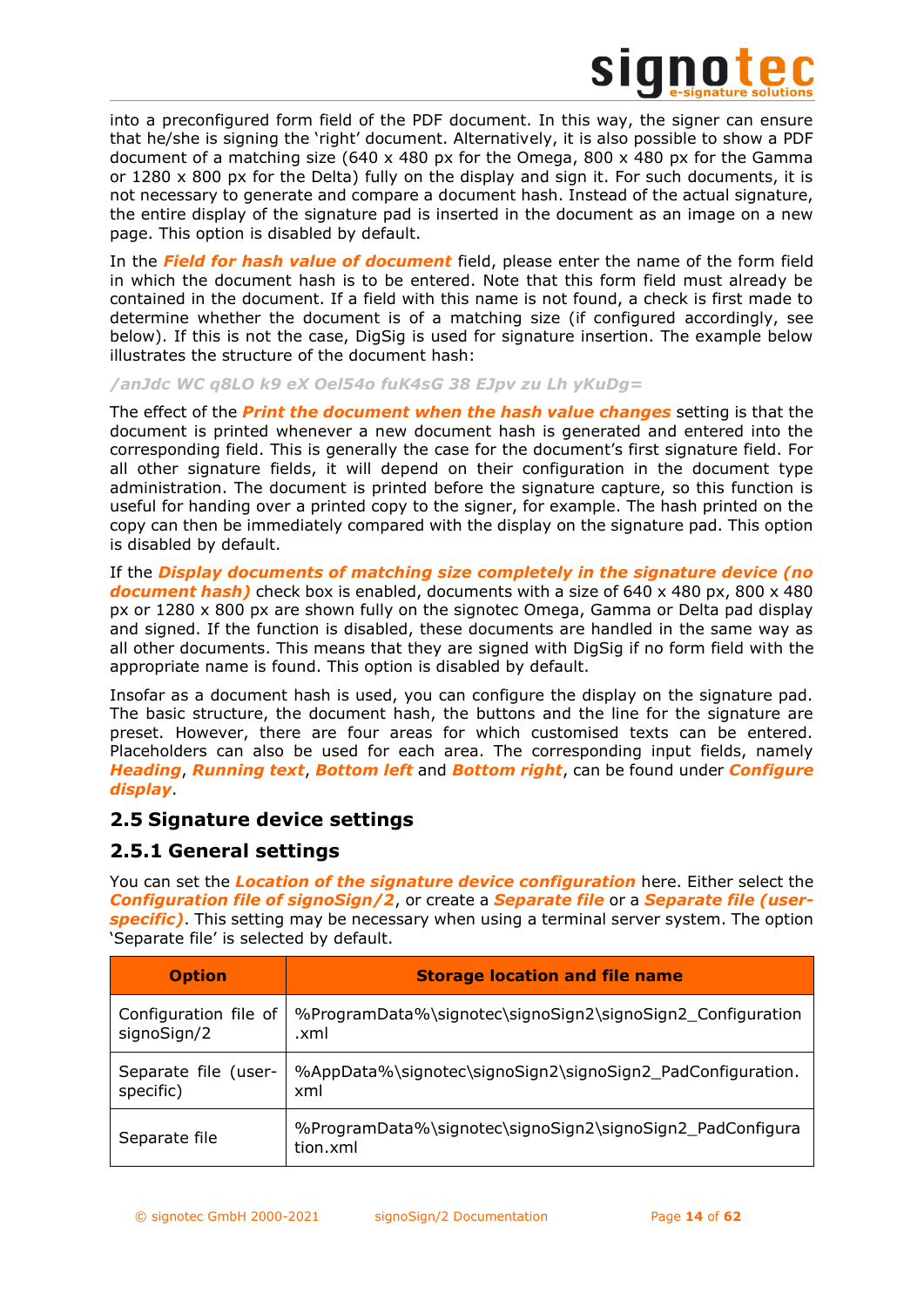

Use the *Button design* to set the layout of the button for the signature pad. The three icons on the left (Cancel, Retry, OK) relate to the signotec Omega, Alpha, Gamma and Delta display, while the three icons on the right relate to the signotec Sigma and Zeta. You can choose between two different designs in two sizes. The last two designs (wide buttons) are generally not supported by the Delta signature pad in interactive mode or by the Alpha signature pad in general. If selected, the appropriate buttons in normal width will be displayed instead for these signature pads. By default, the third option is selected.

 $\checkmark$  $\sqrt{2}$ 

In the signature device settings, you can select whether to *Mirror the entire pad display in the dialog box for signature capture*. If you select this option, the pad display is also shown in the signature dialogue box on the monitor screen. Otherwise, only the signature that is provided will be mirrored. For the signotec Delta, you can also click buttons from the PC and scroll the document in the pad. This option is disabled by default.

Use the setting *Signature process timeout (in seconds)* to define whether the signature provided is automatically confirmed after X seconds. You can select values from **1** to **15**. The timer starts the first time you remove the pen from the display after signing. If you continue to sign after the timeout, the timer will be reset and will start again when you next remove the pen. This function can be used in both normal and interactive signing mode and applies exclusively to signotec signature pads. This option has no effect on reading mode or any configured confirmation text. This option is disabled by default.

# <span id="page-14-0"></span>**2.5.2 Selecting signature devices**

The field underneath contains a list of the Tablet PC and Pen Display and any installed Plug-Ins by default, permanently. All connected signature pads are only listed in accordance with the search criteria once the search has been completed successfully. *Signature device* and *Connection* (*USB*, *WinUSB*, *COM* or *IP*) are displayed to provide information on the signature pads.

To the right of the field listing the signature pads, you can search for signature pads. To do so, click the *Search devices* button. A search for USB devices only is performed by default. If the search is to include other devices, this can be defined using the *Configure search* button. This configuration is permanently stored.

Individual connection types for the search can then be enabled or disabled here so as to include or exclude them from the search. The search for serial devices and devices that are connected via a USB Ethernet Adapter takes more time and is therefore not activated for the search by default. All COM ports are searched in the case of serial devices. For IP devices, it is possible to enter two IP addresses and the port under which to search for the devices.

Click *OK* to apply your changes and then start a search with the new settings by clicking *Search devices*.

A device included in the list can be selected by clicking it. You can now *Identify signature device*, whereby a lamp is shown on the display of your signature pad. This is useful if several signature pads of the same type are connected and you want to find out which device is which. First of all, a signature device has to be defined as the primary device using *Assign first signature device*. There is an option to define another signature pad as the secondary signature pad using *Assign second signature device*. Alternatively, you can assign the first signature pad as first signature device by double-clicking it or, if the first device is already configured (assigned), assign it as second signature device. See the following chapters for details on how to switch between devices during a signature process and how to pre-select the signature device for signature fields.

If you assign a signature pad, you can enter a *Description* for the pad to make the assignment more descriptive. This name is purely for administrative purposes and does not affect the application or the function in any other way.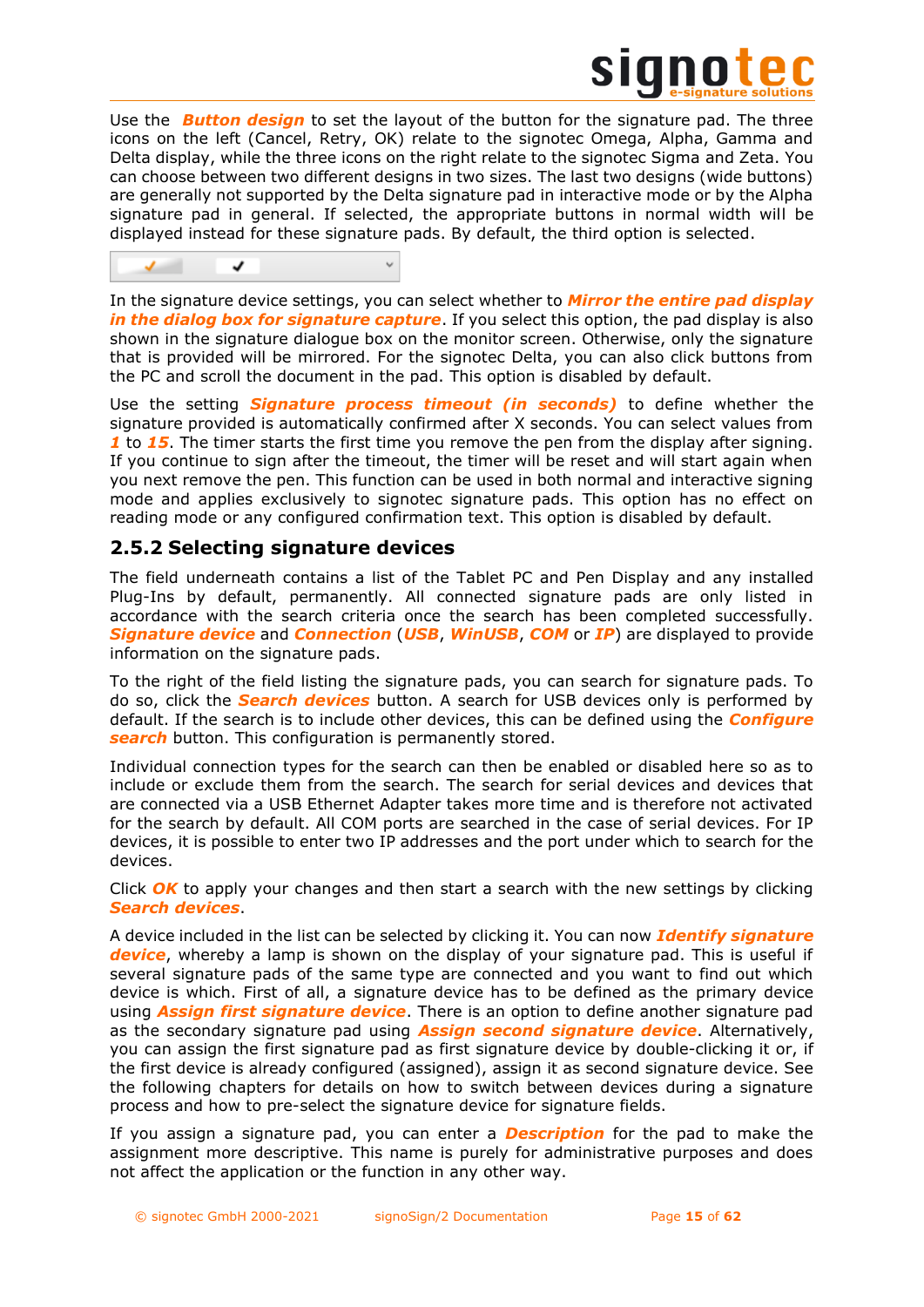

Depending on the selection, the defined devices appear on the list as the *First* or *Second signature device*. The assignment can be deleted using the button with the cross. If the first signature pad is deleted, the second signature pad automatically moves into the place of the first. If two signature pads are defined, you can swap their positions by clicking the button with the arrow.



The option *Use second signature device as fallback* defines whether a second configured signature device should be used as a backup if the first configured signature device is not available. If, for example, a Sigma is configured as first signature device (but not connected) and the Tablet PC and Pen Display mode as second signature device, the signature would be requested on the Tablet PC if this option is activated. If the option is disabled, you would not be able to start the signing process as not both of the configured signature devices are available. If no second signature device is defined, this setting has no effect. This option is disabled by default.

If a signature pad has been defined as either the first or second signature device and is no longer available because it is no longer connected to the computer for example, the signature pad is displayed in red font colour. You should check that the device concerned is connected properly or define another device as required.

# <span id="page-15-0"></span>**2.5.2.1 Configuring the signature pad**

If a signature pad has been defined as the first or second signature device, special settings can be made for this device.

Click the cog icon to open these special settings in a new window.



# <span id="page-15-1"></span>**2.5.2.1.1 Signature device settings**

The signature device settings are available for the signature pads signotec Sigma, Sigma Lite, Omega, Gamma, Delta and Zeta, but not for the signotec Alpha.

Use the *Sampling rate* drop-down list to adjust the signature quality. You can choose between the values *125 Hz – Low bandwidth requirement*, *250 Hz – Default value* and *500 Hz – Very precise sampling*. The higher this value, the higher the quality of the signature. However, please keep in mind that this may cause the data volume to increase, which may affect your network performance depending on the connection type, as well as the file size of the signed document. The option '250 Hz – Default value' is selected by default.

This setting always relates to the type of signature device. Assuming two signotec Sigma signature pads are connected, it is not possible to set a sampling rate of 125 Hz for the first signature pad and a sampling rate of 250 Hz for the second signature pad. In such a case, the setting applies for both devices and is adjusted synchronously in both settings dialog boxes. If two different types of signature device are connected, for example a Sigma and an Omega, the setting applies only for the corresponding device type. The settings are saved permanently and used for any new connected signature pads of the same type.

You can use *Replace standby image* to configure a graphic that will be loaded into the configured (first and second signature device) signature pad when signoSign/2 is closed, if the graphic saved there differs from the one in signoSign/2. You can use the check box to activate and deactivate this option. Click the button with the three dots to access the 'Choose image...' dialog where you can select a graphic in the format *.bmp*, *.jpg*, *.gif* or *.png*. Alternatively, you can enter the path for the graphic and edit it directly in the input field. Please make sure that the graphic is the right size (see table below) as graphics of different sizes are not scaled.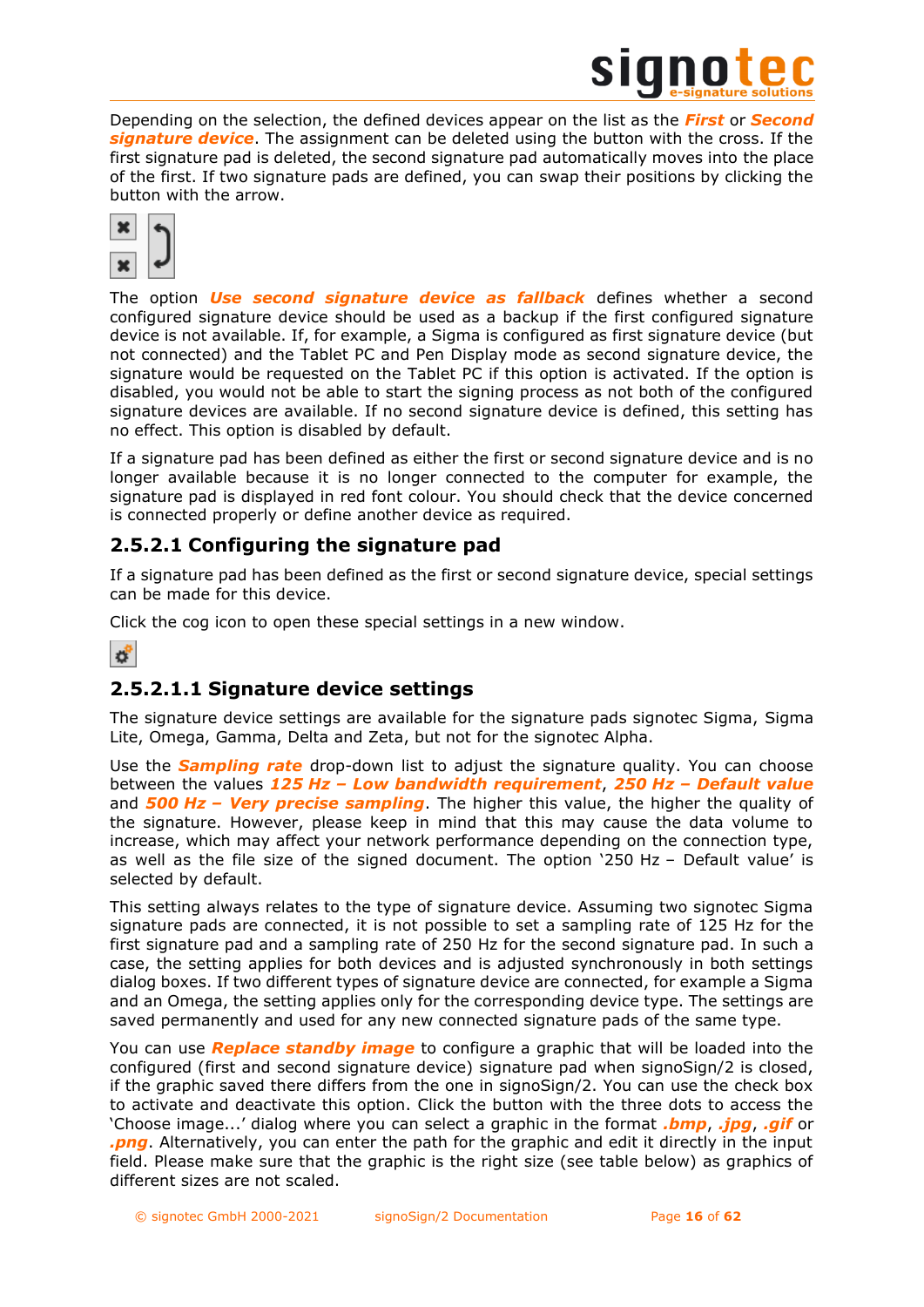

| <b>Signature pad</b> | <b>Size</b>   |
|----------------------|---------------|
| Sigma                | 320 x 160 px  |
| Omega                | 640 x 480 px  |
| Gamma                | 800 x 480 px  |
| Delta                | 1280 x 800 px |
| Zeta                 | 320 x 200 px  |



*The signature pad signotec Sigma Lite uses the setting of the signotec Sigma. However, this setting is ignored for the signotec Sigma Lite as it does not contain a display.*

Clicking the button with the arrow transfers the configured graphic directly to the signature pad and you don't have to wait for signoSign/2 to close.

This setting also always relates to the type of signature device, but manual transfer is only ever performed for the signature pad for which you have called up the configuration.

# <span id="page-16-0"></span>**2.5.2.1.2 Display a preview of the document in the signature device during signing**

The preview settings are available for the signature pads signotec Omega, Alpha, Gamma and Delta, but not for the signotec Sigma, Sigma Lite and Zeta.

You can display an excerpt of the document on the signature pad while a signature field is being signed.



*This preview option cannot be configured for the signotec Alpha as DIN A4 Portrait documents are already shown in full because of the size of the display.*

The horizontal and vertical spacing is entered as a percentage and it defines the *Spacings* between the signature field and the edge of the document. This makes it possible to determine the position of the signature field within the excerpt. Use the sliding scale beneath the sample excerpt to set the magnification level. A *Size* of 100% means that the display size in the signature pad corresponds exactly to a 1:1 print-out on paper. 200% corresponds to a signature pad display magnified by a factor of two. Magnifying simultaneously reduces the displayed area of the document.

If the *Highlight signature fields in the signature device* option is enabled, the position and size of the signature fields is indicated by a blue rectangle. This option is enabled by default.

In combination with this option, by selecting the *Limit the signing area to the signature field* option, you can specify that signing is possible only in the blue area. However, we recommend selecting this option only if the magnification level is sufficiently high, so that the displayed signature field is sufficiently large. If this option is not selected, the entire pad surface can be used for signing. The signature is then adjusted to the signature field when it is inserted into the document. This option is disabled by default.

# <span id="page-16-1"></span>**2.5.2.1.3 Maintenance options**

The maintenance options or settings are available for all signotec signature pads.

The unique *Serial number* for the signature pad is displayed. It can also be found on the sticker (see following example image) on the rear side of the signature pad beneath the barcode.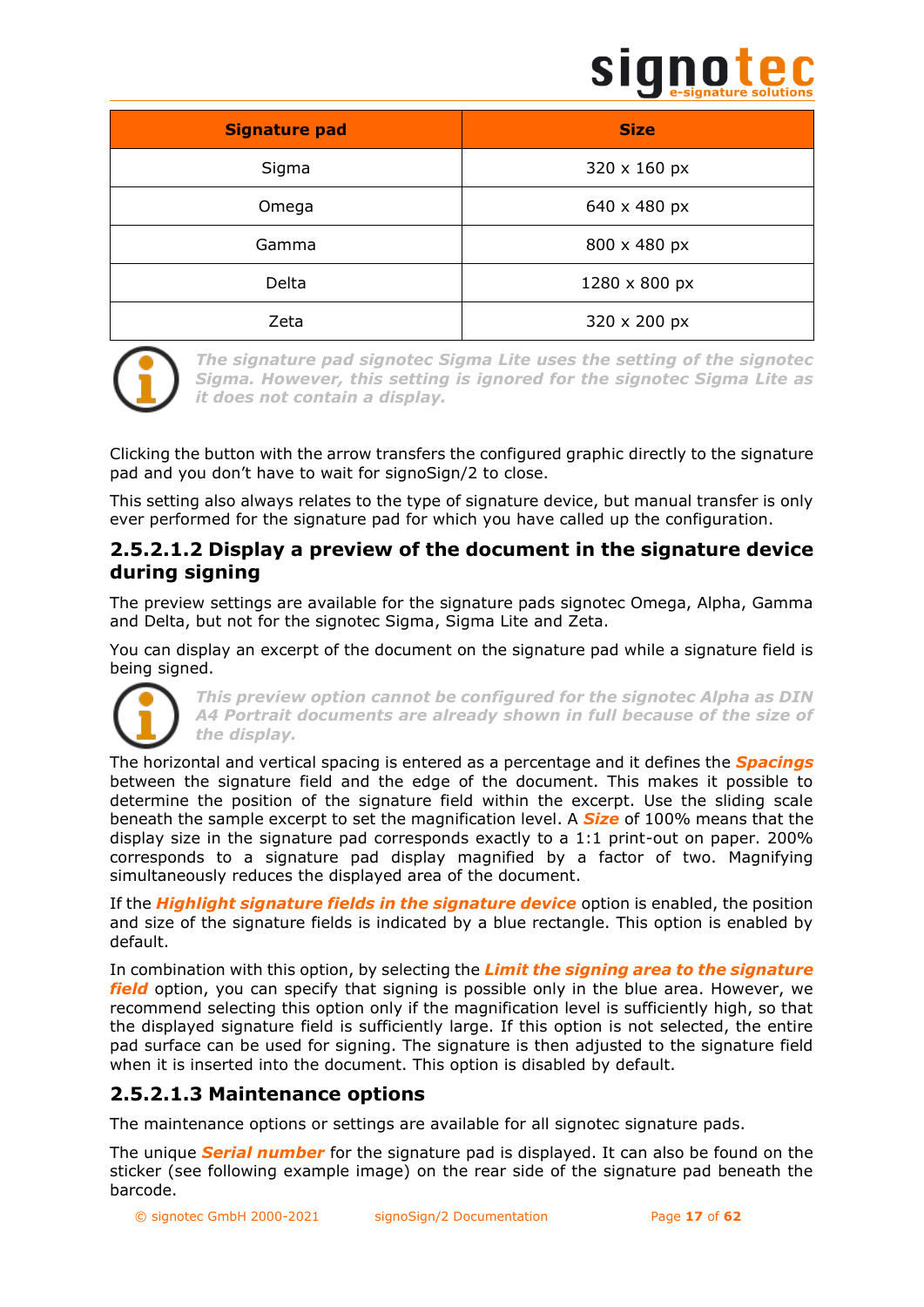

The *Firmware version* for the signature pad is also displayed. Please let us know the version on request if you need technical support.



You can use the *Adjust sensor* button to recalibrate the signature pad if entries on the signature pad are displayed offset from the pen position. A white area with a cross in the upper-left corner now appears on the signature pad display. Please press the intersection point of the two lines with the tip of the pen. Now the cross appears in the upper-right corner where you need to press the intersection point again. The pad is then recalibrated and displays the background graphic once more.

Please perform the calibration on the signature pad first and then confirm the dialog box that opens when the adjustment is started.

Furthermore, you can use the *Service menu* button to access the configuration menu for the signature pad. In this menu, you can modify settings for the display brightness or the connection type and its configuration, depending on the particular signature pad. Further information is provided in the manual for the signature pad on our website.



*The Service menu cannot be called up for the signotec Sigma or Sigma Lite as these settings cannot be configured.*

Please make the changes on the signature pad first and then confirm the dialog box that opens when the service menu is started:

# <span id="page-17-0"></span>**2.5.2.2 Configuring the IP list capture plug-in**

If the IP list capture plug-in has been defined as the first or second signature device, special settings can be made for this plug-in.

Click the cog icon to open these special settings in a new window.



# <span id="page-17-1"></span>**2.5.2.2.1 Available IP adapters**

To operate a signature pad through the USB Ethernet adapter, make sure that this is connected properly and is therefore available on the network. You can use the tool [XT](https://en.signotec.com/xtadminxxl-en)  [Admin XXL](https://en.signotec.com/xtadminxxl-en) to configure the adapter. If this is the case, the IP adapter should be displayed in the list of available IP adapters, provided that it is in the same IP range as the PC.

Click the *Refresh* button to refresh the display of the available IP adapters at any time. This will remove IP adapters that are no longer available or that have already been configured from the list. IP adapters that have been newly added will be displayed.

Use the *Identify* button to establish which signature pad is addressed via which IP address. A lamp briefly lights up on the signature pad for identification purposes.

The *Add* function allows you to assign an available IP adapter to the plug-in so that the signature pad can be selected for signature capture. After the button is clicked, a new window opens in which you can enter a *Description* for the IP adapter. After you have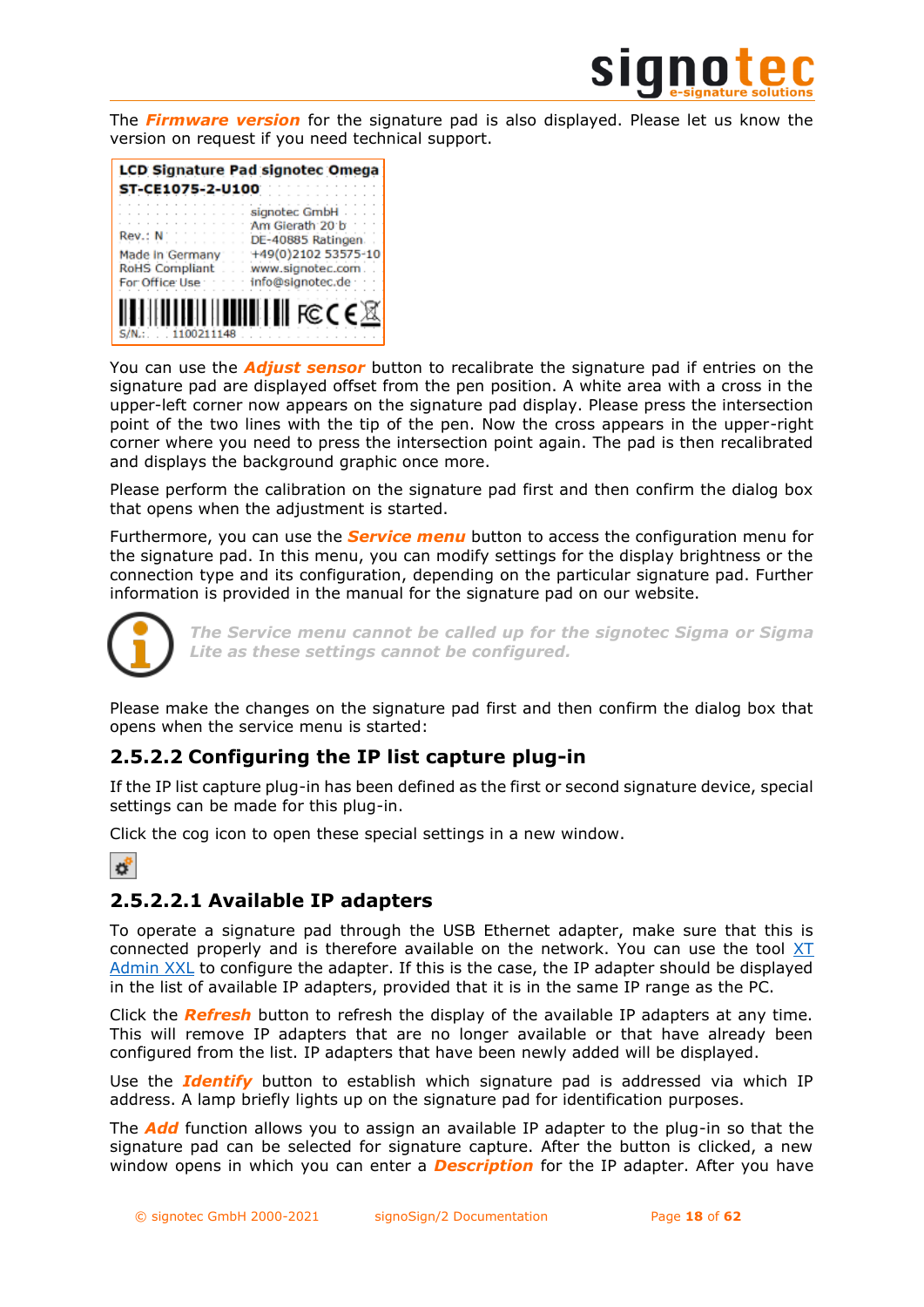

clicked *OK*, the IP adapter appears in the *Assigned IP adapters* list. *Click Cancel* to cancel the process so that no ID adapter is added.

# <span id="page-18-0"></span>**2.5.2.2.2 Manual input**

If the signature pad or the USB Ethernet adapter is not in the same IP range as the computer, but you want to use it anyway, a signature pad can be defined manually. In addition, the signotec Alpha and Delta signature pads, which do not require an adapter, can be added in Ethernet mode. To do so, enter the *IP address* of the adapter or signature pad and the *Port* via which communication takes place and click *Add* to include it in the list of assigned IP adapters. You can also identify a signature pad here using the corresponding *Identify* button. A lamp briefly illuminates on the signature pad for identification purposes.

# <span id="page-18-1"></span>**2.5.2.2.3 Assigned IP adapters**

You can change the description of the signature pad here using the *Edit* button. Click **Delete** to remove the configured signature pad from the list of assigned IP adapters again so that it can no longer be used for signature capture.

If an assigned signature pad is no longer available because it has been removed from the network or power supply, it is shown in red and cannot be used for signing. In this case, you should check that the signature pad concerned is connected properly.

# <span id="page-18-2"></span>**2.5.2.3 Configuring the Mobile capture plug-in**

The Mobile capture plug-in does not require any special configuration; hence, assignment as the first or second signature device is sufficient.

Please refer to [here](#page-59-1) for more information.

# <span id="page-18-3"></span>**2.5.2.4 Configuring the SmartCard Signing plug-in**

The SmartCard Signing plug-in does not require any special configuration; hence, assignment as the first or second signature device is sufficient.

Please refer to [here](#page-60-5) for more information.

# <span id="page-18-4"></span>**2.6 Scanner and webcam settings**

# <span id="page-18-5"></span>**2.6.1 Use the interface of the scanner driver (recommended)**

signoSign/2 offers you the option to scan a document using a locally connected scanner and attach it to the end of the document that is actually open. This option is enabled by default.



*In this variant, communication takes place via the TWAIN interface of the scanner.*

On the one hand, you can define the **Size of appended pages**. Here you can choose between *Like last page of document*, *Same size as scanned image*, *DIN A4 Portrait* and *DIN A4 Landscape*. The setting 'Like last page of document' is selected by default.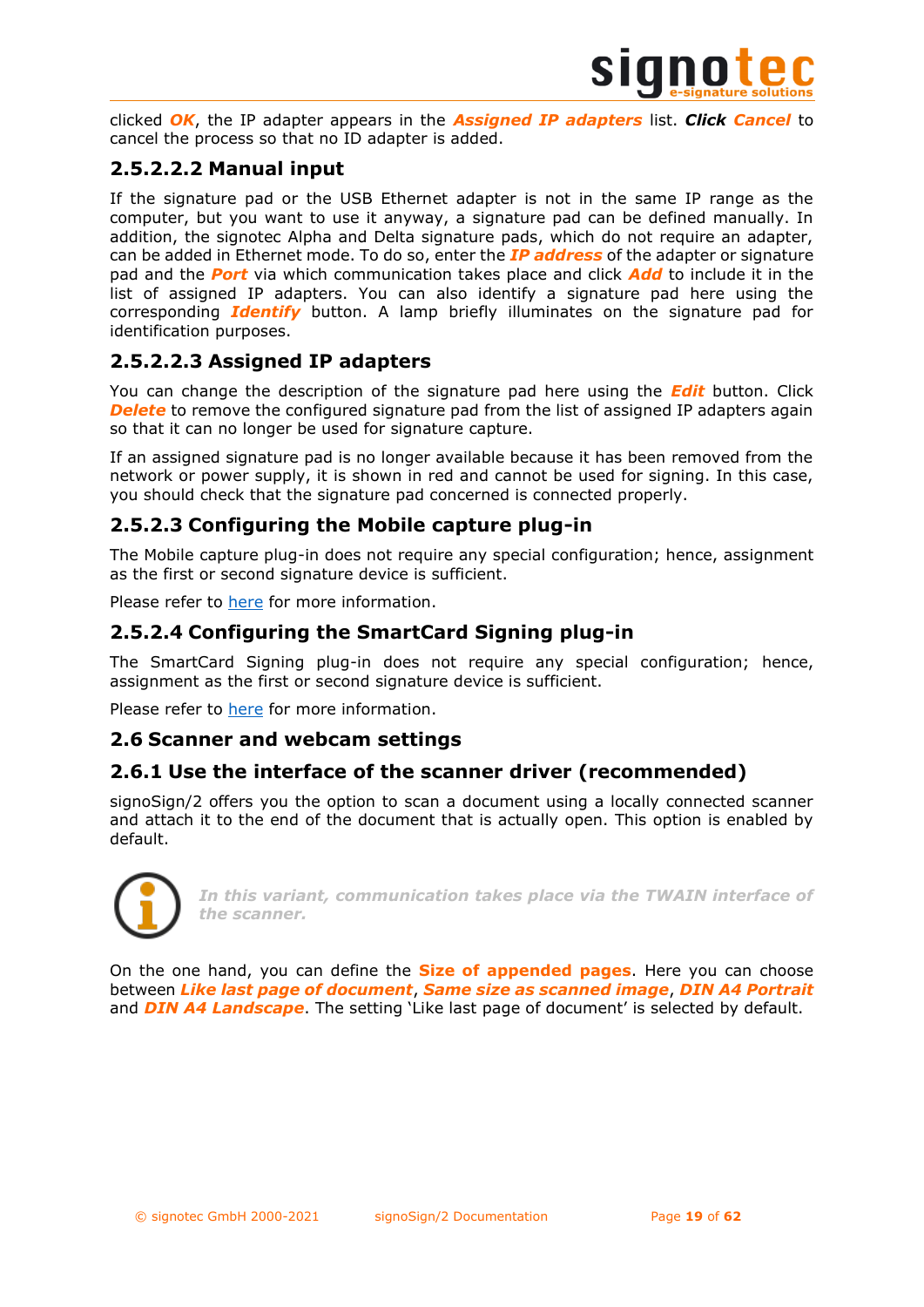



Here, the scanned page was inserted with the setting *Like last page of document*. This means that the appended page has been inserted in the same size as the last page of the opened document.

Here, the scanned page was inserted with the setting *Same size as scanned page*. This means that the appended page has been inserted in the size that is stored in the TWAIN scanner settings (in this case, DIN A5).



Here, the scanned page was inserted with the setting *DIN A4 Portrait*. This means that the appended page was inserted in the format DIN A4 portrait, irrespective of other settings or last pages.



Here, the scanned page was inserted with the setting *DIN A4 Landscape*. This means that the appended page was inserted in the format DIN A4 landscape, irrespective of other settings or last pages.

On the other hand, you can define the *Size of inserted images*. Here, you can choose between *Only shrink too large images* and *Fit image to page*. The default setting is 'Only shrink too large images'.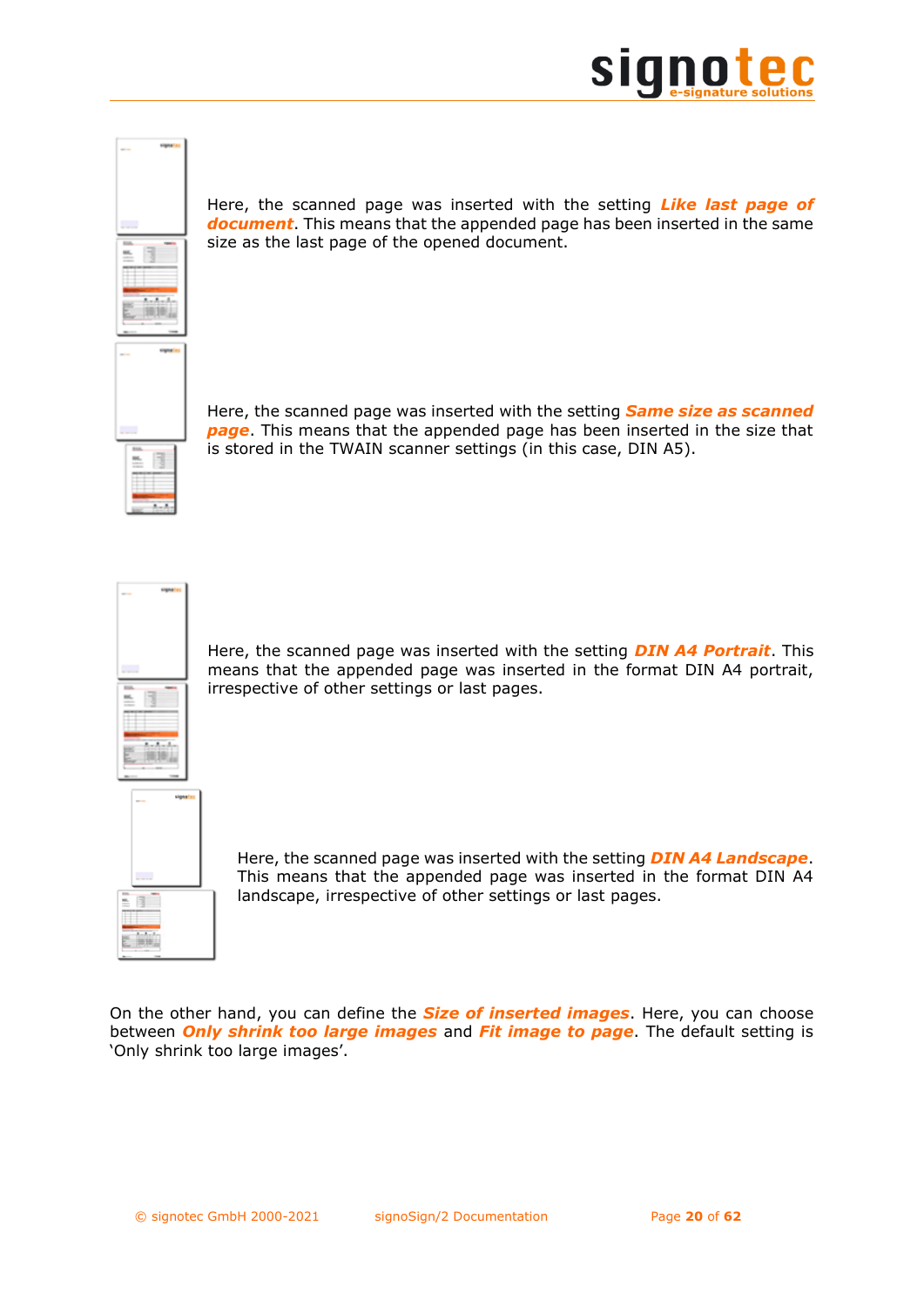



Here, the DIN A5 page was scanned and appended with the setting 'DIN A4 portrait'. As the scanned image was not too big, it was inserted 1:1. There was thus no need to apply the setting *Only shrink too large images*.

Here, the DIN A5 page was scanned and appended with the setting 'DIN A4 portrait'. As the scanned image should be fitted to the page, it was scaled to DIN A4. The setting *Fit image to page* was thus taken into consideration.

# <span id="page-20-0"></span>**2.6.2 Use the interface of signoSign/2**

You can also use this option to scan a document using a locally connected scanner and append it to the document that is currently open. This option is disabled by default.



*In this variant, communication takes place via the WIA interface of the scanner.*

On the one hand, you can define the *Color depth*. You can choose between *Black and white (1 bit))*, *Greyscale (8 bit)* and *Color (16 bit)*. The option 'Greyscale (8 bit)' is selected by default.

Furthermore, you can specify the *Resolution* and therefore the image quality. The higher the resolution, the better the quality of the scanned image. You have the choice between *Low – Low storage space requirement*, *Medium – Medium storage space requirement* and *High – High storage space requirement*. The default setting is 'Medium – Medium storage space requirement'.

You also have the possibility to define the *Brightness* and *Contrast* using the slider control. If the image should be scanned darker with a low contrast, you must move the control to the negative area. If the image should be scanned brighter with a strong contrast, you must switch to the positive area. The default setting for both values is 0.

# <span id="page-20-1"></span>**2.6.3 Webcam settings**

You can use the webcam settings to set custom names for the buttons to capture images, under *Name of the first image* and *Name of the second image*. Nothing has been stored here by default, so the buttons are named Capture first image and Capture second image.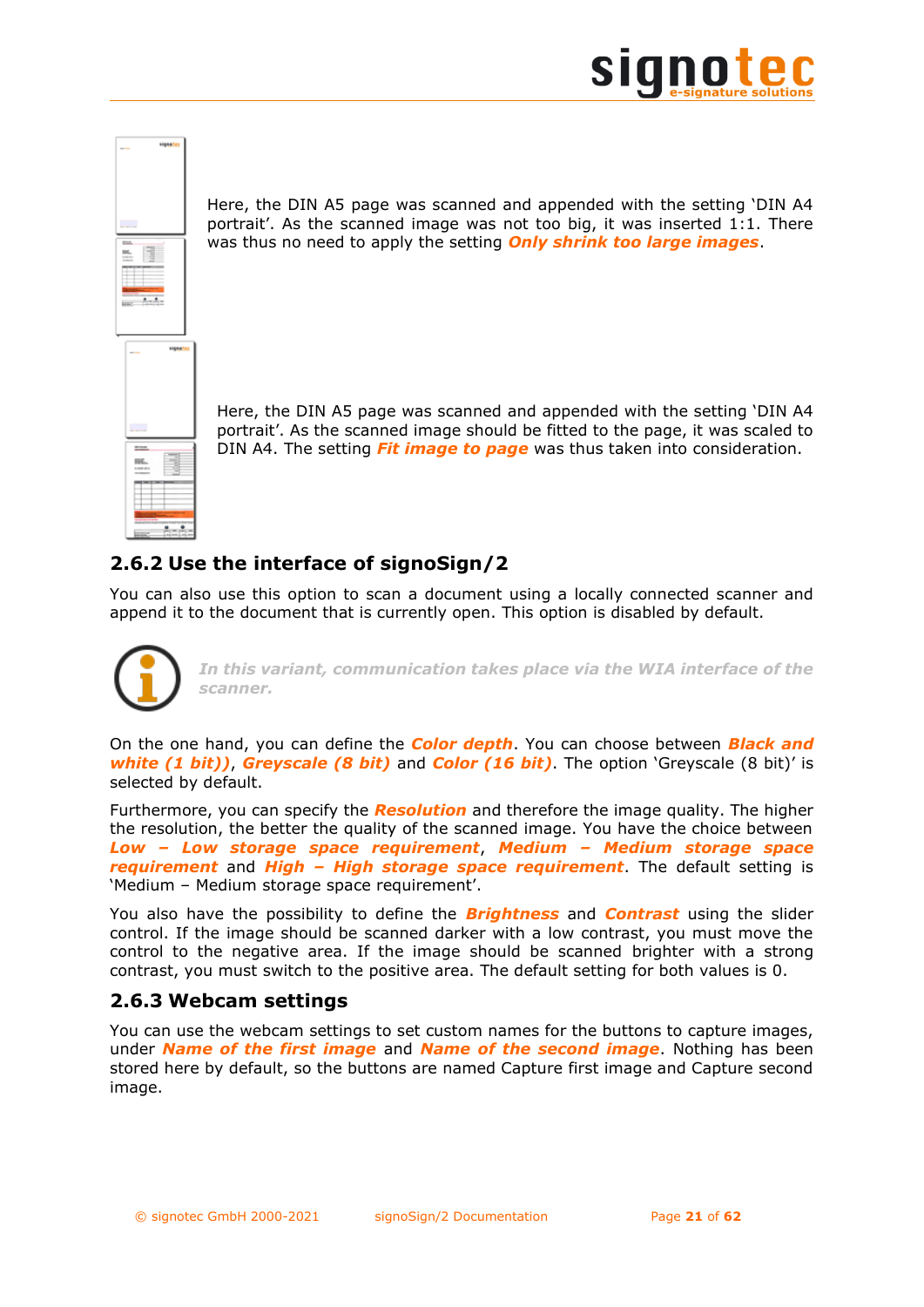# <span id="page-21-0"></span>**2.7 Settings for resubmission**

# <span id="page-21-1"></span>**2.7.1 General settings**

Resubmission can be used to save documents temporarily. You can use *Use resubmission* to activate the function. This is useful if, for example, not all signers are available at the time of the signature capture, and therefore the document has to be opened again later before subsequently being archived. The corresponding functions will be displayed in the menu bar and the quick access toolbar only if the setting is activated. This option is disabled by default.

There are two options for the *Storage location*. *signoStorage* is an additional fee-based application that makes it possible to save the document to a database so that it can be called up later via a selection dialog in signoSign/2. The application is installed on a server and various settings can be applied, such as creating groups for users to control which users can see and call up which documents. Alternatively, you can select *File system* to have the document saved to a predefined folder, also with the option of subsequent access from a selection dialog in signoSign/2.

# <span id="page-21-2"></span>**2.7.2 Settings for signoStorage**

If signoStorage has been selected, you will need to save certain information in the configuration. In the *URL* field, you enter the server address via which signoStorage can be accessed. In the *User name* and *Password* fields, you must enter the correct login information in order that signoSign/2 may connect to signoStorage. The option *Use remarks* defines whether an input field will be displayed underneath the toolbar. This makes it possible for you to define text that will be stored for the document as a remark when it is saved in signoStorage.

# <span id="page-21-3"></span>**2.7.3 Settings for resubmission in file system**

If file system has been selected, you will need to save a folder under the item *directory* where the documents will be stored temporarily. Clicking on the corresponding button opens a new window. There, under *Access with logged in user account (Default)*, you can click the corresponding button in the find folder dialog to select a storage location that will be used for the temporary storage. The default directory is *%USERPROFILE%\Documents*.

Alternatively, you can select *Access with different user account* and make the necessary entries for the archiving in the *Directory*, *User name*, *Domain* and *Password* fields. Click *OK* to perform a check with the saved data on the target directory for the purpose of accessibility and authorisation.

# <span id="page-21-4"></span>**2.8 Customising the user interface**

# <span id="page-21-5"></span>**2.8.1 General settings**

The general settings allow you to change the appearance of the Quick Access toolbar. Select *Use small symbols in quick access toolbar* to display small icons instead of the normal icons. This option is disabled by default.

You can also choose to *Display texts in quick access toolbar*. This makes it easier to understand what function each icon represents. This option is disabled by default.

# <span id="page-21-6"></span>**2.8.2 Menu item**

Select or deselect the checkboxes in *Function available* to activate or deactivate the individual functions of the menu items. All functions are activated by default.

Select the checkbox for the relevant option in the *Display in quick access toolbar* column to control which icon should be displayed in the toolbar. All icons are activated by default.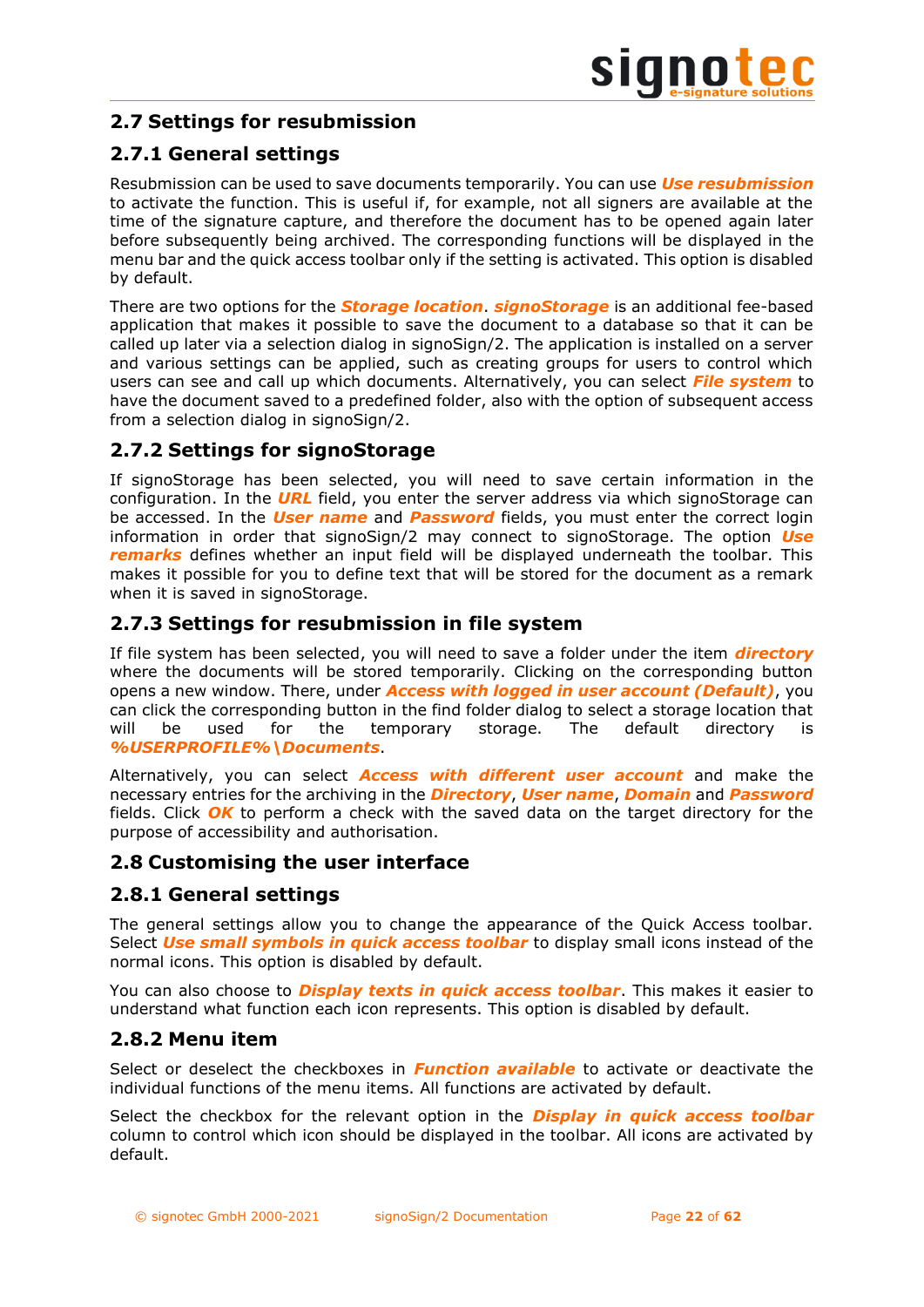

In the associated input fields, you can enter your own text under *User-defined text*. This text will then be used in the menu item, in the optional Quick Access toolbar as text and in the tool tip.

Please note that when an option is disabled, the associated shortcut key is no longer available (for example, *Ctrl* + *F* for *Search*). The configuration and the document type administration are an exception to this rule. The *F8* shortcut key always opens the configuration dialogue box, no matter which setting has been made. The same applies for the *F9* shortcut key and the document type administration dialog. Therefore, you should always use a user name and password to protect against unauthorised access.

# <span id="page-22-0"></span>**2.9 Main index file settings**

# <span id="page-22-1"></span>**2.9.1 Content of the main index file**

The index file can be created during the archiving process, and the file structure can be defined as desired. In this area, you configure the main index file, which is used by all document types. The default setting is %docTypeIndexFile%.

To enable the content from the index file of the corresponding document type to be entered at a later time, you must enter the variable *%docTypeIndexFile%* in the main index file.

An example of the structure is given below:

Content of the configuration of the main index file

```
<?xml version ="1.0" encoding="utf-8"?>
<content>
<target>signotecArchive</target>
<information>%docTypeIndexFile%</information>
</content>
```
Content of the configuration of the [setting](#page-45-2) *Content of the index file* for the document type

```
<name>%var1%</name>
<date>%dateFileName%</date>
<number>%var2%</number>
```
### Content of the index file after archiving

```
<?xml version ="1.0" encoding="utf-8"?>
<content>
<target>signotecArchive</target>
<information>
     <name>Ferenc Hilker</name>
     <date>04.02.2019</date>
     <number>1896</number>
</information>
</content>
```
# <span id="page-22-2"></span>**2.10 Plug-in information**

# <span id="page-22-3"></span>**2.10.1 Information on the plug-in**

The list on the left shows which plug-ins you currently have installed. Selecting a plug-in displays information such as *Name*, *Description* and *Company* (manufacturer).

The following plug-ins are currently available from signotec:

```
signotec signoSign/2 IP list capture plug-in
signotec signoSign/2 mobile capture plug-in
signotec signoSign/2 SmartCard Signing plug-in
```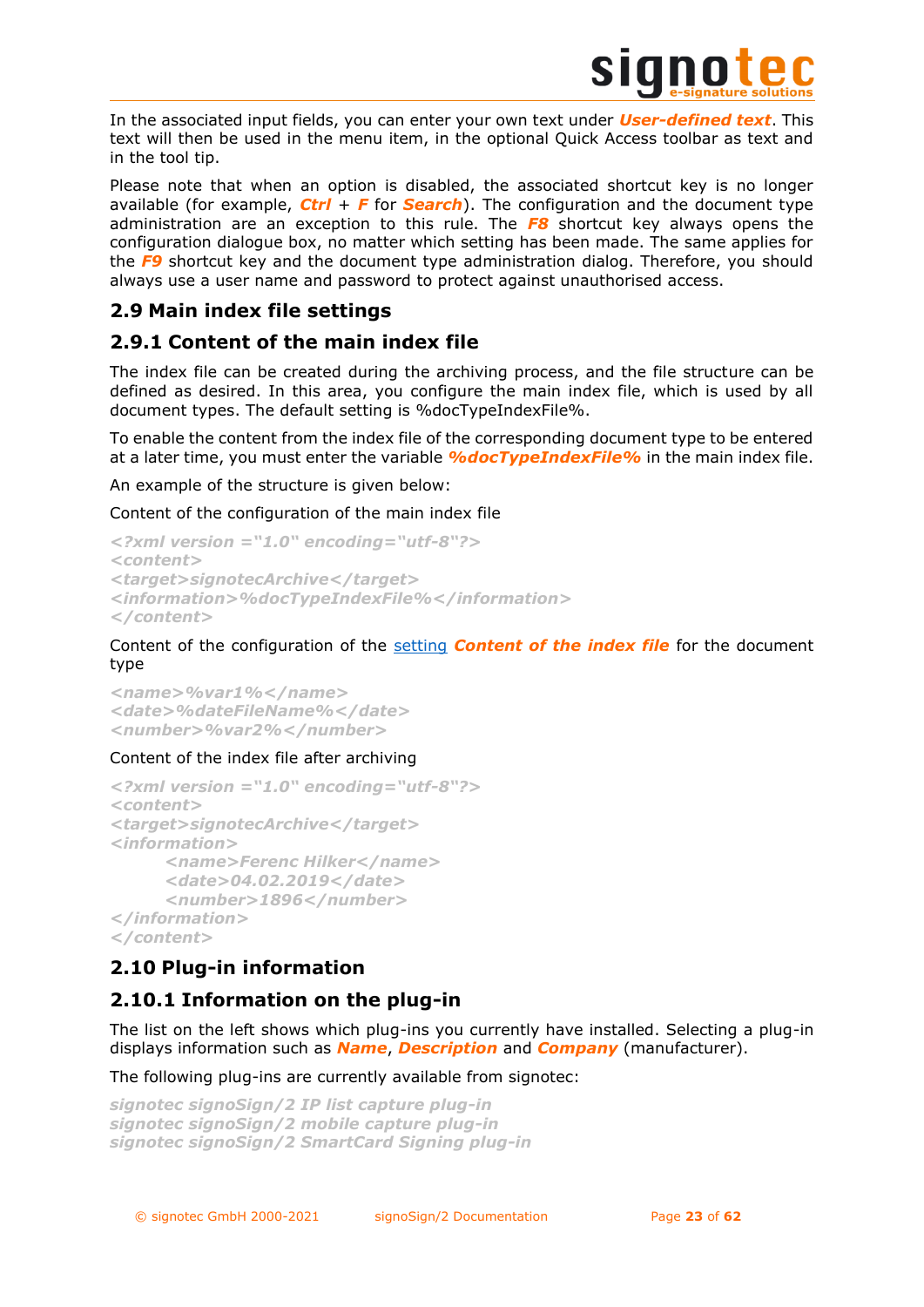

Any plug-ins that are installed but not licensed are shown in red. Please ensure that your licence supports the plug-in to be used. In the 30-day demo version of signoSign/2, it is not possible to use any of the plug-ins listed.

# <span id="page-23-0"></span>**3 Document type administration**

In signoSign/2, you can create document type templates. These templates are especially useful for documents that have the same structure, such as invoices. signoSign/2 is able to use identification definitions to recognise the matching document type when opening a document and to use templates to load the settings for creating signature fields, performing customised, automated processing and much more. The following sections explain how to create document types and the available options.

You can open document type administration via the menu *Tools* > *Document types...*. You can also open the document type administration with the *F9* key or the Quick Start bar icon.



# <span id="page-23-1"></span>**3.1 General settings**

# <span id="page-23-2"></span>**3.1.1 List of document types**

The left side of the window displays the list of configured document types. Deactivated document types are greyed out in the list. The settings displayed on the right and all changes made here always relate to the document type selected in the list. The default setting is the document type 'All other documents', with settings that can also be used as standard values for future document types.

In addition to the document type name, the document type *Version* is also displayed. The version is updated every time the document type is changed and saved.

For all documents opened in signoSign/2 for which no document type has been administered or could be found, the settings for the document type *All other documents* are used. Please note that not all settings are available for this general document type.

# <span id="page-23-3"></span>**3.1.2 Document type functions**

Several functions are available for the document types. These functions are shown below the list of document types.

### *New document type from current document*

This option is available if at least one document is opened in signoSign/2. Click the icon shown above to create a new document type and use the currently active document as a template file.



### *New document type*

Click the icon shown above to create a new document type. An 'Open file' dialogue box then appears. Select the document to be used as the template file for the new document type.

### n *Copy document type*

To copy an existing document type, first select the document type to be copied from the list so that it is highlighted and then click the icon shown above.

### *Delete document type* P.

To delete an existing document type, select the corresponding document type from the list, and then click the icon shown above. This marks the document type for deletion. The document type to be deleted is marked with a line through it in the list.

If you click on the button *OK* or *Apply*, you will be asked if you are sure that you want to delete the document types marked for deletion. Depending on how you respond, they will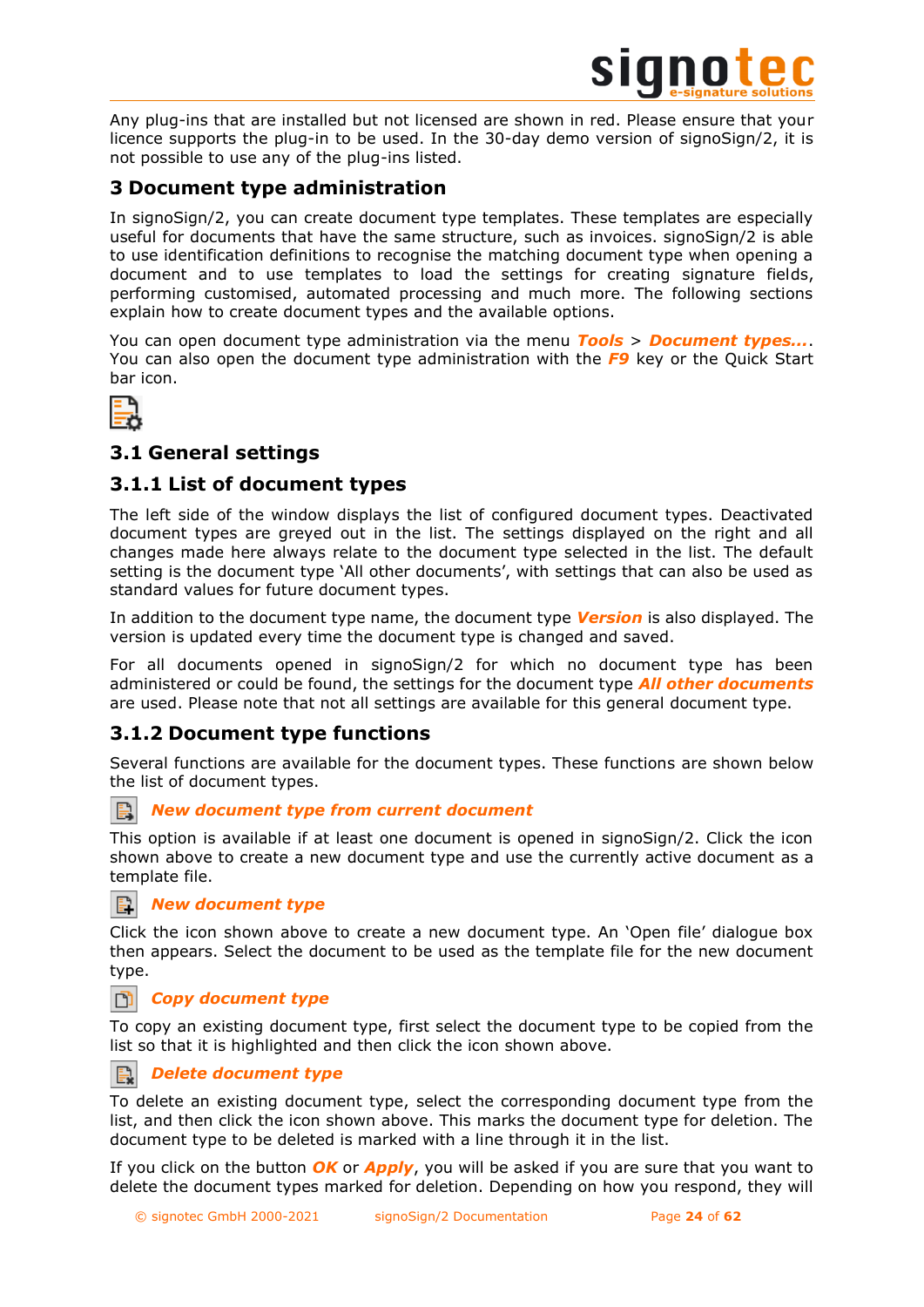

then be deleted or you will be returned to the document type administration. Click *Cancel* to keep the document types and not delete them. All unsaved changes are also discarded and the document type administration is closed.



↓

### *Change order of document types*

The document type order is important if the identification definitions for one document type are a subset of the identification definitions for another document type. If this is the case, more specific document types should come before less specific document types. signoSign/2 always uses the first document type in the list, from which all identification definitions are found. To move the respective document type up or down within the list, select it and click the icons shown above.

## *Export document type*

Click the relevant icon to export the selected document type with its defined settings. This opens a Save as dialog where you can select the storage location and the file name of the XML file. The template files are not exported. You cannot export the 'All other documents' document type.

### *Import document type*

Click the relevant icon to import an exported document type with its settings. The imported document type is added to the end of the document type list. If the document type already exists, you will be asked whether you want to replace the current document type with the document type being imported. It is not the file name that is relevant here, but the document type ID, which is not displayed. Click *Yes* to replace the document type. The version numbers of the two document types are shown to provide a clearer overview. If you click *No*, the document type will not be imported.

# *Check for uniqueness*

To check whether your document types have been defined in a way that enables specific identification, click on the relevant icon. The identification definitions of all active document types will then be checked. Document types that are deactivated or marked as deleted and document types with no identification definition are not included in the check. The check involves attempting to determine the document type on the basis of the template file, in order from top to bottom. If the check for a document type is successful, the next document type will then be tested, starting from the first template again as reference. If the document type identified for the document type being tested on the basis of the template file is incorrect, an error message will be displayed stating that the relevant document types could not be specifically identified. In this case, please check the saved identification definitions and change them to enable a specific identification. You will also be informed if the test does not reveal any problems.

# <span id="page-24-0"></span>**3.1.3 Document type**

After you create a document type, it automatically receives a name based on the name of the template file. This *Name* is displayed in the list of document types. You can change this name if you want.

You can also enter a *Description* for every document type. This description, which is a text of your choice, is visible only in the document type administration. You can optionally add a short descriptive text to make it clearer which document type is involved or internal remarks to this field.

Under *Template file*, you will see the name of the document that you selected as a template for administering the document type. This file is saved in *signoSign2\_DocTypTemplates.zip* in *%PROGRAMDATA%\signotec\signoSign2* (standard path, may differ if the [setting](#page-7-0) *Directory for document types* has been configured differently) with a specific ID for this document type. You can select a different template file using the button. By default, the name of the template file is saved and cannot be edited.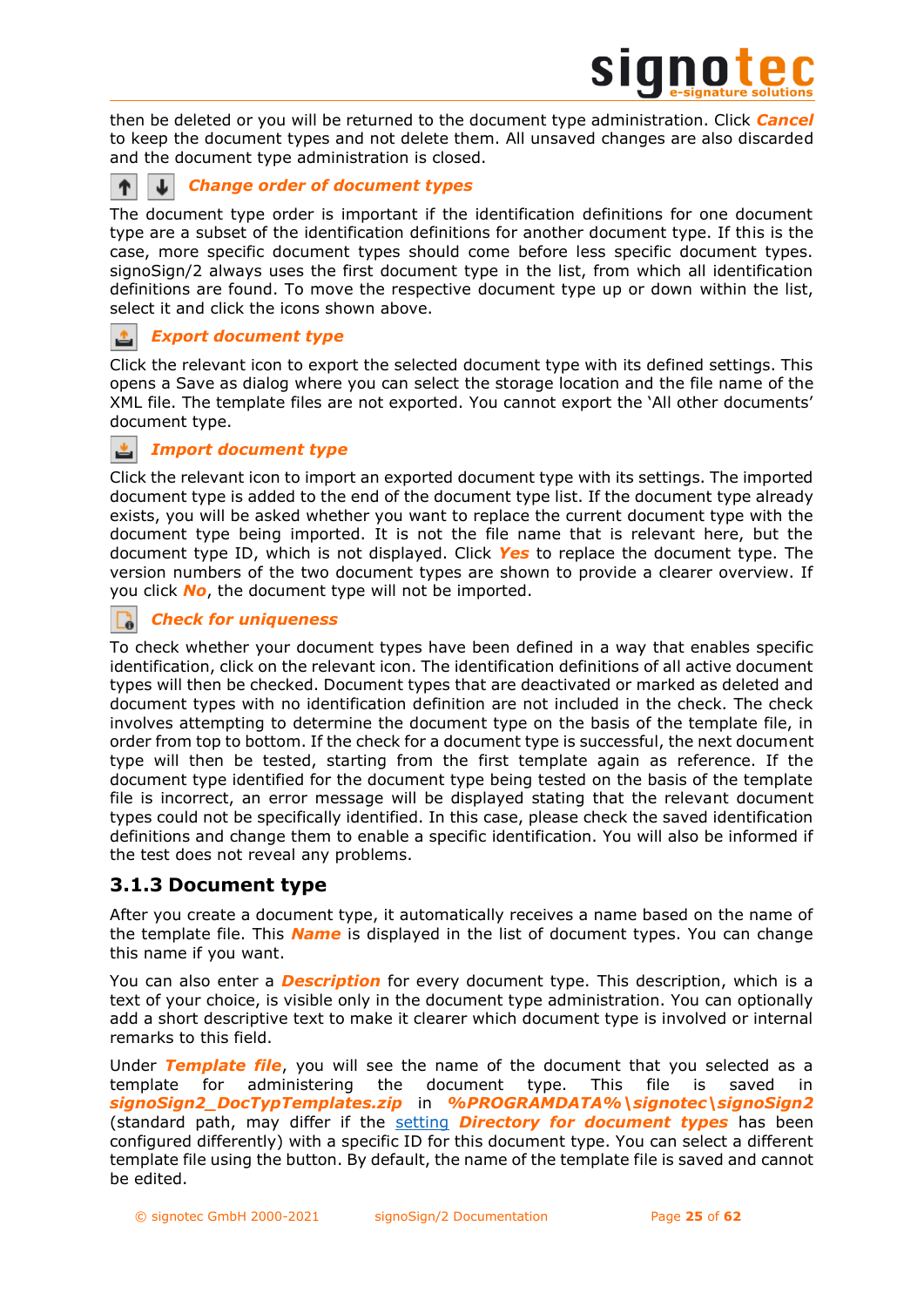

Finally, you can use the setting *Use document type* to disable the document type. This will cause the document type to be ignored in the detection. This can be useful if you want to create a document type but aren't yet ready to make it active or if you simply want to deactivate it rather than definitively deleting it, for example. If the document type is deactivated, it will be displayed in grey in the list of document types. This option is enabled by default.

# <span id="page-25-0"></span>**3.1.4 Identification definitions**

For every document type that you create, you can select one or more identification definitions. If you create a new document type, the list of identification definitions will be shown with a red outline, as this is an important setting. It is not a mandatory field, as the detection of document types can also be determined via SML files, which will be explained in a later section. However, remember that only document types with identification definitions are taken into account during automatic identification. To add an identification definition, click the following icon.



A new window opens showing a document preview on the left and the raw text contained in the document on the right. If no text is displayed, the template file is not suitable for the identification definitions.

If there is readable text, you can now highlight a word that is helpful for identifying your document. The marking of the search term must not cover multiple lines.

You can also enter the word into the field *Search term* and then search for this definition by clicking the relevant button. If the definition is contained in the document, apply the identification definition by clicking *OK*. Clicking *Cancel* discards the changes that have been made and returns you to the main window of the document type administration. If there are multiple instances of the definition, click of the search icon again to select the next instance. The search results are displayed on the left in the preview, highlighted in yellow.

You can use *Type* to specify on which page of your document you should search for this definition for the identification definition. You can choose between *Any page*, *Specific page* and *Last page*. If you have selected the setting Specific page, you now need to use the search button to search for the definition. Under *Page* the page number is automatically saved that contains the found search term. For the options Any page and Last page, this value is not of importance, and it is therefore disabled. The option 'Any page' is selected by default.

The selected identification definitions are shown in the list and all must match for the identification of the document type (AND-linked). For the identification, it is not sufficient for two out of three identification definitions to match, for example.



D

*Make sure that you select unambiguous identification definitions. They should only apply to the corresponding document type, to enable signoSign/2 to differentiate/assign identity.*

You can use the following button to edit or delete existing identification definitions.

*Edit identification term*

*Delete identification definitions (without prompt)*  $\ast$ 

# <span id="page-25-1"></span>**3.1.5 Document processing**

Under document processing, you can specify how the document should be displayed when it is opened. Do this by using the setting *Resizing on opening*. You can choose between the settings *No adjustment*, *Fit to page width* or *Fit to page height*. The default setting is 'No adjustment'.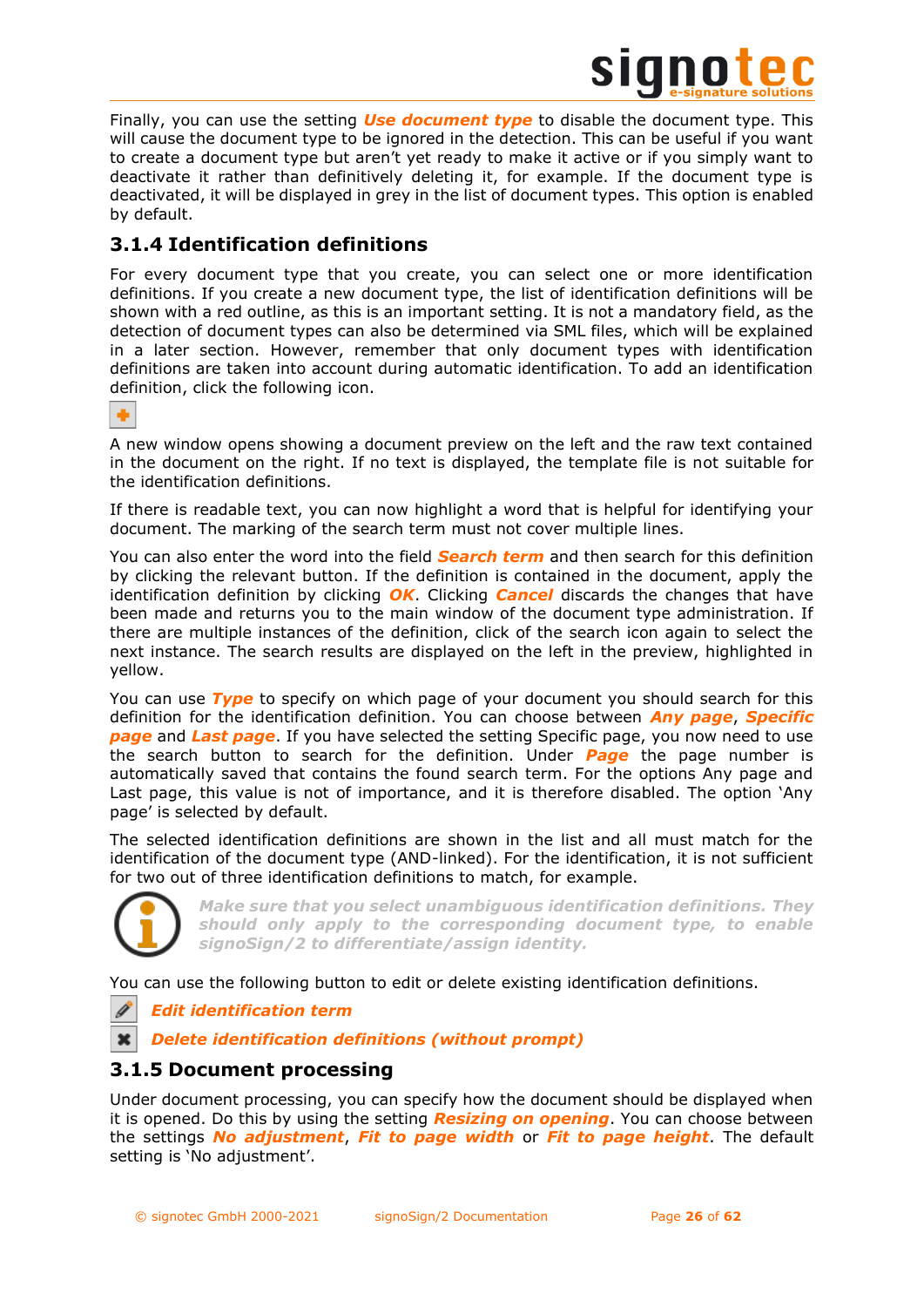

In addition, you can decide which mode is to be started *After opening the document*. The default setting is 'Edit form fields'.

If *Do nothing* is selected, the document is merely opened and shown.

With *Edit form fields*, the form mode is opened so that the existing form fields can be edited. If the document does not have any form fields, the form mode will not be enabled.

**Start signing** starts the signing process on the configured signature pad. If no signature pad and no signature field have been configured, an attempt is made to start the interactive signing process (if enabled) on the signotec Alpha or Delta, which needs to be in WinUSB mode. Otherwise nothing happens. If no signature pad but at least one signature field is configured, an attempt is made to start the signing process on a connected signature pad, which needs to be in HID or WinUSB mode. Otherwise nothing happens. If a signature pad is configured but no signature field, nothing happens unless the interactive signing process is enabled and a signotec Alpha or Delta in WinUSB mode is saved. If both signature pad and signature field are configured, the signing process is started as normal.

With the *Capture signature manually* setting, the application switches directly to the mode that allows you to draw one or more signature fields with the mouse. This disables the setting *Only allow available signature fields to be signed*, as this is a basic requirement and can thus not be unselected.

With *Start scanning*, a scan will be started according to the settings defined in the configuration. If no scanner is connected, you will be notified accordingly.

With the *Archive immediately* setting, you can specify that the document should be archived immediately. All other settings under 'Document processing' are disabled accordingly. Please note that immediate archiving is not possible if the document contains mandatory fields and the setting *Only allow archiving when all signature fields have been signed* is enabled.

With **Close immediately**, the document is opened and directly closed again without a user prompt. All other settings under 'Document processing' are disabled accordingly.

By selecting *Print*, the document is printed immediately according to the print settings. If no configuration exists in the print settings, the print dialog will appear.

The last setting you can select is *Print and close*; if selected, the document is first printed and then closed. Here, too, you need to pay attention to the print settings.

You can use the setting *Delete XFDF files after opening* to specify whether the relevant file should be deleted after the document has been opened in signoSign/2. This type of XFDF file can be used to fill the form fields in the document being opened automatically with the values saved in the XFDF file. This is only possible if the path to the document and the values are specified in the XFDF file. It is sufficient to specify the file name rather than the entire path if the XFDF file is stored next to the document. The XFDF file can then be opened with signoSign/2. An example is given below.This option is enabled by default.

```
<?xml version="1.0" encoding="UTF-8"?>
<xfdf xmlns="http://ns.adobe.com/xfdf/" xml:space="preserve">
<f href="Test.pdf"/>
<fields>
     <field name="E-Mail">
           <value>ferenc.hilker@signotec.de</value>
     </field>
</fields>
</xfdf>
```
The setting *Backup and restore incomplete processed documents* causes a backup to be created under *%APPDATA%\signotec\signoSign2\Backup* after the document is opened. The directory cannot be configured and if it is not present it is automatically created by signoSign/2. The name of the backup is made up of the name of the original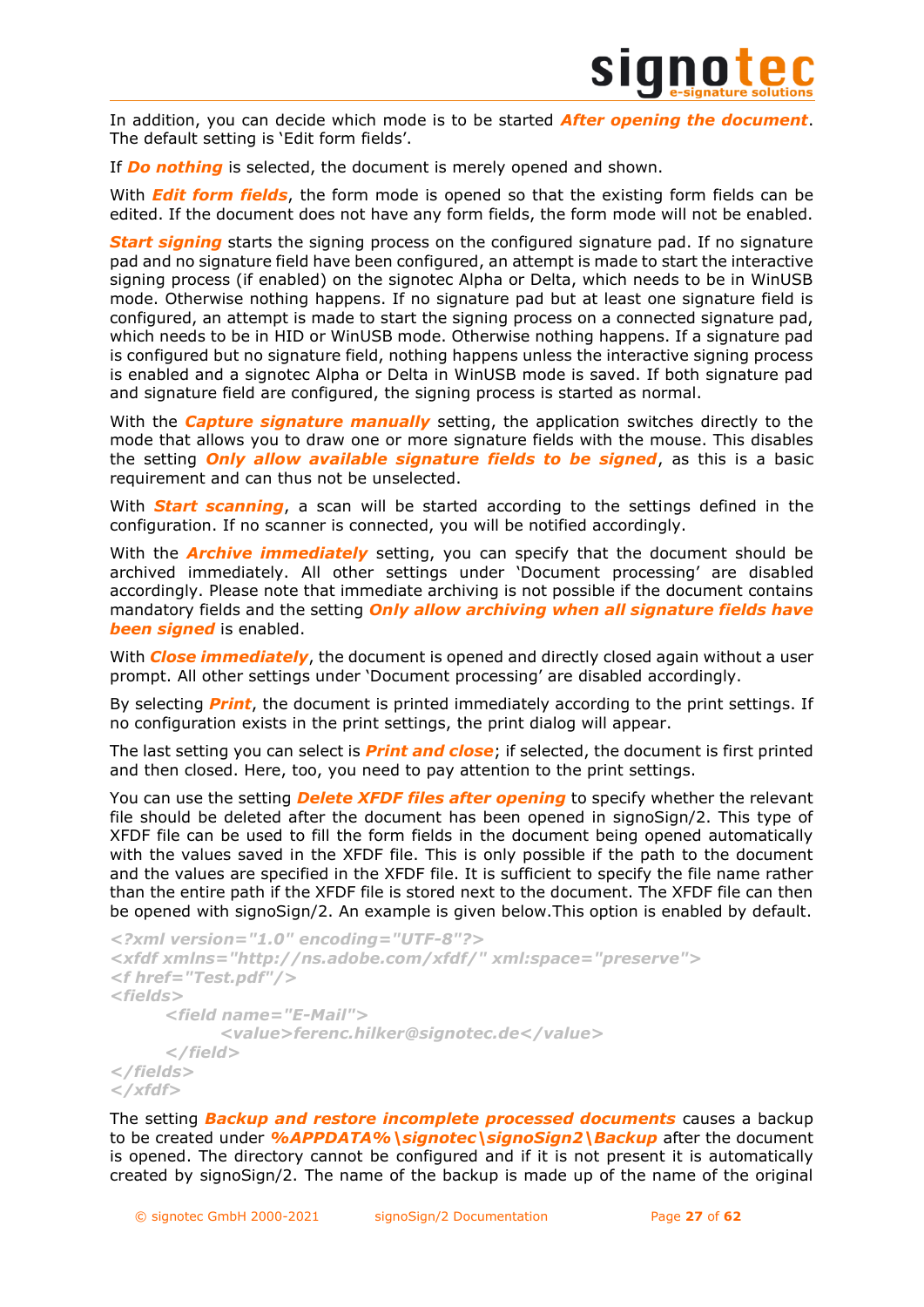

document (max. 30 characters) and a GUID. For example: *Test\_450f7d86-3f4b-460d-959b-c82db4f190a8.sbf*. If the original document has been archived, the backup is subsequently deleted. If the original document was closed without being archived, the backup is retained and opened automatically the next time signoSign/2 is restarted. If the directory contains several backups, all will be opened automatically. This option is disabled by default.

You can use the setting *Only allow available signature fields to be signed* to specify whether the signing process can only be started if the document contains signature fields. This means that signature fields cannot be drawn manually with the mouse and the interactive signing process is not started if there are no signature fields (free signing). This option is disabled by default.

You can also use *Allow filling out of signed documents* to define whether the document's form fields can still be filled out after a signature has been inserted. Please also bear in mind the setting *Lock form fields* in the signature field settings in this regard. This option is enabled by default.

Furthermore, you can use *Automatically launch archiving after signing process* to configure whether the document should be archived automatically once it has been signed. However, this happens only if the configured conditions in accordance with the [settings](#page-44-2) *Only allow archiving when all signature fields have been signed* or *Only allow archiving with minimum number of signatures* have been met. Skipping signature fields is no problem, but if the signing process is cancelled, the setting will not take effect and the archiving must be initiated manually. This option is disabled by default.

You can use the *After closing the document* drop-down list to specify which action is to be performed after the document has been closed. The default setting is 'Prompt to save'.

If *Prompt to save* is selected, a corresponding prompt appears when closing the document, if any change has been made to the document. By selecting *Yes*, the original file is overwritten with the changes. If you click *No*, the changes to the document are discarded and the document will be closed. Press *Cancel* to go back to the document. If no changes were made to the document, the document is closed without any prompt.

If the setting *Prompt to Save As...* has been selected, a corresponding prompt appears when closing the document, if any change has been made to the document. If you select *Yes*, a 'Save as...' dialog will be displayed where you can specify file name and storage location. If you click *No*, the changes to the document are discarded and the document will be closed. Press *Cancel* to go back to the document. If no changes were made to the document, the document is closed without any prompt.

The *Prompt to save in resubmission* setting is only relevant if resubmission is used. A corresponding prompt appears when closing the document, if any change has been made to the document. If *Yes* is selected, instead of the original file being overwritten in the file system, the file will be stored in resubmission, provided that the resubmission is enabled and configured. If you click *No*, the changes to the document are discarded and the document will be closed. Press *Cancel* to go back to the document. If no changes were made to the document, the document is closed without any prompt.

The setting *Prompt to archive* causes a prompt to always appear asking whether the document should be archived in accordance with the archiving settings, regardless of whether anything in the document has been changed. By selecting *Yes*, the document is stored in accordance with the settings. If you select *No*, the document and any changes made to it will also be discarded. Click *Cancel* to go back to the document.

Alternatively, you can select *Archive automatically*, in which case the document is stored in accordance with the archiving settings without a prompt.

# <span id="page-27-0"></span>**3.1.6 Content to insert after opening the document**

This setting allows you to automatically insert images or text into the document after it has been opened. You can configure new content for insertion using the following button.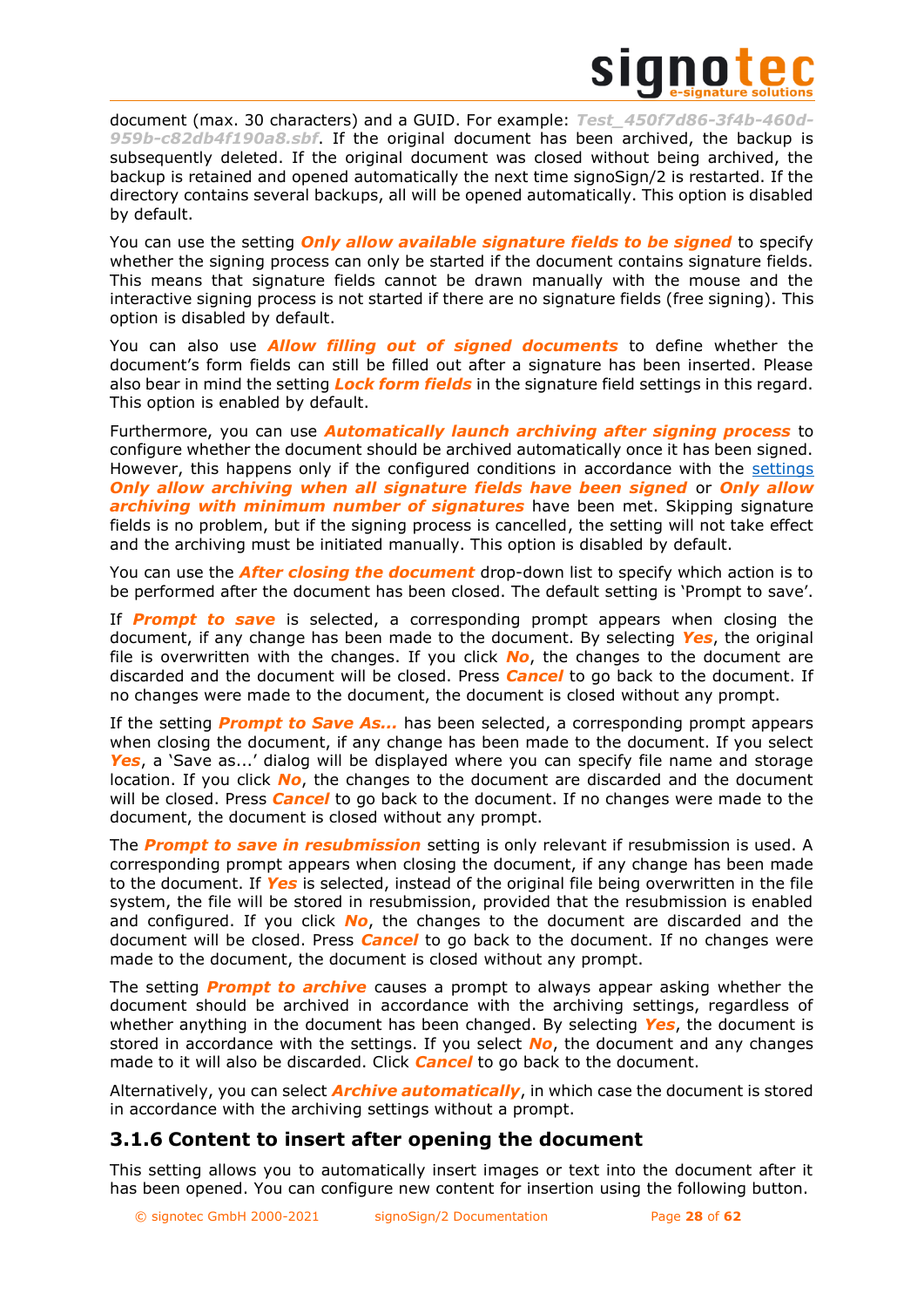

٠

A window opens, in which you must first define a *Name* for the content. This enables a better overview in the list of contents and is a mandatory field.

If you wish to configure an *Image file*, you can click the button with the three dots to open an 'Open file…' dialog box, and select a *\*.bmp*, *\*.jpg*, *\*.gif* or *\*.png* file. Confirm the selection with *Open* and select *Cancel* to close the selection dialog and return to the administration. Alternatively, the path to the image file can also be entered, edited or deleted manually. No check is performed as to whether the path links to a valid image file. This field is only a mandatory field if no text has been configured.

Instead of or in addition to an image file, you can configure a *Text*. The text can consist of a user-definable text and/or the available placeholders. This field is only a mandatory field if no image has been configured. You can configure the text using the following settings.

Use the *Font* setting to define the font for the text. The default setting is 'Arial'.

*Font size* allows you to define the size of the text. With *Automatic*, the font size is based on the size of the drawn area, which is defined by means of *Set position*. Otherwise you can choose between fixed font sizes between *8* and *72*. The option 'Automatic' is selected by default.

Another setting is the *Background color* of the text. You can choose between various colours. This setting is disabled as soon as an image file has been configured, as the graphic is then the background for the text. The default setting is 'Transparent'.

You can also use the *Set position...* button to select where in the document the image or text is to be inserted. A window opens where you can see a preview of the document on the left and see the text in the document on the right. The alignment and the size of the note can be defined with the *Absolute positioning*. This causes the note to always be inserted in the document in the configured position. You can change the position of the coloured field using drag and drop or change its size by pulling the little black boxes. Alternatively, you can also edit the position manually using the values *Page*, *Left*, *Up*, *Width* and *Height*.

ä.

Alternatively, you can also switch to *Relative positioning*, in which case the position relates to the search term. First, you must mark the *Search term* in the text to the right of the document preview; the position is then suggested in colour. Alternatively, you can enter a term in the input field and then click the relevant button to search for it in the document. You will be informed if the term is not found. Click on the button again to attempt to find the next occurrence of the search term if it appears several times in the document. The *Use every occurrence* setting allows you to specify that a note should be inserted according to the defined size and offset in relation to the search term whenever the defined search term is found in the document. In this way, you are able to define a note for a n positions. This is useful, particularly for documents that can have a variable length. You can then change the position using drag and drop or change the size by pulling the little black boxes. The values *Offset left*, *Offset up*, *latitude* and *Height* are updated automatically; no manual adjustment is needed. Click *OK* to confirm the position; you can discard the changes by clicking *Cancel*. The default setting is 'Absolute positioning'.



### *Delete note (without prompt)*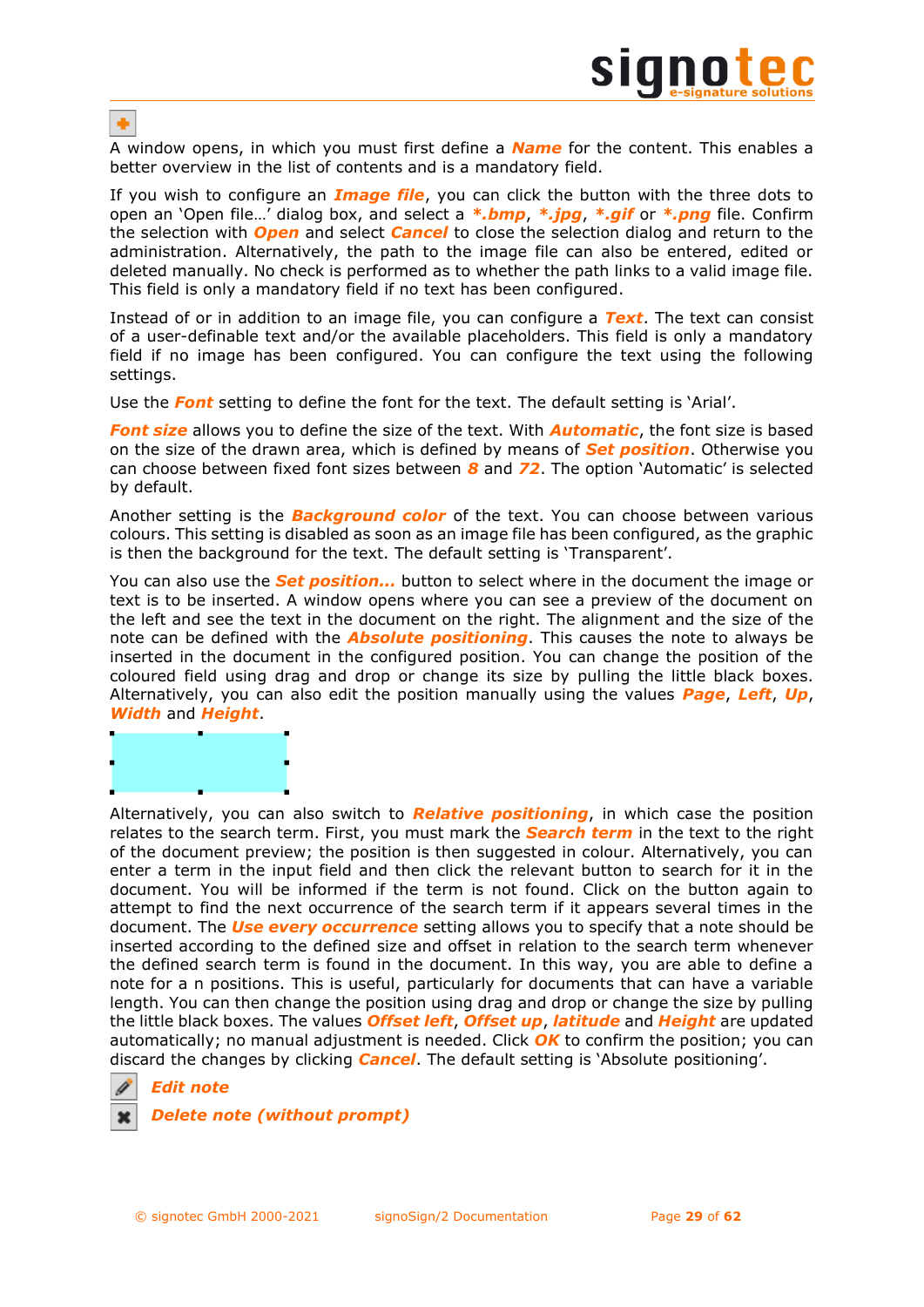

*Please note that the document loses its conformity with PDF/A if you insert images and/or text with a transparent background. This note only applies to PDF/A-1b documents.*

# <span id="page-29-0"></span>**3.1.7 Split document**

The option *Split document* allows you to split a multi-page document with signoSign/2; the separated document can belong to a different document type. This option is disabled by default.

First, you can define the *split type* by choosing between *Fixed number of pages*, *Number of pages from document* and *Search term not found*. The default setting is 'Fixed number of pages'.

If *Fixed number of pages* is selected, you must enter the number of pages after which the document is to be split in the *Number of pages* field. So if, for example, the document is a four-page document and you want it to be truncated after the third page, you must enter a *3*. The fourth page will be opened as a separate document and can belong to a different document type.

If *Number of pages from document* is selected, the text changes from *Number of pages* to *Number from document*. For this setting, you must configure a placeholder that identifies the number from the document after which the document should be truncated. How to define this type of placeholder is explained [here.](#page-38-2) Click the button with the three dots to define this placeholder. For example, the term *Page 1 of* could be searched for in the footer using 'Start term and end of line'. The value determined would be the number *3*, which is visible in the Preview field. Therefore, a five-page document, for example, would be truncated after the third page and the following two pages would be opened as a separate document. This placeholder is configured separately from the other placeholders, and can only be used in this option.

If *Search term not found* is selected, the text changes from *Number of pages* to *Search term*. A term must be defined there that is searched for in the document. If this term does not appear, or no longer appears, on one of the pages, then this will be the first page of the new document. For example, *Kundenausfertigung / customer copy* could be defined as the search term. In a six-page document where this term is found on the first three pages, the document would be truncated after the third page, and the following three pages would be opened as a separate document.

In addition, there is the *Name of separated document* setting. Here, you can define the name of the new, split document. If, for example, *Leer\_DE\_EN* is defined here, this will be the name of the file and will be displayed on the tab. If you do not define a name, the split document will have the same name as the original file, along with a counter in brackets. If the original document is called *Document\_DE\_EN*, for example, the new split document would be called *Document\_DE\_EN (1)*.

# <span id="page-29-1"></span>**3.2 Print settings**

# <span id="page-29-2"></span>**3.2.1 General settings**

To enable printing without a print selection dialog, the *Default printer* option can be used to define a printer for this document type. You can select one of the available printers, *Default printer* or *No selection*. If you have defined the *Default printer*, the printer saved as the default printer in Windows will be used. If *No selection* is chosen, the print dialog will be displayed when you print, where you can select the printer. The default setting is 'No selection'.

The *Number of copies* option allows you to specify how many copies of the document in question are to be made. To this end, you can use placeholders via the Plus button. This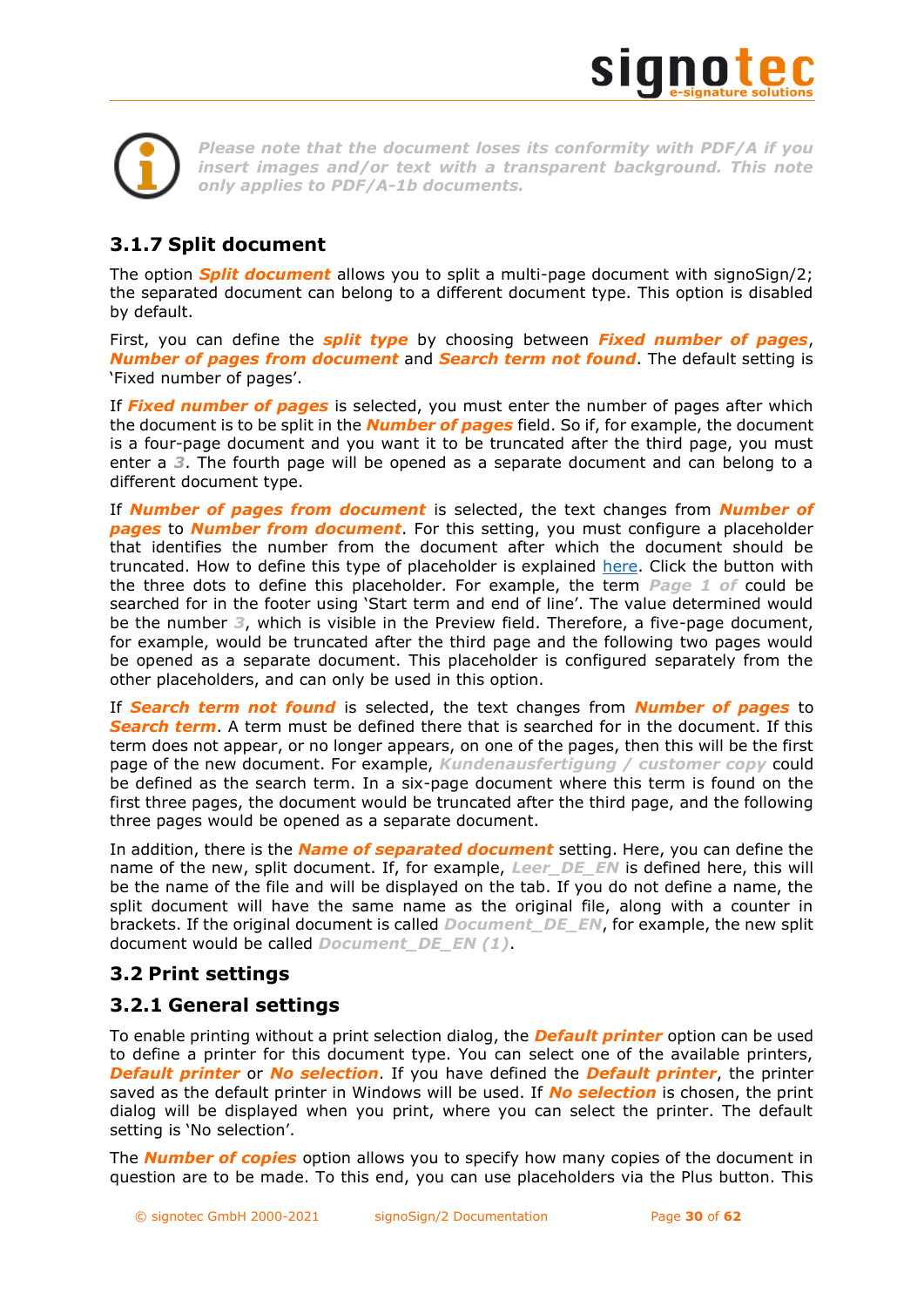

means that you can also obtain the number of copies from the document itself. This setting impacts the manual start of the print process via the relevant print icon and, if enabled, automatic printing when archiving and if a document should be printed or printed and closed after being opened. A print selection dialog no longer appears in any of these cases. If *No selection* is chosen, the print selection dialog appears as usual, where you can enter the number of copies. The value 1 is entered by default.

# <span id="page-30-0"></span>**3.2.2 Print custom text starting with the 2nd copy**

User-defined text can be inserted in a document when it is printed. Text is inserted in a location you have defined from the second copy onwards. This option is disabled by default.

To do so, enter the appropriate text that is to be inserted in the document under *Text*. Nothing has been stored by default.

You define the position by the distance in pixels from the top left border under *Distance top* and *Distance left*. The best way to find out whether the text is positioned in the desired place is to perform a test printout, so you can correct the data as needed until the position is correct. The value 0 is entered by default.

# <span id="page-30-1"></span>**3.3 Signature field settings**

# <span id="page-30-2"></span>**3.3.1 Global signature field settings**

These settings apply to all signature fields regardless of whether they are created automatically by signoSign/2, drawn using the mouse or are already part of the document.

The first setting, *Time stamp in signature*, allows you to specify whether the signature fields should have a time stamp and, if so, the display format for the time stamp. A dropdown list is provided for selecting the desired format. You can choose between various formats and *Do not display*. The time stamp corresponds to the date and time when the signature field was signed and it is inserted at the bottom in accordance with the [setting](#page-10-0) *Origin of time of signature*. The default setting is the format DD.MM.YYYY hh:mm.

The second option allows you to specify the *Color of signature additions*. This includes the time stamp and the optional data from the setting *Allow the input of additional information during signing.*. Various colours are available. The default setting is 'Dark grey'.

You can also define the *Alignment of signature additions* (the time stamp and optional entry) within the signature field. You can choose between *Left-aligned*, *Centred* and *Right-aligned*. Depending on your selection, the signature additions are aligned with the bottom edge of the signature field. The option 'Left-aligned' is selected by default.

With **Lock form fields** you can determine which form fields should still be available once a signature has been inserted. You can choose from the options *All*, *As defined in the document* or *Filled and defined in the document*. With *All*, all form fields (apart from signature fields) are locked when a signature has been inserted and can no longer be edited. If *As defined in the document* is selected, all form fields that are dependent on the signed signature field according to their properties are locked once the signature has been inserted, whether they have been filled out or not, The dependency cannot be defined in signoSign/2; this must be done when the PDF form is created. The option *Filled and defined in the document* locks all form fields once the signature has been inserted that either have been filled out or are dependent on the signed signature field according to the properties. The option 'Filled and defined in the document' is selected by default.

The setting *Biometric Data* defines whether recorded biometric data should be saved. The options *Use configured setting*, *Collect and save* or *Do not collect and save* are available. For *Use configured setting* the [setting](#page-13-1) *Capture biometric data and save them into the document* from the configuration is used and applied accordingly. If *Collect and save* is selected, the biometric data of the signature is saved. If the option *Do not collect and save* is selected, the biometric data of the signature is not saved. The default setting is 'Use configured setting'.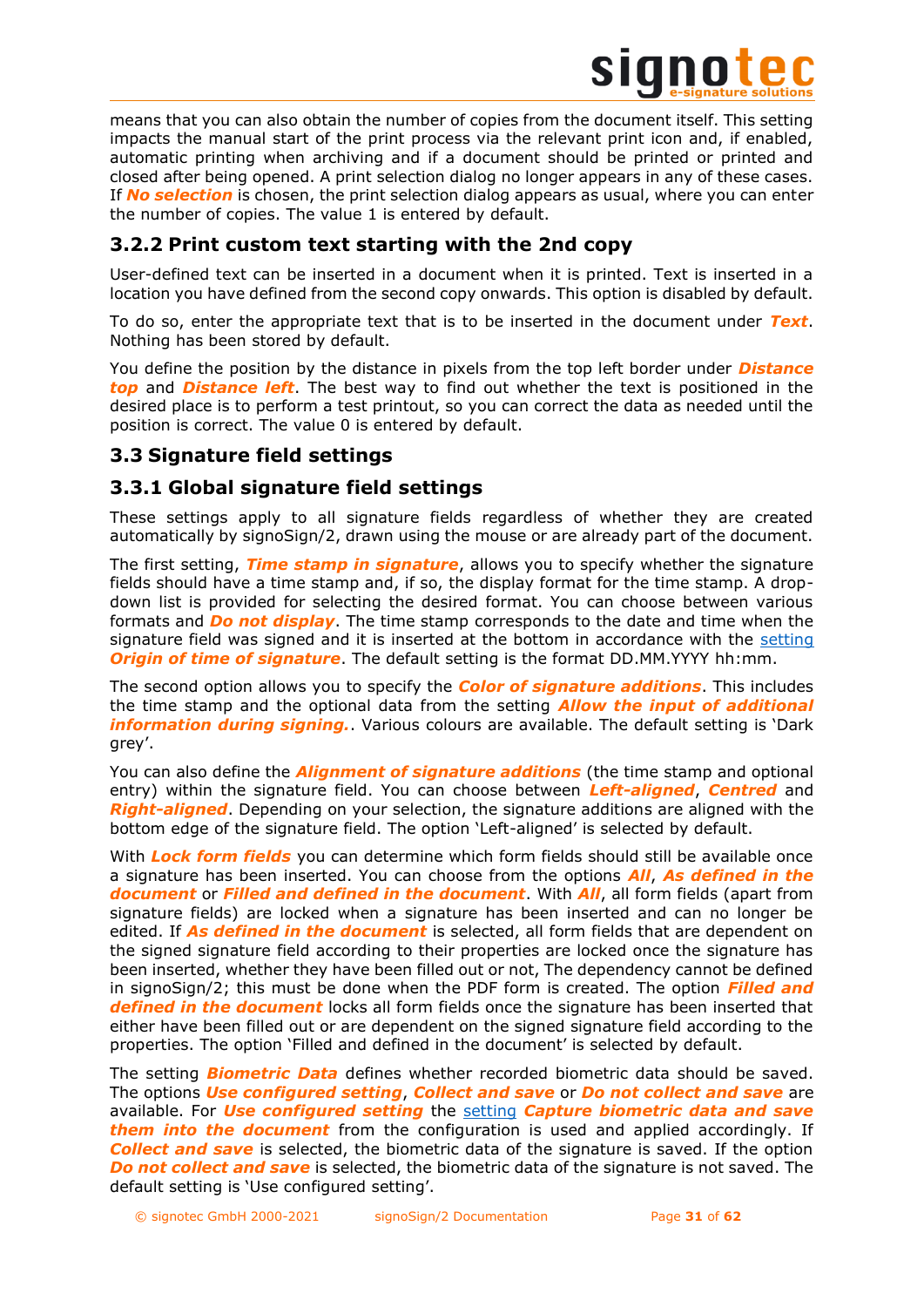

The setting *Display an information in the capture dialog* expands other settings when enabled and then reads *Display the following information in the capture dialog*. This setting allows you to specify whether information should be displayed during the signing process. The text is displayed underneath the signature dialog and can be configured as desired. You can also activate additional entry with the setting *Allow the input of additional information during signing.*. This causes a text field to be displayed underneath the information text where you can enter information which will be printed as information in the signature field above the time stamp once the signature has been confirmed. Activating these options also activates the three other settings. With *Default for input* you can define a value that will be entered in the input field by default. While the signature is being captured, you can, of course, edit and change this value. With *Store*  in field, you can specify whether the entry should be entered in one of the signature properties of the signature field. You can choose the information *Reason*, *Location*, *Contact Info*, *lives up to its name* or *None*, which causes the entry not to be saved anywhere. For example, you could configure the information *Please enter the location.* and specify *Hannover* as the default value and save it in the field *Location*. If the document has been signed, you can find this information in the signature properties of the signature field. By the last setting *The input of additional information is mandatory.* you define whether the text field must be filled or not This option is disabled by default.

You can also use *A text must be confirmed in the pad before the signing process* to define whether a confirmation text should be displayed before the signature capture dialog. When activated, this expands further settings and then reads *The following text must be confirmed in the pad before the signing process*. This text is displayed before the signature dialog on the signature pad and can be configured as desired. The signer can only access the signature dialog if this confirmation text is accepted. If the text is rejected, the signature process is cancelled and a corresponding message is displayed to the user. You can also use *Store in field* to specify whether the defined confirmation text is to be entered in one of the signature properties of the signature field. For example you could configure the confirmation text *As part of capturing your signature, dynamic characteristics such as pressure and writing speed are processed. The secure storage of these biometric data in the document is done in order to later prove that the document has been signed by you.* because of the GDPR and saving in the field *Reason* , so that after the signature has been inserted, the information about the confirmation of this text is stored in the signature properties of the signature field. This option is enabled by default.

The next option is *Display a text during signature capture*, which after activation becomes *Display following text during signature capture*. This setting causes the name of the signature field to be displayed on the signature pad at the top of the display when *Use field name* is enabled. Alternatively, you can deactivate the use of the field name to define your own text for display in the input field below. You can also use *Store in field* to specify whether the defined display text is to be entered in one of the signature properties of the signature field. You can choose the information *Reason*, *Location*, *Contact Info*, *Name* or *None*, which causes the text not to be saved anywhere. For example, you could define the display text *%var1%* where the contact information of the signer is read (if configured as a placeholder with the [function](#page-38-1) *Define placeholder*), i.e. *Ferenc Hilker, Schützenweg 1b, 31637 Rodewald* and save this in the field *Contact Info*. This would save this information accordingly in the signature properties of the signature field. This option is disabled by default.

Alternatively, you can make different settings for each signature field, as described below.

The setting *Use interactive signing mode (if supported by the signature device)* can be activated as an alternative to normal signing mode. This mode allows more extensive control within the signature pad and is suitable if the customer is to have the option of reading through the document to be signed on the signature pad. To be able to use it, you must have a signotec Alpha or Delta signature pad. If the interactive signing mode is enabled and no corresponding signature pad is configured, the normal signing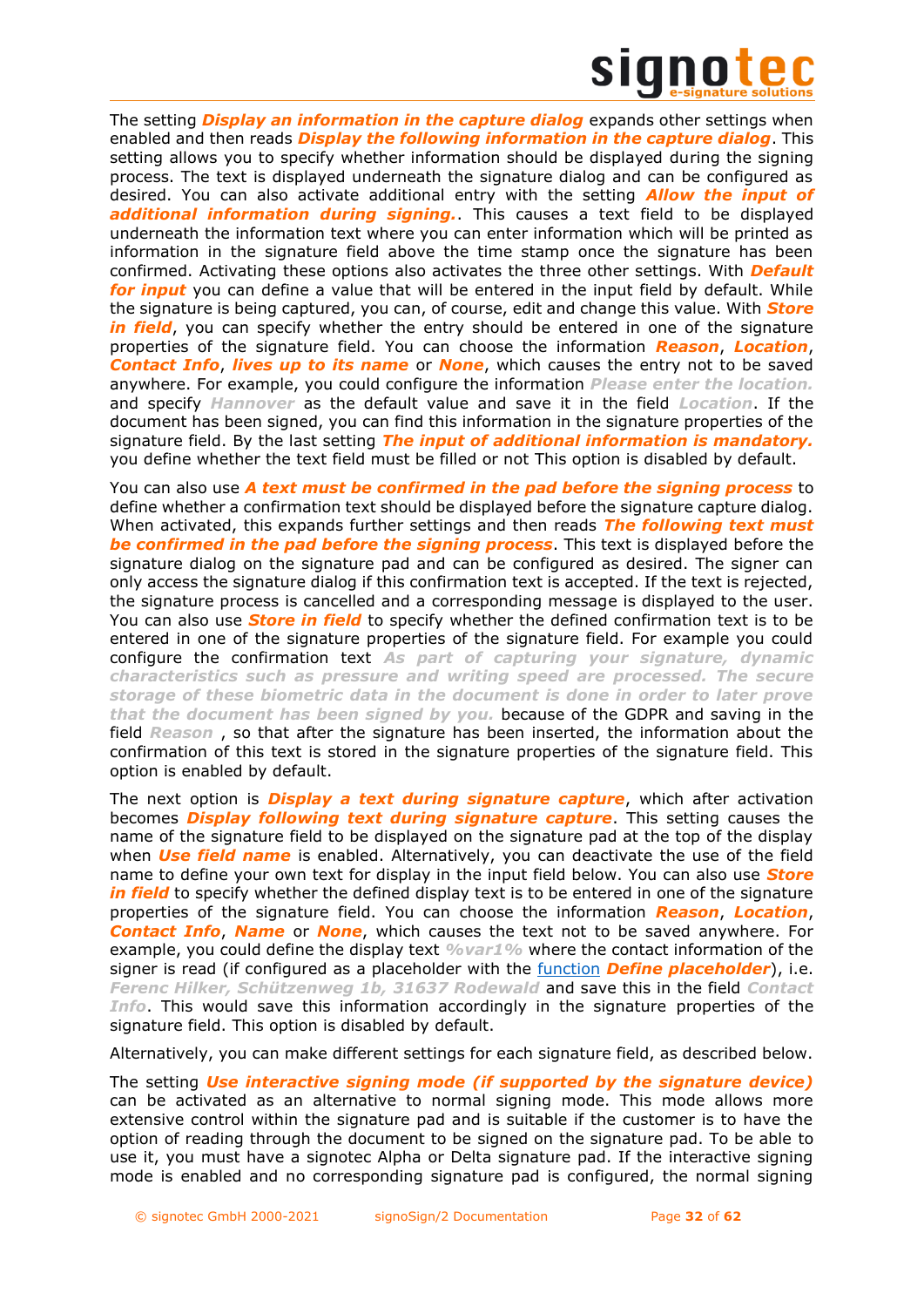

mode will be used and the setting will be ignored. This interactive signing mode is a further development of the former 'Alpha mode'.

> *The maximum number of pages of a document for use with the Delta signature device in interactive signing mode is 21 DIN A4 pages, 30 DIN A5 pages and 42 DIN A6 pages. For longer documents, the normal signing mode must be used.*

As the last option, you can use *Use static instead of virtual signature fields* to define whether the signature fields will be permanently inserted in the document, i.e. whether they will also be available outside of signoSign/2. Otherwise the signature fields will only be available as long as the document is open in signoSign/2. Please note that static signature fields will not be inserted into a PDF/A-compliant manner and that your documents will no longer be compliant if they are used. Furthermore, it should be noted that this setting must be made before a corresponding document is opened. If you change the setting while a corresponding document is open, the change cannot be made to the open document and only applies to the next document that is opened. This option is disabled by default.

# <span id="page-32-0"></span>**3.3.2 Defining signature fields**

You can create signature fields for your document so that they do not need to be drawn manually. These signature fields are not permanently inserted and are therefore only available as long as the document is open in signoSign/2. You can use the following button to configure a new signature field.

# ٠

A new window opens showing a document preview on the left and the raw text contained in the document on the right. There are two ways to define a signature field. Use the option *Relative positioning* to configure a signature field based on a search term that the document contains. This is useful if the structure/content of the document is variable but the search term for the signature field is always the same regardless of the position. To do this, select a search term in the window on the right (*e.g. Customer signature*) which is always included for this document type or alternatively enter the search term in the text field *Search term* and then click the relevant button to search for it. The first occurrence of the search term is then highlighted in yellow in the left window. You can also see via the light blue area the coloured signature field, which you can drag and drop to a desired position or adjust the size of by pulling the little black boxes. If the defined search term occurs several times and you want to define the signature field for one of the following occurrences, click the search button again until the correct *Occurrence* is stored. The *Use every occurrence* setting allows you to specify that a signature field should be inserted according to the defined size and offset in relation to the search term whenever the defined search term is found in the document. In this way, you are able to define a signature field for n signature fields. This is useful, particularly for documents that can have a variable length. Below this, you can to set an offset to the left and up which defines the distance between the signature field and the search term. If you enter a positive value for *Offset left*, the signature field is moved to the right by that value. If you enter a negative value using a minus sign, it is moved to the left by that value. The same procedure applies to *Offset up*. If you enter a positive value, the signature field is moved upward. If you enter a negative value, the signature field is moved downward. If you move the signature field using drag and drop, the values are updated automatically. You can use the values *Width* and *Height* to determine the size of the signature field. The display of the signature field in the preview is adjusted after each change of the values. The values are also updated automatically when you adjust using drag and drop.

Instead of using relative positioning, you can also select *Absolute positioning*. This is useful if the structure/content of the document is permanently defined so that the position of the signature field is always in the same place. Rather than being based on a search term, the positioning must be fixed. Here, too, you can change the position of the light blue signature field in the preview using drag and drop or adjust the size. The values *Left*,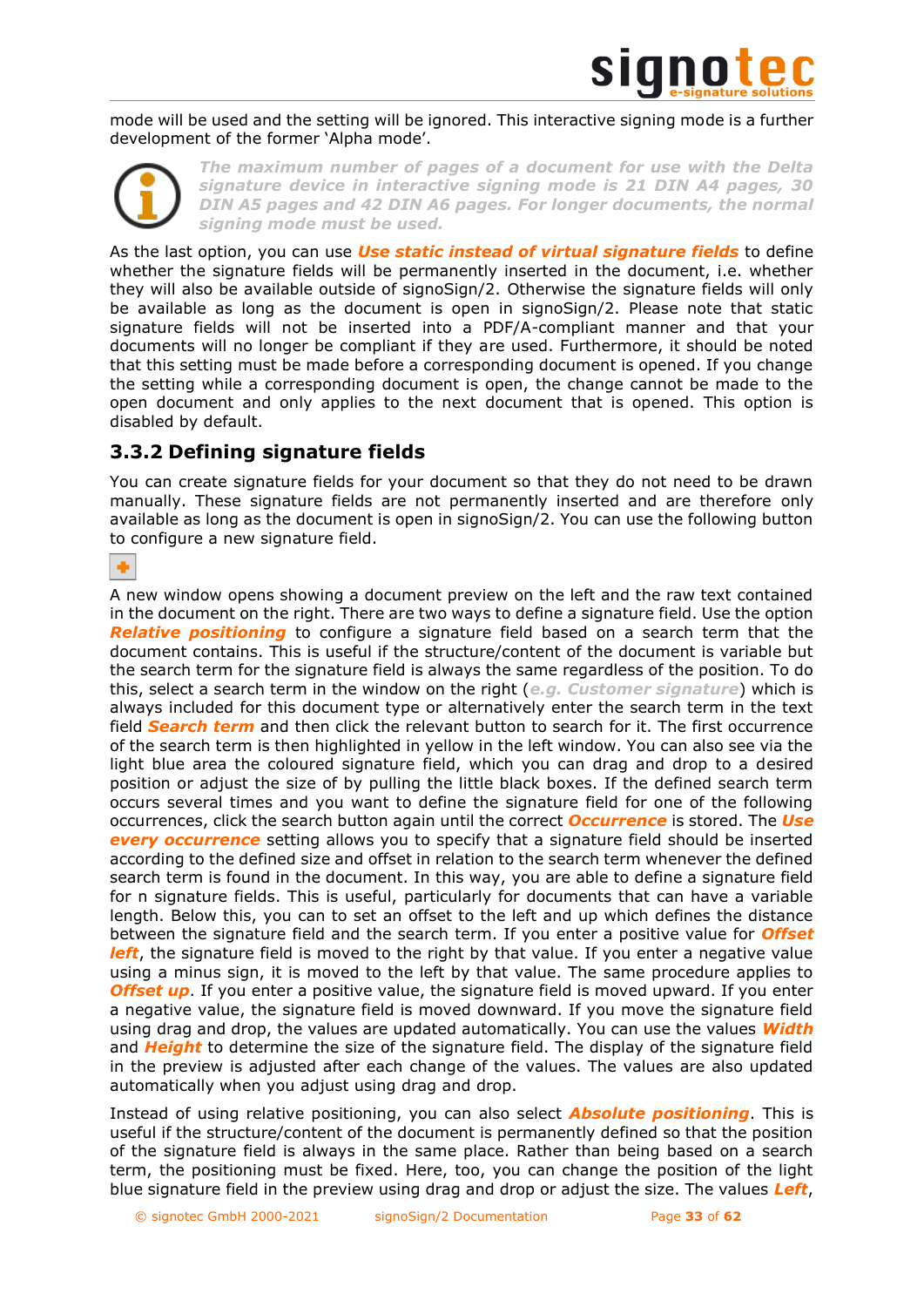

*Up*, *Width* and *Height* are updated automatically. For positioning on another page in multi-page documents, the corresponding value must be entered manually under *Page*. The position and size can also be edited manually and are updated in the preview immediately.

Click *OK* to finish the configuration. The dialog will then close and you are taken to the window *Edit signature field settings...* Clicking *Cancel* discards the settings and you are taken back to the main window of the document type administration.

# <span id="page-33-0"></span>**3.3.2.1 General settings**

*Field name* displays the name of the signature field, which must be unique. You can assign any name and change it. If the signature field was defined by a search term (relative positioning), the search term is stored as the field name by default. If the option *Use*  **every occurrence** is also activated, a counter is appended to the field name. If the signature field was stored using absolute positioning, *New signature field* is stored as the field name by default. A counter may be added if a signature field with the same name already exists.

Under *Time stamp in signature* you can specify whether the signature field should have a time stamp and, if so, the display format for the time stamp. With *Color of signature additions*, you can define which colour the additions (time stamp and optional entry) should have. You can also define the *Alignment of signature additions* (the time stamp and optional entry) within the signature field. The following applies for all three settings: The option *Use global setting* means that the [setting](#page-30-2) *Alignment of signature additions* from the global signature field settings are used and not signature field-specific ones. Alternatively, you have the same options available here as in the global signature field settings. By default, the 'Use global setting' option is selected for all three settings.

The next property is *Mandatory field*. Here you can select whether the signature field should be a mandatory field. Mandatory fields are depicted in red, and optional signature fields in blue. This option is disabled by default.

*In the case of dual-pad operation, capture the signature on the second pad* is relevant only if you have connected two signature pads. You can use this option to specify that the corresponding signature field will be captured via the device that you have set as the second signature pad. If only one signature pad is connected and configured, this setting is ignored. This option is disabled by default.

# <span id="page-33-1"></span>**3.3.2.2 Display the following information in the capture dialog**

Using the setting *Display the following information in the capture dialog*, you can specify whether corresponding information should be displayed during the signing process. The option *Use global setting* means that the [settings](#page-30-2) *Display the following information in the capture dialog* from the global signature field settings are used and not signature field-specific ones. Alternatively, you can use the options *Do not use* or *Use individual text*. The latter offers the same setting options as the global signature field settings. The default setting is 'Use global setting'.

# <span id="page-33-2"></span>**3.3.2.3 The following text must be confirmed in the pad before the signing process**

Use the property *The following text must be confirmed in the pad before the signing process* to require specific text to be confirmed on the signature pad before the signing process. The option *Use global setting* means that the [settings](#page-30-2) *The following text must be confirmed in the pad before the signing process* from the global signature field settings are used and not signature field-specific ones. Alternatively, you can use the options *Do not use* or *Use individual text*. The latter offers the same setting options as the global signature field settings. You can also select the option *Use custom pad display*. This activates the *Configure* button which takes you to the configuration dialog. The default setting is 'Use global setting'.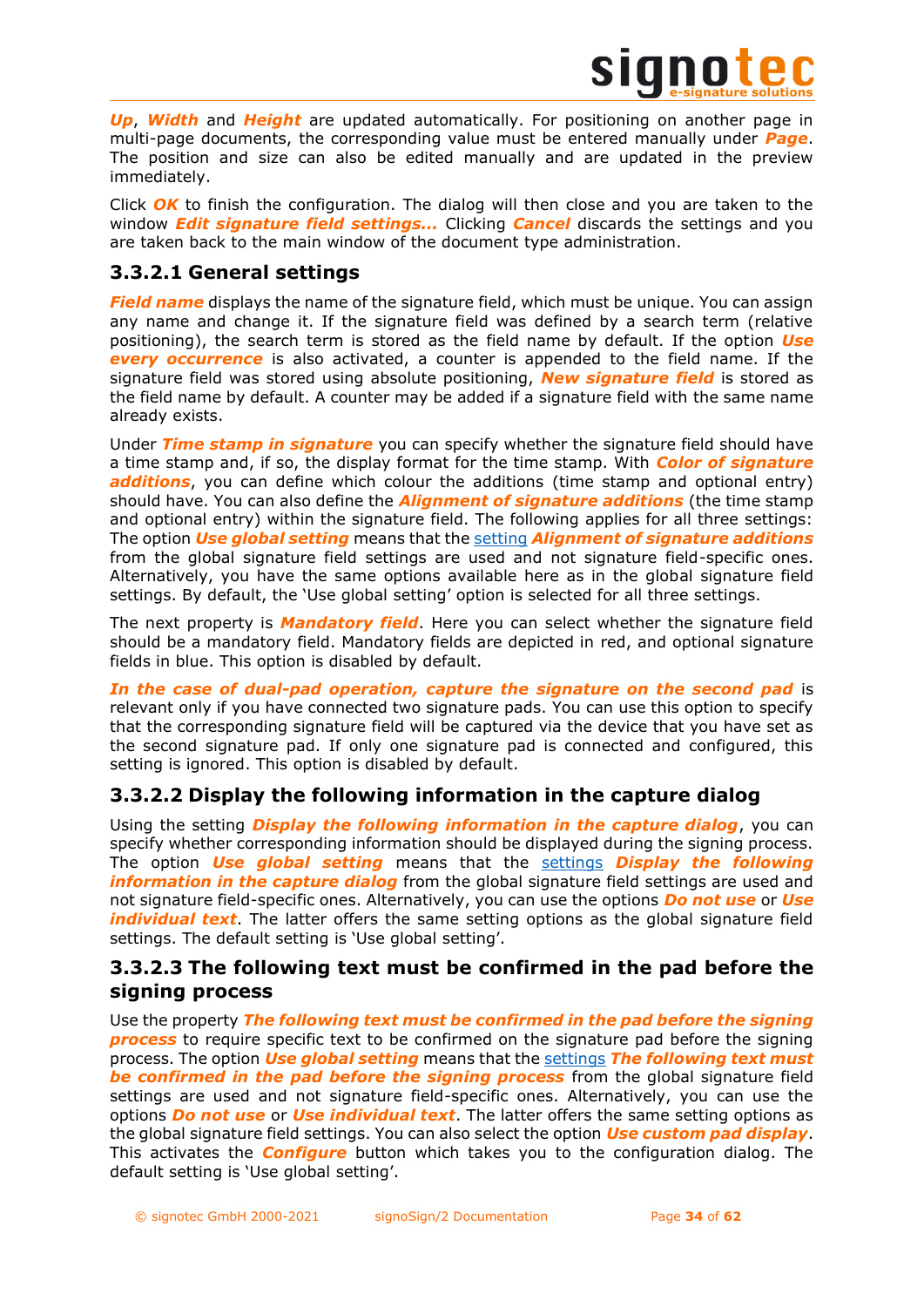

In the configuration dialog for the individual pad display, you can insert any text or use placeholders in the input box, to be later displayed as confirmation text on the pad.

The *Image file* setting allows you to select a graphic as the background for the confirmation text. The common formats *.bmp*, *.jpg*, *.gif* and *.png* can be used. This option is enabled by default.



*Please use the suitable size of graphic for the signature pad to ensure optimal viewing. Furthermore, the height 52 px for the button bar has to be subtracted from the size of the graphic so the optimum size for the Omega is 640x428 px, the Gamma 800x428 px and the Delta 1280x748 px.*

Use the *Font* setting to define the font for the text. You can choose from various fonts. The text is immediately displayed with correct formatting in accordance with the selected font. The default setting is 'Arial'.

*Font size* allows you to define the size of the text. You can choose between fixed font sizes between *8* and *72*. The text is immediately displayed with correct formatting in accordance with the selected font size. The default setting is 12.

You can also specify the *Font color* of the text. You can choose from various colours. The default setting is 'Black'.

In the *Scale dialog for* list box, you have the possibility to change the dialog for the signature pad to be used. Here you can choose between *signotec Gamma*, *signotec Omega* or *signotec Delta*. The display will be adjusted according to the resolution of the respective signature pad. The default setting is 'signotec Gamma'.

With the *Show grid (only in this editor)* setting, a grid is shown over the dialog to facilitate better alignment of the entries. The grid is shown in this configuration dialog only (not in the preview on the PC or in the signature pad itself). This option is disabled by default.

To simulate the display on the pad, you can use the *Preview* button. In the configuration dialog, an image will be shown where the display is shown 1:1 (replaced placeholders, font size, line spacing and so on) as it would appear later in the signature pad. By clicking the image, you can exit the preview and return to the configuration dialog.

# <span id="page-34-0"></span>**3.3.2.4 Display following text during signature capture**

Use the property *Display following text during signature capture* if you want the signature pad to show specific text during the signing process. The option *Use global setting* means that the [settings](#page-30-2) *Display following text during signature capture* from the global signature field settings are used and not signature field-specific ones. Alternatively, you can use the options *Do not use* or *Use individual text*. The latter offers the same setting options as the global signature field settings. The option *Use field name* is also available, which shows the name of the signature field on the signature pad at the top of the display. You can also select the option *Use custom pad display*. This activates the button *Configure*, which takes you to the configuration dialog. The last variant is ignored if the interactive signing mode is used. The default setting is 'Use global setting'.

All settings and options in the configuration dialog for the individual pad display are identical to the [settings](#page-33-2) in *The following text may be confirmed before the signing process* for the individual pad display of the confirmation text.

# <span id="page-34-1"></span>**3.3.2.5 Condition**

This setting can be used to link the configured signature field to a particular condition, which must apply in order for the signature field to be generated.

First, you can configure the *Type* of condition to be checked. Here, you have a choice between *Text*, *Number* and *Age*. The default setting is 'Text'.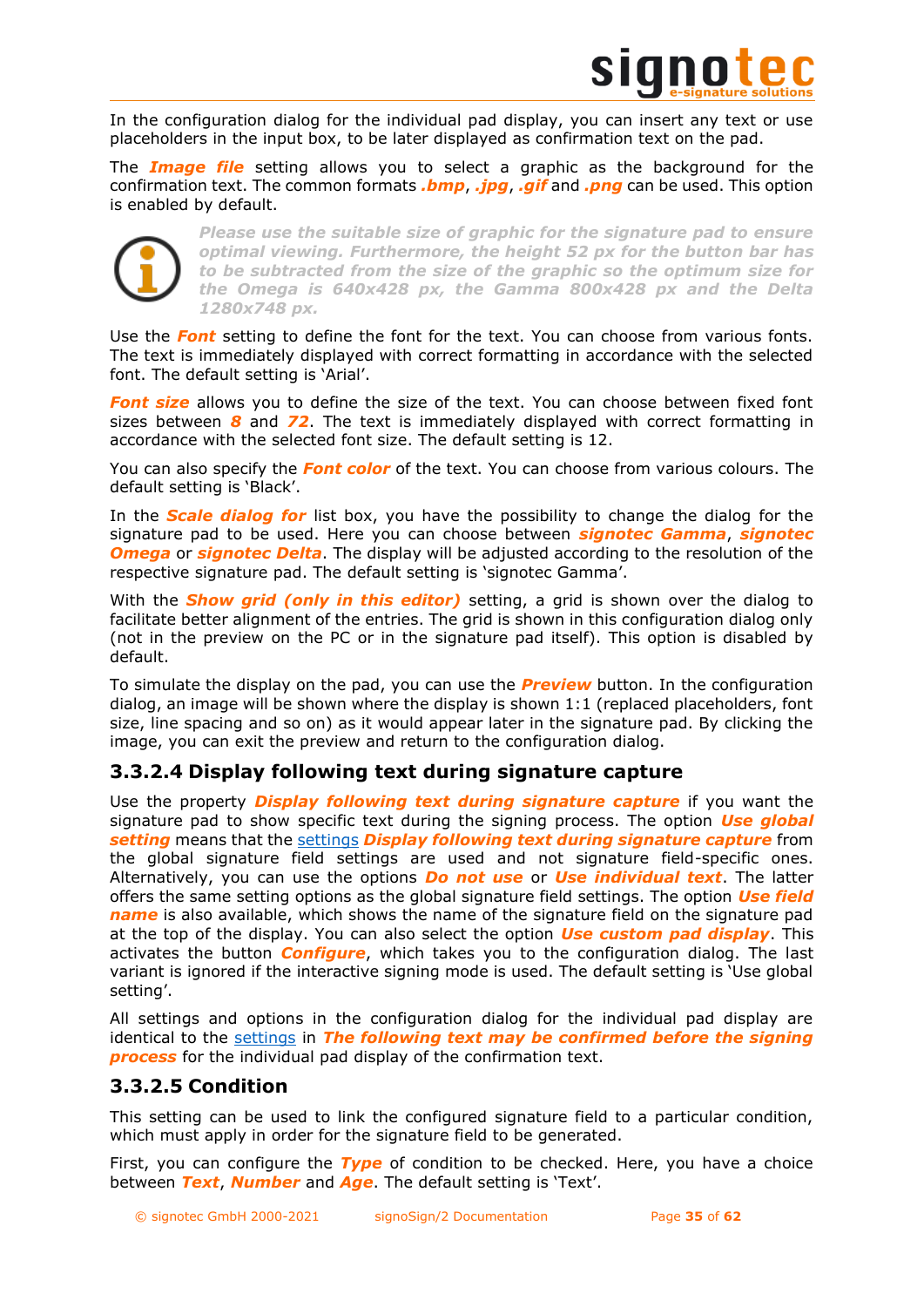

Use the *Reference* setting to select a placeholder to be used as reference for the comparison. The placeholder must, of course, be configured beforehand in the corresponding tab, so that a value is read out that can be used for the check. You can find further information [here.](#page-38-1) The default setting is 'Placeholder 1'.

The *Comparison* setting defines how the reference (placeholder) is to be compared with the value. Here, you have a choice between *Greater than*, *Greater than or equal*, *Equal*, *Less than or equal* or *Less than*. The default setting is 'Equal'.

Lastly, you enter the *Value* that the reference (placeholder) is to be checked against. If you chose 'Number' or 'Age' as the 'Type', you can only enter a number here; no other entries are permissible. This causes the input field to be shown with a red outline and the *OK* button will remain disabled until a permissible input is entered. If the 'Text' type was chosen, any desired entry is possible.

If we assume, for example, that we want to check an age that is less than 30, the configuration would have to be as follows so that the signature field is either created or not created on the basis of this condition. *Age* must be selected as type and we select *Placeholder 1* as the reference which is used to read out the value *12.11.1988*. If today's date is *30.07.2019*, the condition would not apply, as the age is not less than 30. The signature field would therefore not be created. But if today's date were *30.07.2018*, the signature field would be created, as the condition then does apply. The age would be 29 and therefore less than 30.

# <span id="page-35-0"></span>**3.3.2.6 Overwrite configuration**

With the *Mode for confirmation of signatures* setting, you can specify where the signature must be confirmed for the relevant signature field. The option *Use configured setting* means that the [setting](#page-10-1) *Mode for confirmation of signatures* is used from the configuration and is not signature field-specific. Alternatively, you have the same options available here as in the settings for the signing process. The default setting is 'Use configured setting'.

# <span id="page-35-1"></span>**3.3.2.7 Configure position**

You can use this button to configure the position of the signature field, which was explained [here.](#page-32-0)

# <span id="page-35-2"></span>**3.3.2.8 Use 'Content Signing'**

Clicking this button causes a new dialog to be displayed where the corresponding settings can be made. You can find further information on the topic of content signing [here.](file:///C:/Users/matze/Library/Group%20Containers/G69SCX94XU.DRACOON/Library/Application%20Support/DRACOON/Volumes/TypeTime%20–%20DRACOON/TT-Server/Bestandskunden/Signotec%20GmbH/40867/Quelle/%23_%22signotec_Content_Signing)

# <span id="page-35-3"></span>**3.3.2.8.1 General settings**

You can use the *Sign the latest version of the document* check box to specify which version of the document the signature is to relate to. If the check box is enabled, the latest version of the document (in other words, the document with all signatures captured to date) is signed. This corresponds to the behaviour when signing with Adobe DigSig. If the option is disabled, the original document is always signed, i.e. without any previous signatures. This setting has no effect on the validity of the individual signatures. At the end of the process, you still obtain just one document containing all the captured signatures.

If, for example, the option is activated and *Mr Hilker* signs a document of suitable size for the display resolution of the signature pad, the first signature is then visible for the next signer, *Mr Bartsch*. But if the option is deactivated, *Mr Bartsch* would not be able to see the signature of *Mr Hilker* when signing.

If you are signing a document whose size does not match the display resolution of the signature pad, or in other words, if a document hash is used, the check box will affect when a new document hash is generated. The check box is irrelevant for the first signature field, since a new document hash is always generated for the first signature field. If the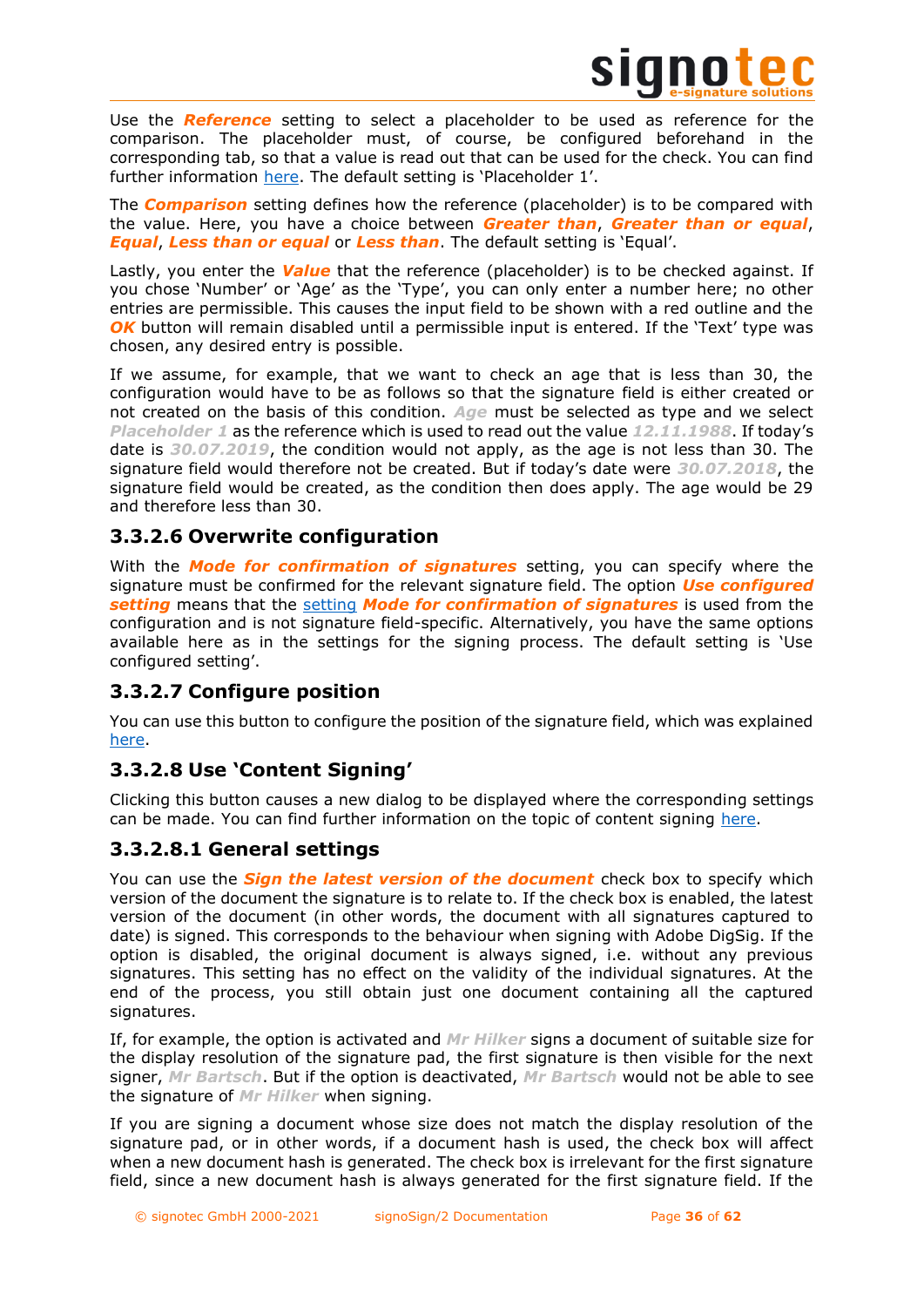

check box is disabled for all further fields, there is just this one document hash, since all the following signatures continually relate to the same original document (which always has the same hash). If the check box is enabled for all following signature fields, in other words, each signature that follows relates to the latest version of the document, a new hash is generated before every signature. Any combinations are possible. Please keep in mind the interdependence with the [setting](file:///C:/Users/matze/Library/Group%20Containers/G69SCX94XU.DRACOON/Library/Application%20Support/DRACOON/Volumes/TypeTime%20–%20DRACOON/TT-Server/Bestandskunden/Signotec%20GmbH/40867/Quelle/%23_%22signotec_Content_Signing) *Print the document when the hash value changes* in the configuration.

# <span id="page-36-0"></span>**3.3.2.8.2 Overwrite configuration**

Furthermore, you can enter texts for the display that differ from those entered for the general configuration. This means that the signature-field-specific texts defined here are used instead of the settings for *Heading*, *Running text*, *Bottom left* and *Bottom right* configured under 'signotec Content Signing'.

# <span id="page-36-1"></span>**3.3.2.9 Configure signature field groups...**

Signature fields can be assigned to signature field groups, which you configure using the *Configure signature field groups...* button. In this case the order of the signatures is based on the groups rather than on the order of the signature fields.

After you have clicked the button, a new window opens where you create the configuration. In the left window *Default group*, all signature fields are displayed that have been configured but not yet assigned to a group. Under *Custom groups*, you can see all signature field groups that have been created for this document type. After selecting a group, all signature fields that are assigned to this group are displayed in the right-hand window under *Assigned fields*. No signature field groups are defined by default.

- *Assign signature field to a group* →
- $\leftarrow$ *Remove signature field from a group (back to default group)*
- ↑ *Move the order of the group up one position*
- J *Move the order of the group down one position*
- *Create new signature field group*
- *Edit selected signature field group (change name of the group)*
- *Delete selected signature field group (assigned signature fields back to*  × *default group)*
- ↑ *Move the order of the signature field one position up within the group*
- *Move the order of the signature field one position down within the group* J

If a document of this document type is now opened and the signature process is started, you will see in the interactive signing mode only the signature fields of the first signature field group in read mode, and will only be able to sign these signature fields. In the normal signing mode there is no display of the signature fields in the signature pad itself. Once all signature fields of this group have been processed (signed or skipped), and if a further group is defined, a prompt will be displayed on the PC asking you how to proceed. The name of the group you are currently in and of the one that will follow next are displayed under *Current group* and *Next group*. Use the button *Reading mode* to switch to the corresponding mode in the interactive signing mode and see only the signature fields of the corresponding group. By clicking *Sign*, you can start the signature process for the next signature field group; clicking *Exit* will end the entire signature process and close the connection to the signature pad.

# <span id="page-36-2"></span>**3.3.3 Save signatures as images**

You can optionally save the captured signatures as graphics. If you enable and configure this setting, it applies to all signature fields of this document type. This option is disabled by default.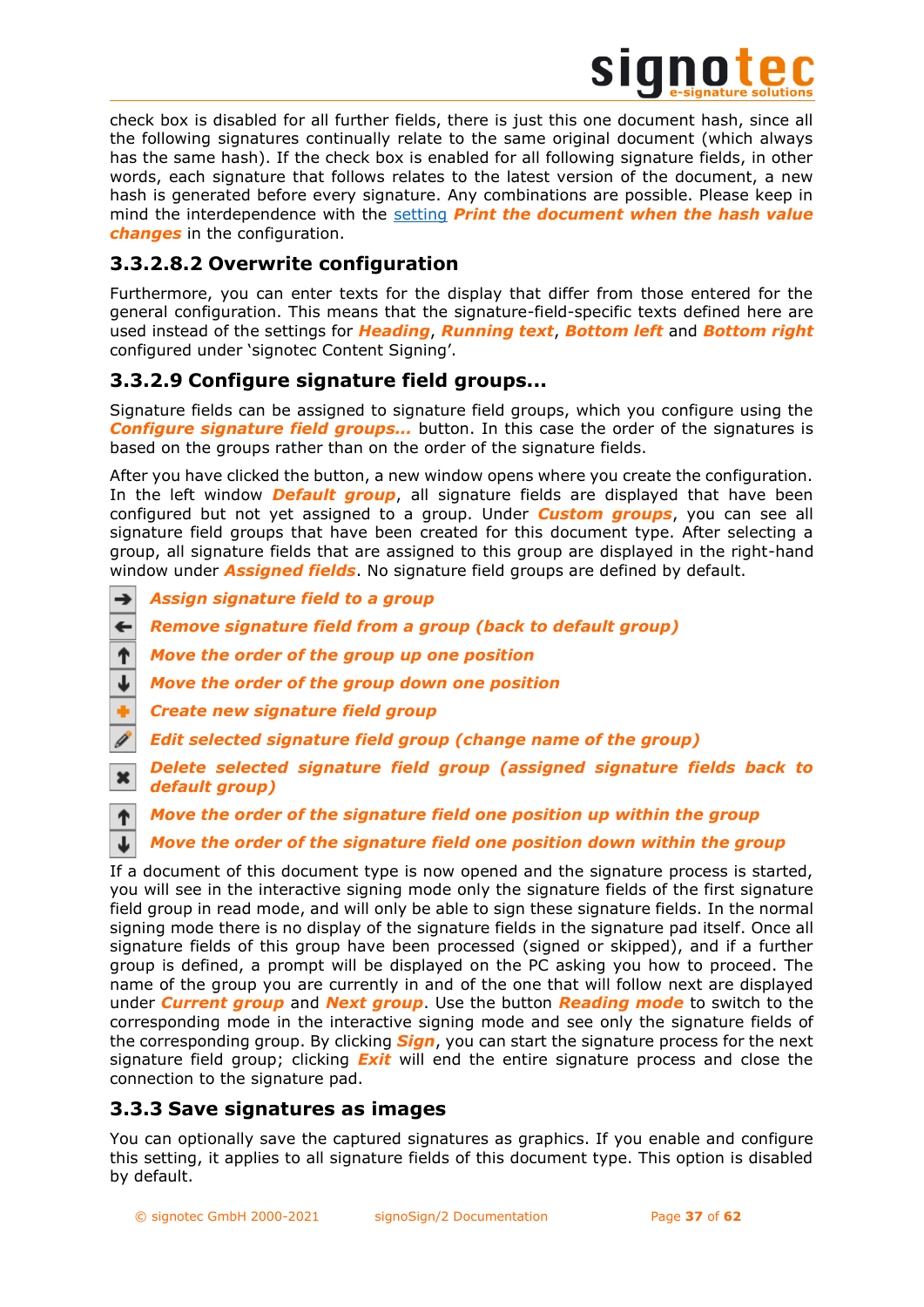

First, you can use *File name* to define the name of the graphic. By default, the placeholder %sigFieldName% is stored here, which stands for the name of the signature field. You can define your own text here and/or use placeholders.

Using *Store signature images in the archive folder*, you can specify whether the graphics are saved directly to the directory where the archived document is also saved. This is the directory from the [setting](#page-43-1) *Archive folder*. Alternatively, you can set a different storage path under *Folder for signature images:*. The default here is %USERPROFILE%\Documents. Use the button with three dots to select a directory where the images are to be saved. To do so, you can use *Add a subfolder* to define whether a subfolder should be created in the target directory, the name of which can be freely selectable text and/or contain placeholders. By default, the placeholder %dateFileName% is stored here, which stands for the date, for example *2019-12-11*. This option is disabled by default.

If an external program is to be started after the graphic has been saved, this can be activated with *Launch application*. Use the button with the three dots to select the application to be called up. Only executable applications (*\*.exe*) can be selected. The *Application parameters* field can be used to transfer specific parameters to the application that is to be called up. These parameters must be placed in quotation marks and the individual parameters must be clearly separated from one another. By default, the placeholder %sigImage% is stored here, which stands for the path to the file. You can use this field to pass any other values to the external application, depending on what is required. This option is disabled by default.

If, for example, the graphic of the signature is to be saved after the signature has been captured and opened in the browser in addition to the visual signature check, the browser must be stored as a path and the graphic as a parameter, e.g. *C:\Program Files (x86)\Google\Chrome\Application\chrome.exe* and *%sigImage%*.

Finally, if the [setting](file:///C:/Users/matze/Library/Group%20Containers/G69SCX94XU.DRACOON/Library/Application%20Support/DRACOON/Volumes/TypeTime%20–%20DRACOON/TT-Server/Bestandskunden/Signotec%20GmbH/40867/Quelle/%23_%22signotec_Content_Signing) *Use 'signotec Content Signing'* is enabled, you can use *Save signed image instead of signature image (only 'signotec Content Signing')* to save the signed image rather than the signature image. The complete display on the pad is saved as a graphic, not only the signature graphic itself. This option is disabled by default.

# <span id="page-37-0"></span>**3.3.4 Save biometric data to files**

You can optionally save the biometric data (SignData) for your captured signatures in SDB format, which can then be analysed using the application eSig-Analyze produced by signotec GmbH, for example. If you enable and configure this setting, it applies to all signature fields of this document type. This option is disabled by default.



*This is a special function for saving the biometric data additionally and separately. Regardless of this setting, the biometric data is always stored in the document in encrypted form.*

First, you can use *File name* to define the name of the biometric data. By default, the placeholder %sigFieldName% is stored here, which stands for the name of the signature field. You can define your own text here and/or use placeholders.

Using *Store biometric data files in the archive folder*, you can specify whether the biometric data is saved directly to the directory where the archived document is also saved. This is the directory from the [setting](#page-43-1) *Archive folder*. Alternatively, you can set a different storage path under *Folder for biometric data files*. The default here is %USERPROFILE%\Documents. Use the button with three dots to select a directory where the biometric data is to be saved. To do so, you can use *Add a subfolder* to define whether a subfolder should be created in the target directory, the name of which can be freely selectable text and/or contain placeholders. By default, the placeholder %dateFileName% is stored here, which stands for the date, e.g. *2019-12-11*. This option is disabled by default.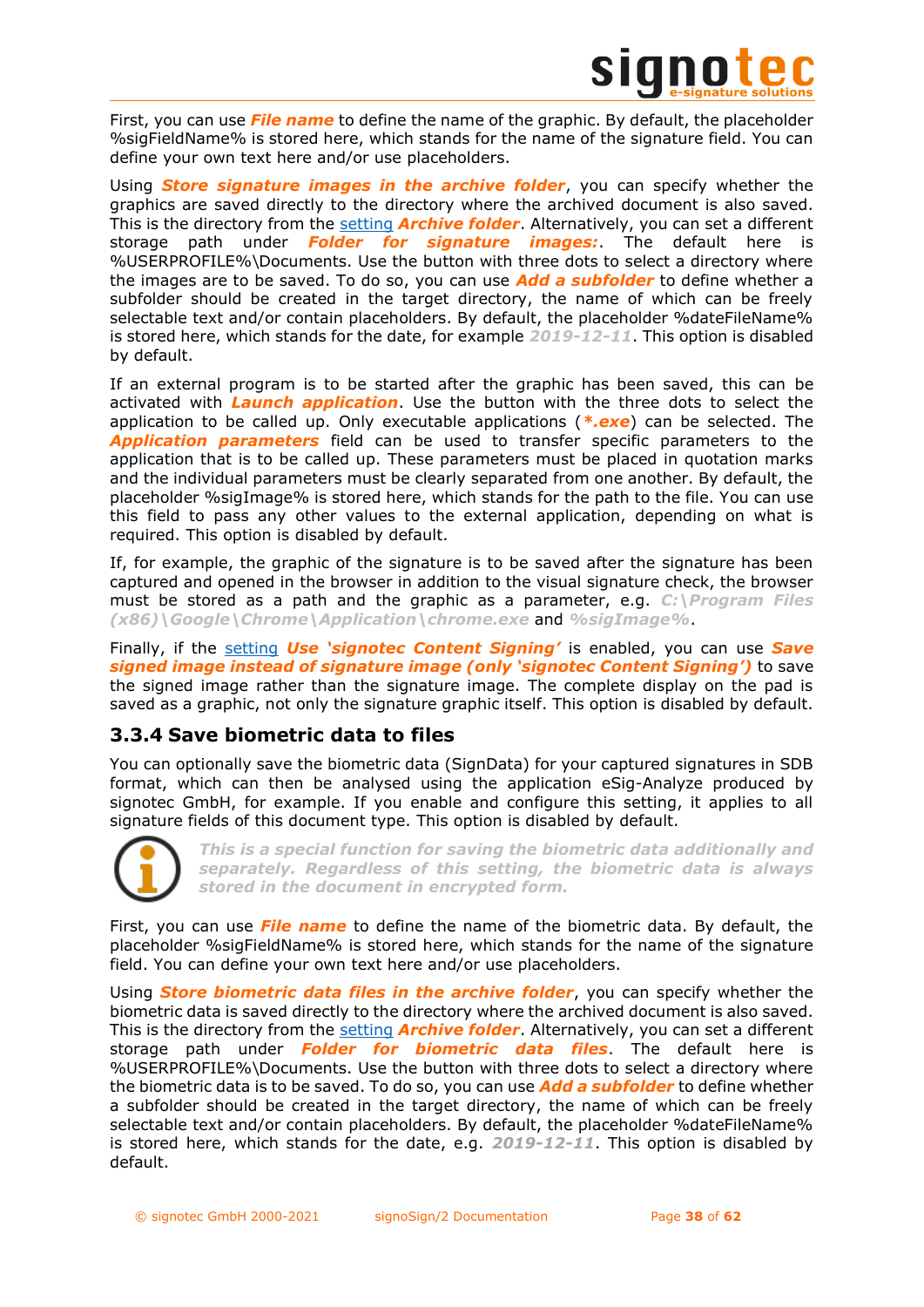

If an external program is to be started after the biometric data has been saved, this can be activated with *Launch application*. Use the button with the three dots to select the application to be called up. Only executable applications (*\*.exe*) can be selected. The *Application parameters* field can be used to transfer specific parameters to the application that is to be called up. These parameters must be placed in quotation marks and the individual parameters must be clearly separated from one another. By default, the placeholder %bioFile% is stored here, which stands for the path to the file. You can use this field to pass any other values to the external application, depending on what is required. This option is disabled by default.



*If the biometric data is to be encrypted in the signature pad [\(setting](#page-11-0) Certificate settings), signoSign/2 can also only store these as an SDB file in encrypted form. You will need the private key to be able to process the data. The encrypted SDB files cannot be processed by the eSig-Analyze program, for example.*

# <span id="page-38-0"></span>**3.4 Defining placeholders**

# <span id="page-38-1"></span>**3.4.1 Defining placeholders**

signoSign/2 makes it possible to read out information from a document in order to use it in many different places. This information is read out via so-called placeholders. For example, you can use a placeholder to read an *invoice number* from the document and use this as the name of the archive file.

First, you can use *Number of placeholders* to define how many placeholders should be visually available in the application, which you can configure later. You can choose between 0 and 30 placeholders. The default setting is '10'.

## *Edit placeholder*



### *Delete placeholder*

If the button for editing a placeholder is disabled, no template file is stored for this document type [\(setting](#page-24-0) *Template file*), which would have to be located in the *signoSign2\_DocTypeTemplates.zip*.

Otherwise, clicking the button opens a new window for configuring the placeholder. On the left, there is a view of the document and on the right, the text that the document contains. If no text is displayed there, your document does not contain any readable text and it cannot be used for the configuration of a placeholder.

# <span id="page-38-2"></span>**3.4.1.1 Configure placeholder**

All settings for reading a placeholder can be made here.

First of all, you can use *Type* to choose between six options for declaring a variable. Choose *Start and end term*, *Start term and end of line*, *Fixed number of characters from a start term*, *Form field*, *XMP* or *bar code*.

The following pages use a sample document to describe when it is best to use which of the first three methods to read out the information. This document has the following content.

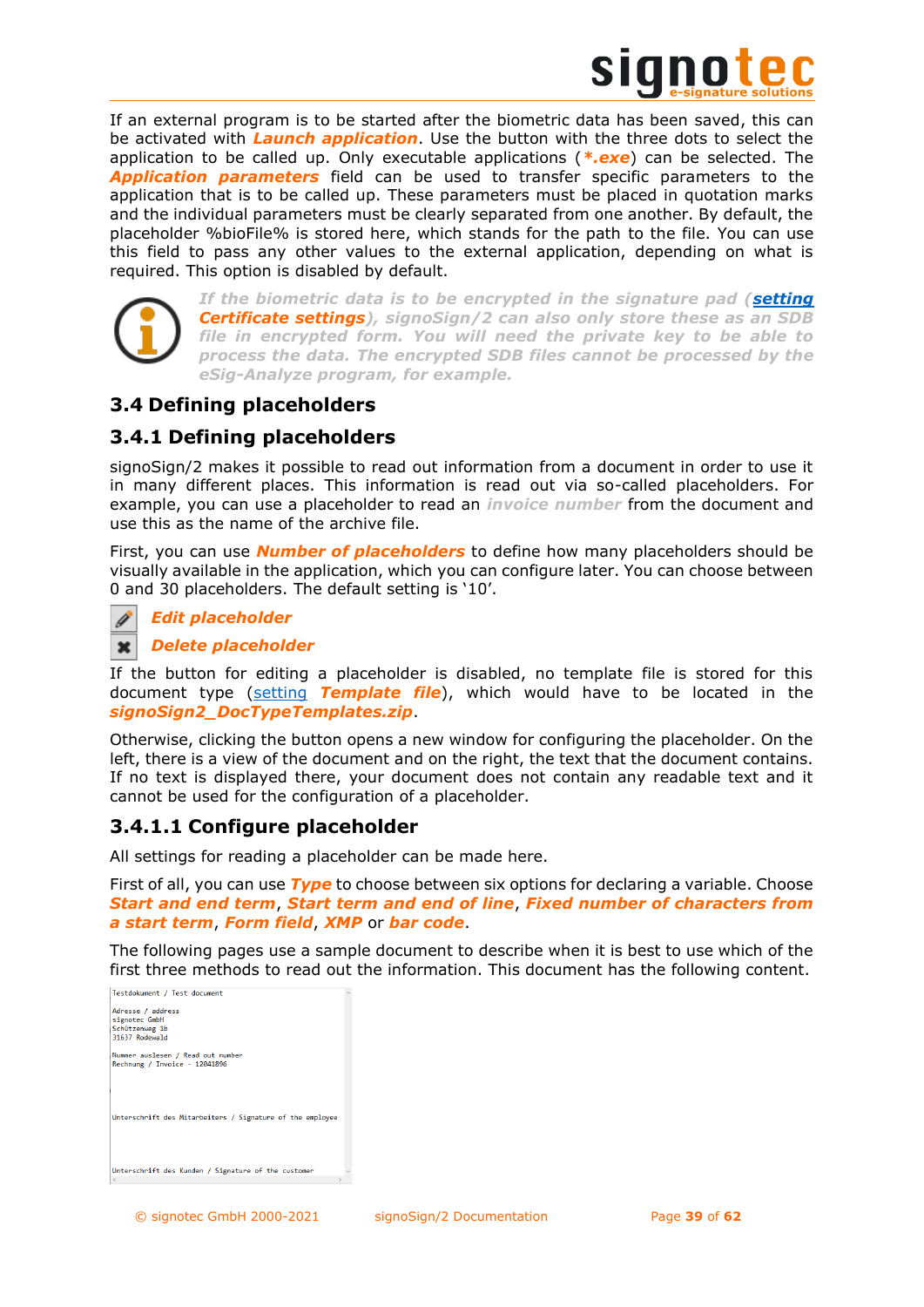

Once you have selected the type, you can use *Placeholder name* to define a name for this placeholder. This makes it easier to see which placeholder is used to read which information if several placeholders are defined later on. By default, no entry is stored, but once a search term is defined, it is stored as a placeholder name and can naturally be edited.

You can then select *Extraction mode*. The variants *Physical*, *Raw* or *Default* are available. This causes the text content of the document to be prepared and displayed differently during extraction. This can be helpful when the placeholders are being configured, as certain information is easier or harder to read depending on the extraction mode. The default setting is 'Physical'.

| Testdokument / Test document                              | Testdokument / Test document                              | Testdokument / Test document Adresse / address signotec Gm |
|-----------------------------------------------------------|-----------------------------------------------------------|------------------------------------------------------------|
|                                                           | Adresse / address                                         |                                                            |
| Adresse / address                                         | signotec GmbH                                             | Unterschrift des Mitarbeiters / Signature of the employee  |
| signotec GmbH                                             | Schützenweg 1b                                            |                                                            |
| Schützenweg 1b                                            | 31637 Rodewald                                            | Unterschrift des Kunden / Signature of the customer        |
| 31637 Rodewald                                            | Nummer auslesen / Read out number                         |                                                            |
|                                                           | Rechnung / Invoice - 12041896                             |                                                            |
| Nummer auslesen / Read out number                         | Unterschrift des Mitarbeiters / Signature of the employee |                                                            |
| Rechnung / Invoice - 12041896                             | Unterschrift des Kunden / Signature of the customer       |                                                            |
|                                                           |                                                           |                                                            |
|                                                           |                                                           |                                                            |
|                                                           |                                                           |                                                            |
|                                                           |                                                           |                                                            |
| Unterschrift des Mitarbeiters / Signature of the employee |                                                           |                                                            |
|                                                           |                                                           |                                                            |
|                                                           |                                                           |                                                            |
|                                                           |                                                           |                                                            |
|                                                           |                                                           |                                                            |
| Unterschrift des Kunden / Signature of the customer       |                                                           |                                                            |
|                                                           |                                                           |                                                            |
|                                                           |                                                           |                                                            |

*Physical mode Raw mode Default mode*

Once the appropriate extraction mode has been selected, the readout of the information can be configured according to the defined type.

To read out the *number of the invoice*, we will use the type *Start and end term* in this description. To read out the information, you will need fixed terms that do not change both directly before and directly after the information with this type. All text between these two terms is read and used for the placeholder. In our example document, the variable *invoice number* comes after the fixed term *Invoice -* and before the fixed term *Signature of the employee*. Accordingly, mark the term *Invoice -* so that it is stored with the *Search term* or enter it manually using the keyboard and search for it using the relevant button with the magnifying glass icon. Now define the *End characters* by selecting the term *Signature of the employee* and entering it there or entering it manually and searching for it. You can use *Occurrence* to specify which occurrence of the corresponding term should be used if it occurs more than once in the document. This cannot be edited manually; you will need use the button with the magnifying glass icon to search for it. If you have configured everything correctly, the placeholder information that has been read should be displayed under *Preview*, which in this case would be *12041896*.

To read the *number of the invoice*, we will use the type *Start term and end of line* in this description. To read out the information, for this type you will need a fixed term that does not change before the information and nothing else on the same line after the information. All text after the start term is read out and used for the placeholder. In our example document, the variable *invoice number* comes after the fixed term *Invoice*  and nothing comes after it. Accordingly, mark the term *Invoice -* so that it is stored with the *Search term* or enter it manually using the keyboard and search for it using the relevant button with the magnifying glass icon. You can use *Occurrence* to specify which occurrence of the corresponding term should be used if it occurs more than once in the document. This cannot be edited manually; you will need use the button with the magnifying glass icon to search for it. You can use *Skip lines* to specify whether lines should be skipped during readout and thus have one of the following lines read out first as information. The default setting is 0. Finally, you can use *Reverse Reading Direction* to specify whether to read to the left instead of the right of the search term. This option is disabled by default. If you have configured everything correctly, the placeholder information that has been read should be displayed under *Preview*, which in this case would be *12041896*.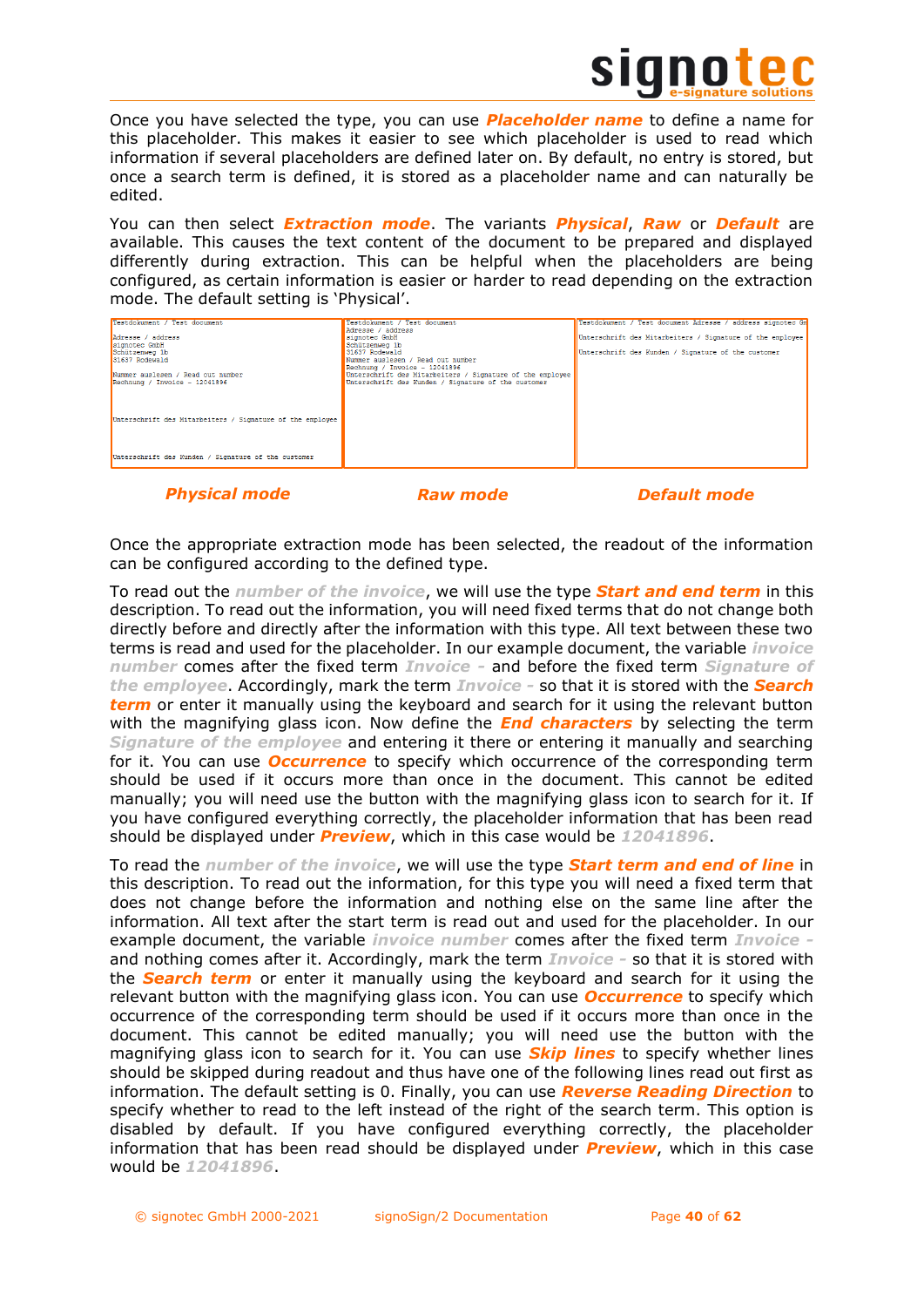

To read the *number of the invoice*, we will use the type *Fixed number of characters from a start term* in this description. To read out the information, for this type you will need a defined term that does not change before the information and the information itself must always have a fixed number of characters. In our example document, the variable *invoice number* comes after the fixed term *Invoice -* and the *invoice number* itself is always exactly *eight characters* long. Accordingly, mark the term *Invoice -* so that it is stored with the *Search term* or enter it manually using the keyboard and search for it using the relevant button with the magnifying glass icon. You can use *Occurrence* to specify which occurrence of the corresponding term should be used if it occurs more than once in the document. This cannot be edited manually; you will need use the button with the magnifying glass icon to search for it. With *Number of characters*, you can define the length in characters of the information which is to be read out. The default setting is 0. Finally, you can use *Reverse Reading Direction* to specify whether to read to the left instead of the right of the search term. This option is disabled by default. If you have configured everything correctly, the placeholder information that has been read should be displayed under *Preview*, which in this case would be *12041896*.

If the information cannot be read out using one of the three types mentioned above, it is advisable to change the extraction mode as described above in order to display the text content in a different way and thus potentially access the information.

The fourth option for using a placeholder to read out information is the type *Form field*. The document type template must contain Adobe-compliant form fields if the content is to be read out from these fields. Text fields, dropdown lists and list boxes are supported. As before, the *Placeholder name* must be defined first. This makes it easier to see which placeholder is used to read which information if several placeholders are defined later on. No entry is saved by default. The *Name of form field* drop-down list shows all of the document's form fields. If the drop-down list is empty, the template file does not contain any form fields. Once you have selected a field on the basis of its name, it is shown highlighted in yellow in the document view. If the form field already contains an entry, the information that is read out is displayed under *Preview*.



*…*

*When configuring placeholders on the basis of form fields, we recommend that you always use a document type template with already filled values, to be able to check the correctness of the settings/selection in the preview.*

The fifth option for using a placeholder to read out information is the type *XMP*. Here, you can use the XMP metadata from the document to fill a placeholder. This metadata are generated when the document is created and they contain information that describes the document, such as the title, creation date, creator, etc. As before, the *Placeholder name* must be defined first. This makes it easier to see which placeholder is used to read which information if several placeholders are defined later on. No entry is saved by default. The *XMP Namespace* drop-down list shows all of the document's metadata namespaces. Select a namespace in order to select an element of this namespace under *XMP Element*. Under *Preview* you can see the corresponding information for the XMP element that is read from the document.

Your document could contain the following XMP metadata, for example:

```
<rdf:Description rdf:about="" 
xmlns:photoshop=http://ns.adobe.com/photoshop/1.0/>
<photoshop:AuthorsPosition>XMP Testdatei – Test 
file</photoshop:AuthorsPosition>
<photoshop:CaptionWriter>Ferenc Hilker</photoshop:CaptionWriter>
</rdf:Description>
…
```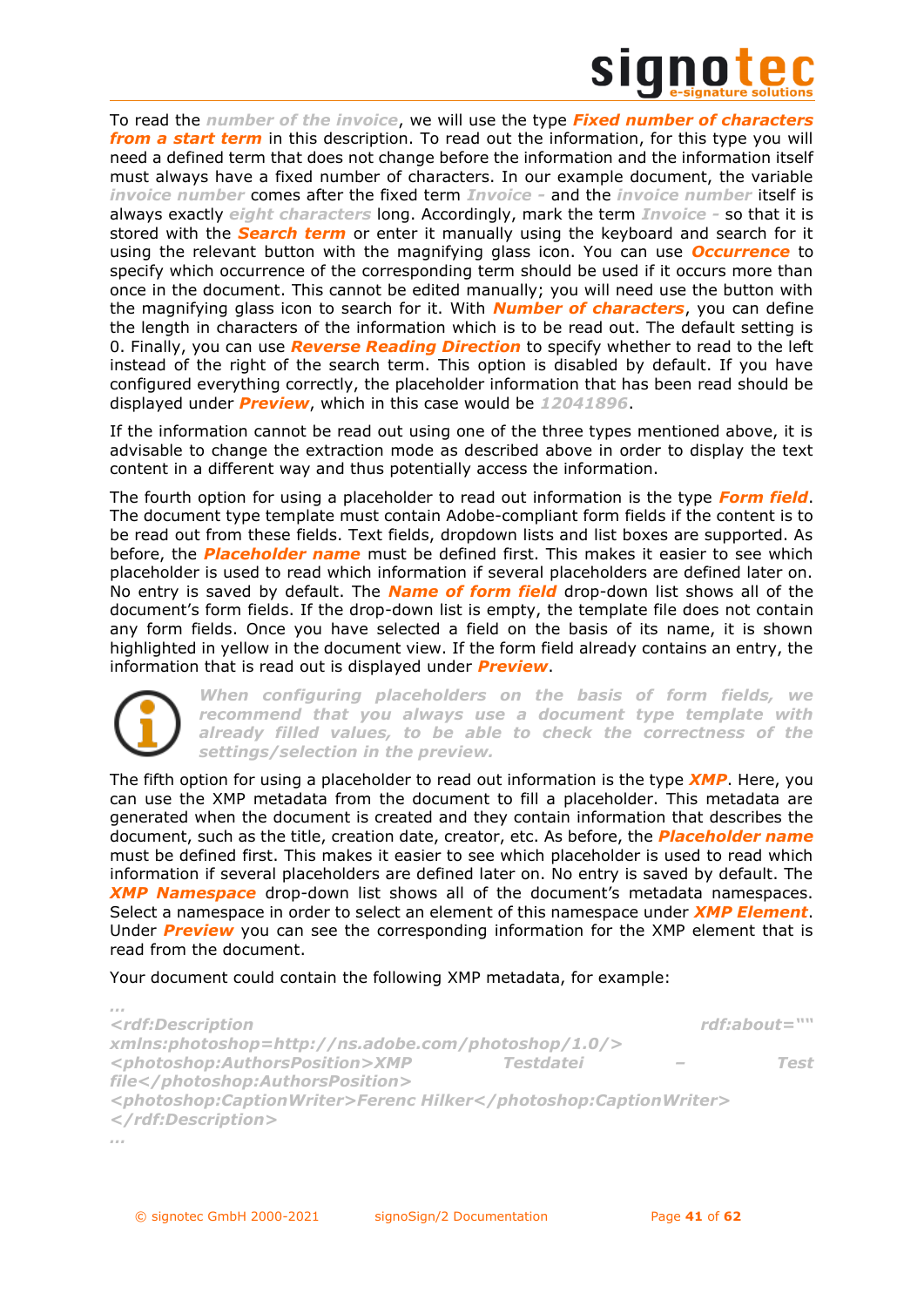

If you now want to read out the information Ferenc Hilker, you would have to select the XMP namespace *http://ns.adobe.com/photoshop/1.0/* and then the XMP element *CaptionWriter*.

The last option for using a placeholder to read out information is the type *Barcode*. As in the previous paragraphs, the first thing you need to do is specify the *Placeholder name*. This makes it easier to see which placeholder is used to read which information if several placeholders are defined later on. No entry is saved by default. You should only define all the following settings if you have all the information that is relevant for the barcode. Otherwise, leave the settings set to the default values, which will make signoSign/2 try to determine the barcode itself. This naturally takes more time than if the correct settings are already stored. You can use the *Scan direction* to specify the orientation of the barcode within the document. Different variants are available. The option 'All' is selected by default. The next setting *Barcode type* determines the stored type. The following barcodes are supported and can be selected: *Australia Post*, *Codabar*, *Code 11*, *Code 128*, *Code 32*, *Code 39*, *Code 93*, *Data Matrix*, *EAN-13*, *EAN-8*, *Interleaved 2 of 5*, *Intelligent Mail*, *ITF-14*, *Micro QR Code*, *Patch*, *PDF417*, *Planet*, *2-digit supplementals*, *5 digit supplementals*, *PostNet*, *QR Code*, *Royal Mail*, *RSS-14*, *RSS Limited*, *TelePen*, *UPC-A* or *UPC-E*. The option 'All' is selected by default. You can use *Page* to inform signoSign/2 which page the barcode is located on. You can choose between *Individual pages of the document* and *All*. The default setting is 1. If the document has two pages, for example, you can choose options *1*, *2* and *All*. The last thing to define is the *Resolution*; you can choose between *72 DPI*, *100 DPI*, *150 DPI*, *200 DPI*, *250 DPI* and *300 DPI*. The default setting is 72 DPI.

If everything is configured correctly, you should be able to select the corresponding barcode and its content, which is read as information, from the *Barcode* drop-down list. If nothing is stored here, your document either does not have a compatible barcode or the settings made do not correspond to the barcode in the document. You can gradually adjust the settings until the desired barcode is available for selection. We recommend the following procedure:

- *1. Define page. This limits the search to a specific page instead of the entire document being searched.*
- *2. Define resolution. Set the DPI one value higher until the barcode is found. It can be found at different resolutions. The following applies: The greater the resolution, the larger the image size and the slower the search or readout process.*
- *3. Define barcode type. Only one type can be the appropriate one. As before, the search takes longer if all types need to be checked than if the relevant type is specified.*
- *4. Define scan direction. As before, you need to keep checking until you find the correct orientation, as it takes considerably longer to check in all scan directions.*

### If you know the barcode's settings, you can, of course, select them directly without trying them out.

The following example corresponds to these settings.



*Type: Barcode Placeholder name: Website Scan direction: Top to bottom Barcode type: QR Code Page: 1 Resolution: 72 DPI Barcode: http://www.signotec.com*

© signotec GmbH 2000-2021 signoSign/2 Documentation Page **42** of **62**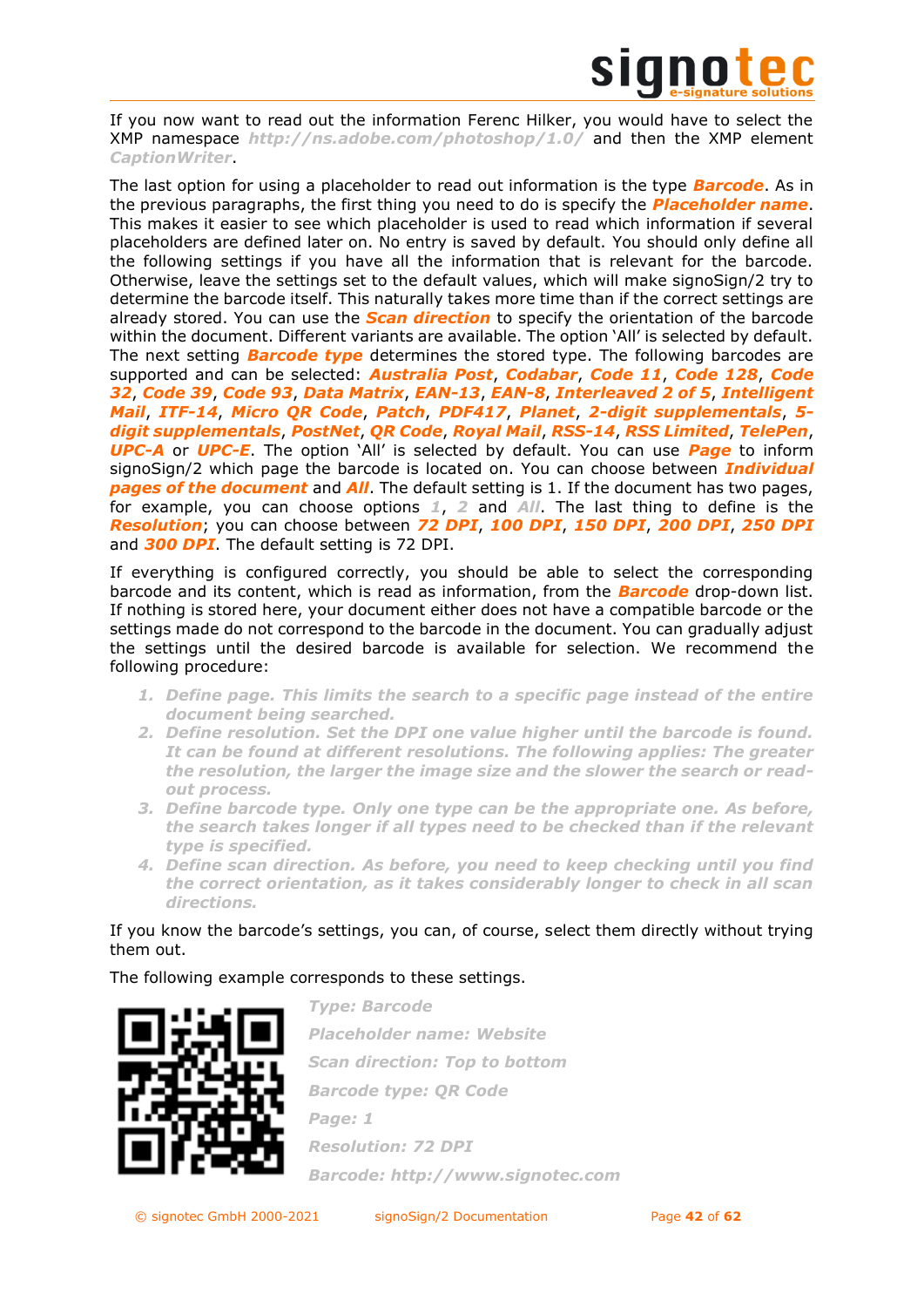

The *Split barcode* setting allows you to read out a particular part of a barcode if the barcode contains various pieces of information. This activates the input fields *Delimiter* and *Occurrence*.

The following example shows the information we read out from the barcode. This information consists of the country code, company name, employee and date. The individual information items are separated by colons.

### *DE:signotec GmbH:Ferenc Hilker:070818*

If we want to read out a certain part of this value, for example *employee Ferenc Hilker*, we must enter *:* under *Delimiter* and **3** under *Occurrence*. The 'Delimiter' field is used to enter the sign that separates the individual information of the value. 'Occurrence' is used to define which information is to be read out from the value.

The information that is read out is displayed under *Preview*. In this case, this would be *Ferenc Hilker*.

# <span id="page-42-0"></span>**3.4.1.2 Options**

Various options affecting the read-out values can be configured for the configured placeholders.

You can use the *Remove leading zeros* setting to remove all unwanted leading zeros from the read-out value. If, for example, the value *0012041896* (an account number) is read out, the two leading zeros can be removed using this setting. Only the value *12041896* is then displayed in under 'Preview'.

With *Remove non-numeric characters*, you can remove all characters that are not a number from the read-out value. If, for example, the value *17.10.2017* (a date) is read out, the full stops can be removed using this setting. Only the value *17102017* is then displayed in under 'Preview'.

The effect of the *Remove blanks* setting is to remove all blanks contained in the read-out value. If, for example, the value *DE96 2505 0180 0012 0418 96* (an IBAN) is read out, the blanks can be removed using this setting. Only the value *DE96250501800012041896* is then displayed under 'Preview'.

Alternatively, the search term can also be a regular expression. In this case, you need to enable *Search terms are regular expressions*. Example: this option is useful if only the account number (the last ten numbers) is to be read out from the value *DE96 2505 0180 0012 0418 96* (an IBAN). As the value in front of the account number is variable, a regular expression can be used. *DE\d{2}[]\d{4}[]\d{4}[]* would have to be defined as the search term. If 'Start term and end of line' is selected as the type, then *0012 0418 96* would be read out as the value. If we enable the 'Remove leading zeros' and 'Remove blanks' settings, we get the account number *12041896*.

Further information on using regular expressions can be found on [here.](http://www.regexlib.com/)

# <span id="page-42-1"></span>**3.5 E-mail settings**

# <span id="page-42-2"></span>**3.5.1 Default values for messages**

Here, you can configure the settings for sending e-mails. First, use *To:* to specify the recipient. You can enter a fixed e-mail address or use a placeholder, if this placeholder reads out an e-mail address. Alternatively, leave this field empty and enter the e-mail address manually before sending. Exactly the same options are available for *Copy to:* (CC) and *Blind copy to:* (BCC). A fixed subject can also be defined for the *Subject* and/or placeholders can be used.

Under *Message*, enter the text you want to send. As well as using placeholders, you can alternatively use the option *Message from file* here. This deactivates the input field and a text file (*\*.txt*) needs to be configured containing the text for the e-mail. This text file is configured by clicking the button with the three dots. Both variants offer the possibility to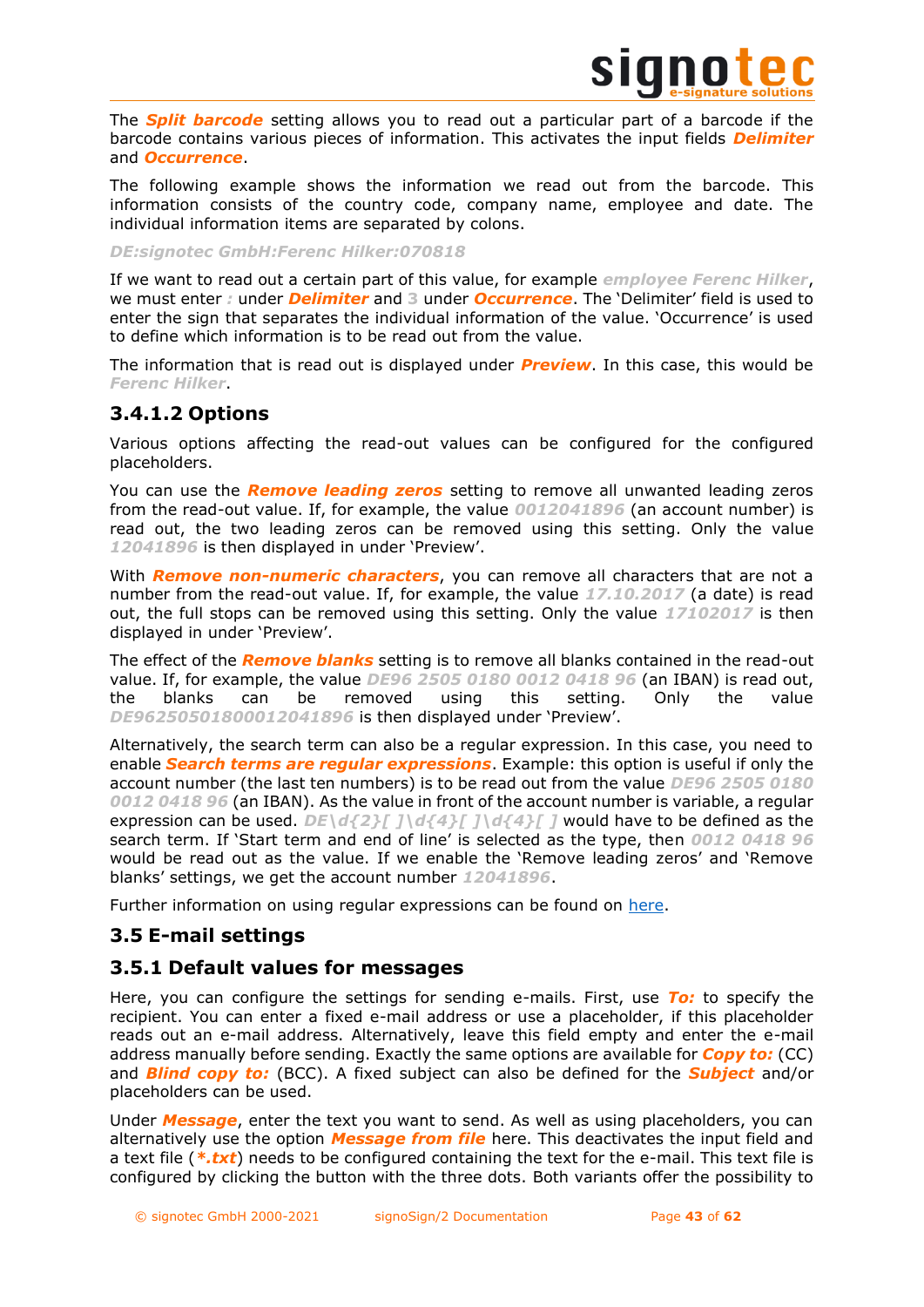

insert a hyperlink in the e-mail by specifying an "[url]" tag. The desired hyperlink must be defined between the opening "[url]" tag and the closing "[/url]" tag. For example *[url]https://www.signotec.com[/url]* so that a link to [www.signotec.com](http://www.signotec.com/) is inserted in the e-mail. The default setting is 'Message'.

Use the *Attach document to the e-mail* option to specify whether the document should sent as an e-mail attachment. This option is enabled by default.

The last setting determines whether the e-mail is sent directly or whether an e-mail window opens where manual changes can be made. This includes To, Copy to, Blind copy to, Subject and Message. This works even for sending e-mails via SMTP. If Outlook is used, the e-mail window will open, where you can make other settings or changes. This is determined by the setting *Send e-mails directly (no e-mail window)*. This option is disabled by default.



*If you use Microsoft Outlook to send e-mails, you will receive a query or warning if the e-mail is to be sent directly as signoSign/2 attempts to send a message via Outlook.*

# <span id="page-43-0"></span>**3.6 Archiving settings**

# <span id="page-43-1"></span>**3.6.1 Configure Archive Service**

This section describes the settings for archiving. For *Archive Service*, you can select between the *signoSign/2 File Archiver, signoSign/2 Upload Archiver* and any installed archive plug-ins. The variant 'signoSign/2 File Archiver' is suitable if you want to save the document locally or in the network with path and optional user password identification. If you want to send the document to a website / web server, the signoSign/2 Upload Archiver variant would be the correct choice. The default setting is signoSign/2 File Archiver.

If *signoSign/2 File Archiver* is selected, there are five settings which are described below.

By selecting the *Overwrite the source file* option, the opened file is overwritten. If you have printed a document using the signotec PDF Creator, the temporary PDF document generated by the virtual printer in the *%TEMP%* directory is overwritten during archiving. If a PDF document has been opened directly, it will be overwritten in the source directory from which it was opened during archiving. This disables the settings for *Name of the archive file*, *Extension of the archive file*, *Archive folder*, *Subfolder* and *Delete the source file after the document is archived*, as they are no longer relevant in this constellation. This option is disabled by default.

The *Name of the archive file* defines the file name under which the document will be stored. Any name can be chosen, and the placeholders can also be used. When you specify the name, ensure that it is unique to avoid any problems during archiving. If, for example, the document is to be saved only with the name *Invoice*, this would cause problems during the next archiving, as this, too, would be saved under the name *Invoice*, but the target directory already contains a document called *Invoice* from the first procedure. Either you overwrite the file and the first document will be lost or you cancel the process, do not overwrite the file but fail to archive the second document. In this case, a date and time stamp could be added to the file name, for example, which would make each file name unique. *Invoice\_%dateFileName%\_%timeFileNameShort%* would be defined under 'Name of the archive file' to have the document saved as *Invoice\_2019-11- 12\_12.04.96*. The parameter %orgFileName% is saved by default.

**Extension of the archive file** allows you to specify the file extension, which will be used when archiving the document. Any ending can be chosen, but we recommend using *.pdf* or *.sig*. The extension can be specified with or without a full stop. The default setting is 'pdf'.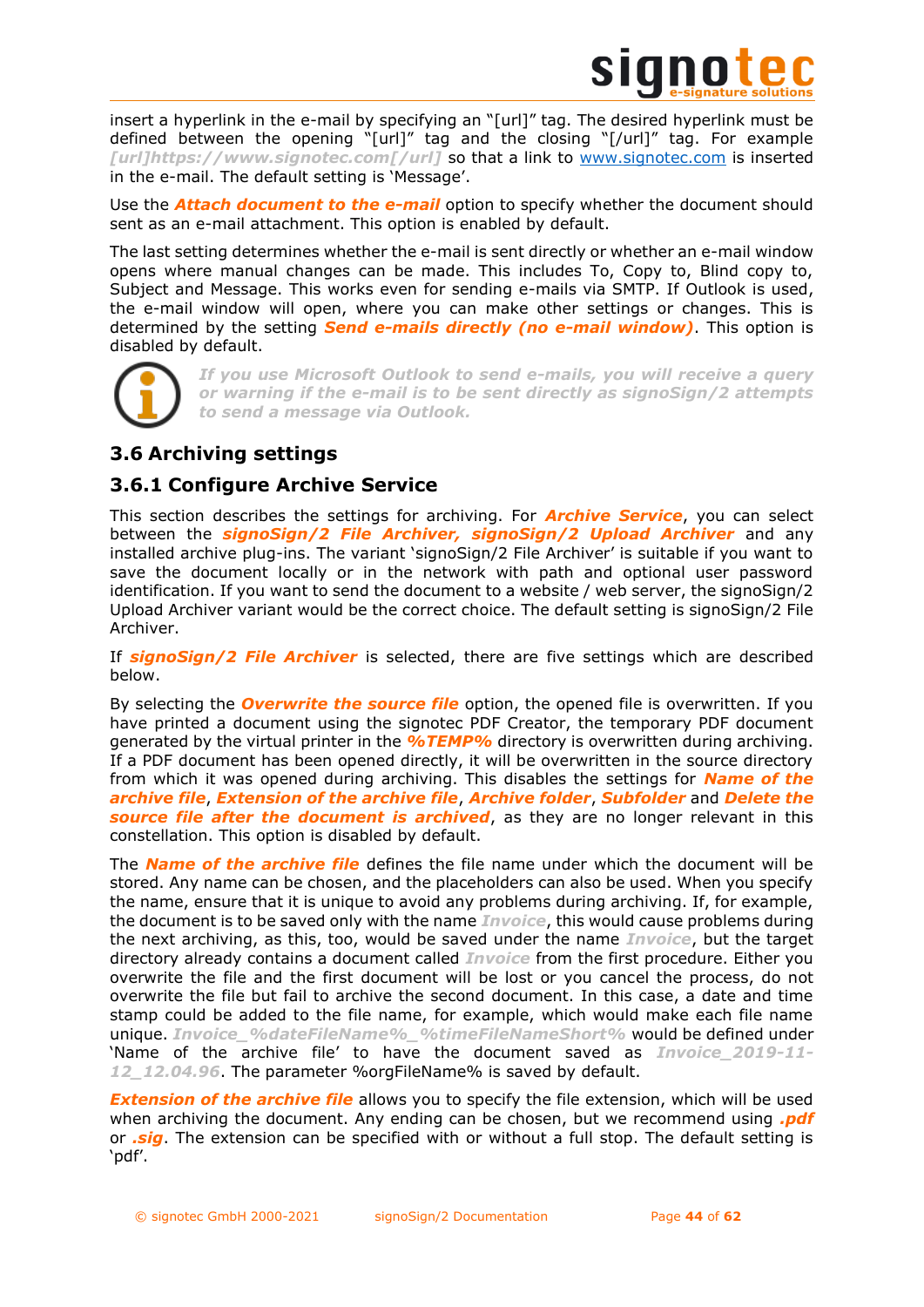

The next field, *Archive folder*, allows you to specify the folder where the document is to be archived. You can configure the archive folder by clicking the corresponding button with the three dots, which will open a new window. As there are two options for archiving, these two options are explained in the following two sections. The default is %USERPROFILE%\Documents.

# <span id="page-44-0"></span>**3.6.1.1 Access with logged in user account (Default)**

You can use *Directory* to specify the storage location where the document is to be saved. This variant uses the logged-in Windows user, so the user must have access to the target directory. You can click the button with the three dots to select the directory or edit it manually in the input field. By default, the setting is activated and stored under %USERPROFILE%\Documents.

# <span id="page-44-1"></span>**3.6.1.2 Access with different user account**

Instead of using the logged-in Windows user for archiving, you can define a user account here that is to be used for archiving. This is useful if the normal user does not have access to the target directory of the archived documents. To do this, activate the option and then define the settings *Directory* (via UNC path), *User name*, *Password* and *Domain*. When you click OK to confirm the configuration, a check for accessibility is made based on these settings. This may take a short moment and if an error occurs you will be notified of this in a message. This option is disabled by default and nothing is saved.

The last setting for signoSign/2 File Archiver is *Add a subfolder*. Here you can specify whether a subfolder should be added in the target directory in which to store the documents. Any name can be chosen for this subfolder and/or placeholders can be used. You can also use the backslash to define further subfolders and thus map an entire directory structure. If this folder doesn't exist, signoSign/2 will create it during archiving. This option is disabled by default and %dateFileName% is saved.

If *signoSign/2 Upload Archiver* is selected, there are three settings which are described below.

You can use the setting *Upload URL* to define the URL (web server) that will receive the document. We use a standardised *Multipart upload* via *http* for the upload and the file is transferred in the field name *file* within the *Content disposition*. The URL can also consist of placeholders. Nothing has been stored here by default.

As before, the *Name of the archive file* and *Extension of the archive file* define the name of the document during archiving and its file extension. You can find more detailed information and what issues you need to be aware of under the [settings](#page-43-1) *Configure Archive Service* for *signoSign/2 File Archiver*.

# <span id="page-44-2"></span>**3.6.2 General settings**

If you *Only allow archiving when all signature fields have been signed*, the document will only be archived once all signature fields have been signed. If archiving is attempted beforehand, it will fail and you will be informed of this. The message reads *'The document […] does not contain the required signatures. No archiving could therefore take place.* **Please insert the relevant signatures and try again.'** This option is disabled by default.

The setting *Optional fields may remain empty* is only active if the setting 'Only allow archiving when all signature fields have been signed' has been enabled. During archiving, this option checks whether all the mandatory fields in the document have been signed; all other optional signature fields can remain unsigned.

Alternatively, the option *Only allow archiving with minimum number of signatures* can be activated. This deactivates the setting 'Only allow archiving when all signature fields have been signed'. This variant checks whether the document contains the defined number of signatures, regardless of whether they are mandatory or optional fields, and only then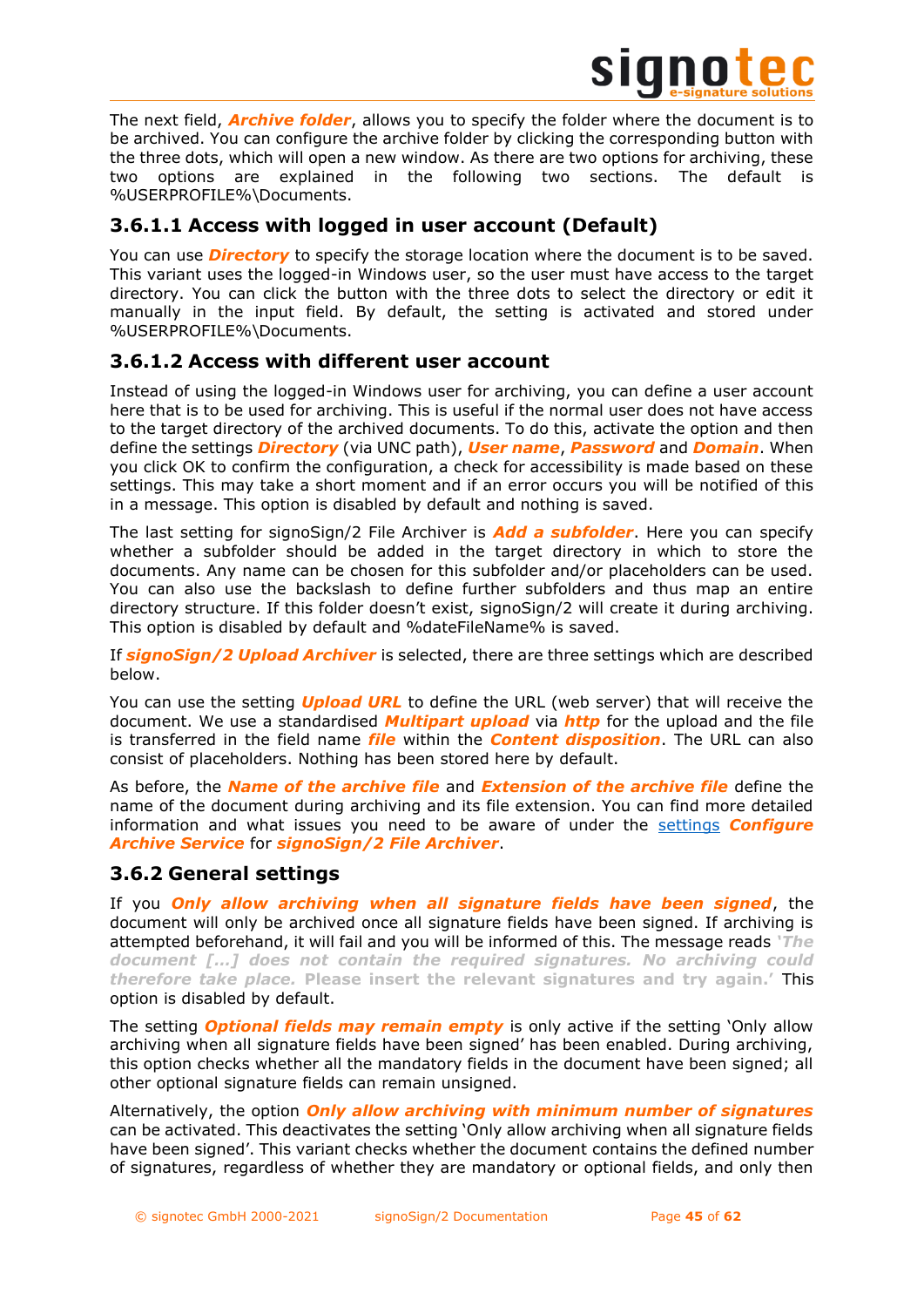

allows archiving. Otherwise you will get the same message as mentioned above. This option is disabled by default.

# <span id="page-45-0"></span>**3.6.3 Additional actions**

Select *Automatically print when archiving* to specify whether the document should be automatically printed after it has been archived. In accordance with how you defined the [setting](#page-29-2) *Default printer*, the printing process is now carried out. This option is disabled by default.

Furthermore, you can select *Automatically send by e-mail when archiving* to send the document automatically by e-mail after it has been archived. In accordance with how you defined the [settings](#page-42-2) *Default values for messages*, the sending of the e-mail is now carried out. This option is disabled by default.

If you activate the *Delete the source file after the document is archived* option, the source file to be signed will be deleted after the signed document has been archived. The temporary, unsigned PDF files created by our signotec PDF Creator virtual printer are saved in the *%TEMP%* directory by default and then deleted by this setting. If a PDF file is opened without using our printer, the opened file will be deleted if the document has been archived. Please ensure that this setting is deactivated when using PDF templates that are used repeatedly. This option is enabled by default.

In addition, you can use *Launch application:* to define an application that the document should be sent to after it has been archived successfully. This works even if the [setting](#page-44-1) *Access with different user account* is used for archiving. Use the corresponding button with the three dots to define the application to be called up (*\*.exe*). For example, if you installed *Adobe Acrobat Reader* and choose this as the application, the document will open in *Adobe Acrobat Reader* after archiving.

The *Application parameters* setting is only active if the 'Launch application' setting has been enabled. This option allows you to define parameters that are sent to the application being called up. Always enter the parameters in quotation marks if they contain paths or names with spaces. If you are entering several parameters, you can use spaces to separate them. By default, the '%archiveFile%' is stored here, which contains the path of the signed document.

# <span id="page-45-1"></span>**3.7 Settings for index file**

# <span id="page-45-2"></span>**3.7.1 Generate index file**

This option allows you to configure the content for an index file for the document being archived. Please bear in mind the configuration of the main index file which is described [here.](#page-22-1) This option is disabled by default.

First, you can specify the *Name of the index file*. You can store any text of your choice and/or use placeholders. By default, the %archiveName% is stored here, which contains the file name of the archived document.

In the *Extension of the index file* field, specify the file format to be used for the index file. The extension can be specified with or without a full stop. The default setting here is 'xml'.

With the next item, *Own path for index file:*, you can define a separate directory for storing the index file. If this option is disabled, the index file will be stored in the same directory as the signed document. You can click the button with the three dots to select the directory or edit it manually in the input field. This option is disabled by default.

The last setting *Treat content as XML* checks the index file's content for a valid XML structure. For example, only one basic element is allowed, the start tag must match the end tag, etc. In addition, the specified coding will be checked and used. If this cannot be determined, UTF-8 will be used. The check covers not only the content of the document type-specific part but also the content of the main index file from the configuration. The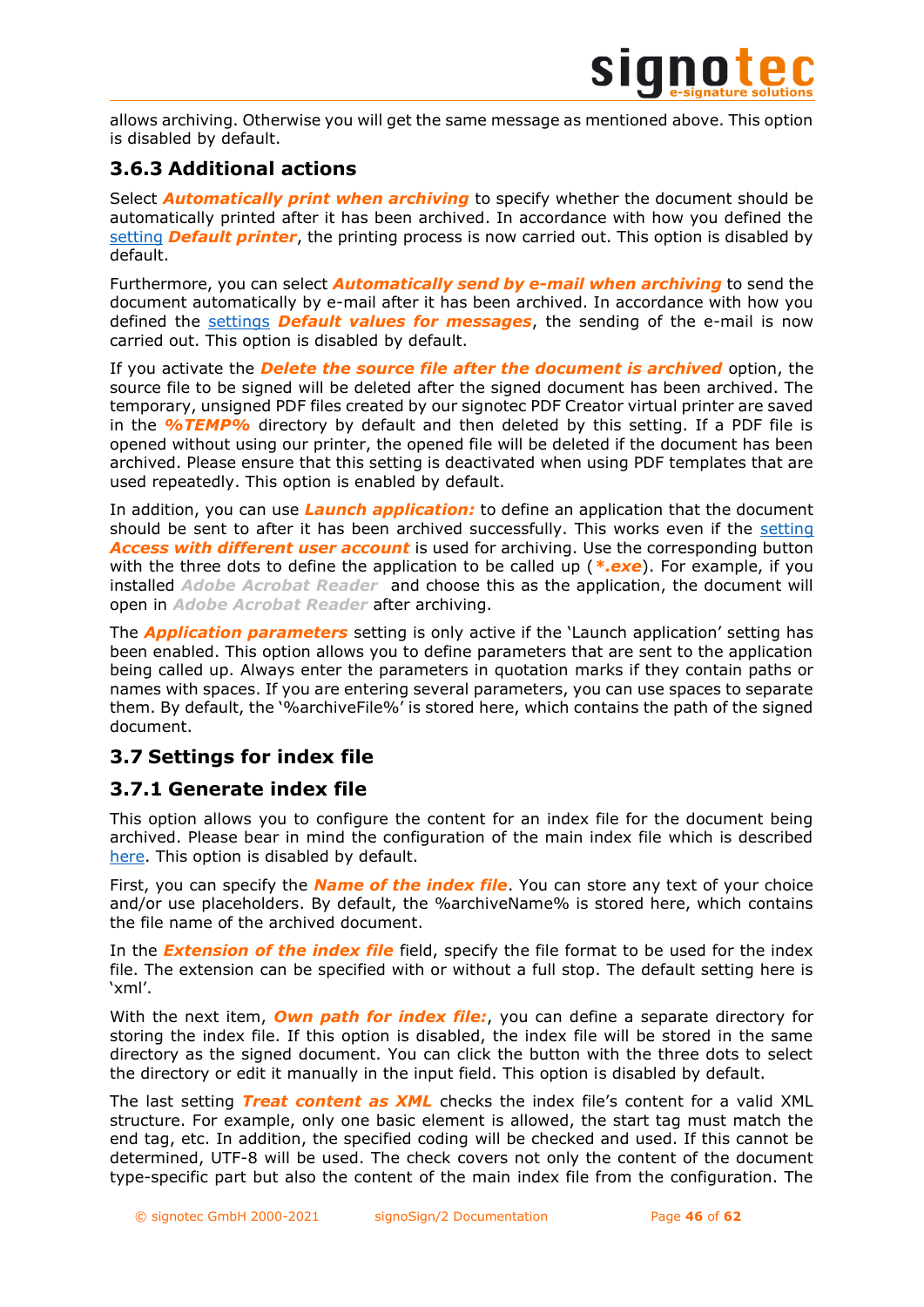

check is performed when you click buttons *OK* and *Apply* and a message is displayed if any errors are found. If multiple errors are found, detailed information is always displayed for the first error. If you click *Yes* to confirm the message, the changes are accepted and saved. If you click *No*, no changes are made to the content but it is not saved. This option is disabled by default.

The *Content of the index file* can be established as desired. It is up to you whether you enter text and/or use existing placeholders. This index file can be used, for example, to enable the signed document to be transferred and assigned to archive systems. Nothing has been stored here by default.

# <span id="page-46-0"></span>**3.8 Settings for resubmission**

# <span id="page-46-1"></span>**3.8.1 General settings**

All settings can only be configured if the [setting](#page-21-1) *Use resubmission* has been enabled and administered. Resubmission allows you to store documents temporarily in order to access them again at a later time.

First of all, with *Use resubmission* you can select whether documents of this document type should be stored in resubmission at all. If the option is disabled, the function will not be available in signoSign/2. This option is enabled by default.

Under *Name of document*, you can specify the file name that should be used for storing the document in resubmission. The specification must be made without file format, for example *%orgFileName%* for the original file name rather than *%orgFileName%.pdf*. The default here is %orgFileName%.

By activating the setting *Delete source file after filing in resubmission*, the source file to be signed will be deleted after the document has been successfully saved in signoStorage. Please also note the information regarding source files in the [setting](#page-45-0) *Delete the source file after the document is archived*. This option is disabled by default.

With the *Close document after filing in resubmission* option selected, the document is closed in signoSign/2 as soon as it has been stored in resubmission. If the setting is disabled, the document is stored in signoStorage but remains open for further processing. This option is enabled by default.

With the function *Send e-mail after filing in resubmission* you can determine whether an e-mail is to be sent after successful saving in the resubmission. The [settings](#page-42-2) *Default values for messages* are taken into account and used, with the exception of the [setting](#page-42-2) *Attach document to the e-mail*. The option is disabled by default.

# <span id="page-46-2"></span>**3.8.2 Settings for signoStorage**

These settings can only be configured if the [setting](#page-21-1) *Storage location* has been set to signoStorage. If file system is stored there, these settings remain disabled and cannot be configured.

To make it easier to find documents in signoStorage, up to ten different user-defined index criteria can be sent as information. Click the relevant button to allocate a placeholder to the index criterion, or enter the relevant value directly into the entry field. For example, for *Index1*, the value *Date\_%dateShort%* could be sent for *Date\_26.04.2019*. Nothing has been stored here by default.

# <span id="page-46-3"></span>**4 Operating signoSign/2**

# <span id="page-46-4"></span>**4.1 The menu bar**

# <span id="page-46-5"></span>**4.1.1 File**

# *Open...*

This function allows you to open a file selection dialog that you can use to open a file in signoSign/2. The supported formats are *PDF files (\*.pdf, \*.sig)*, *Document stack for*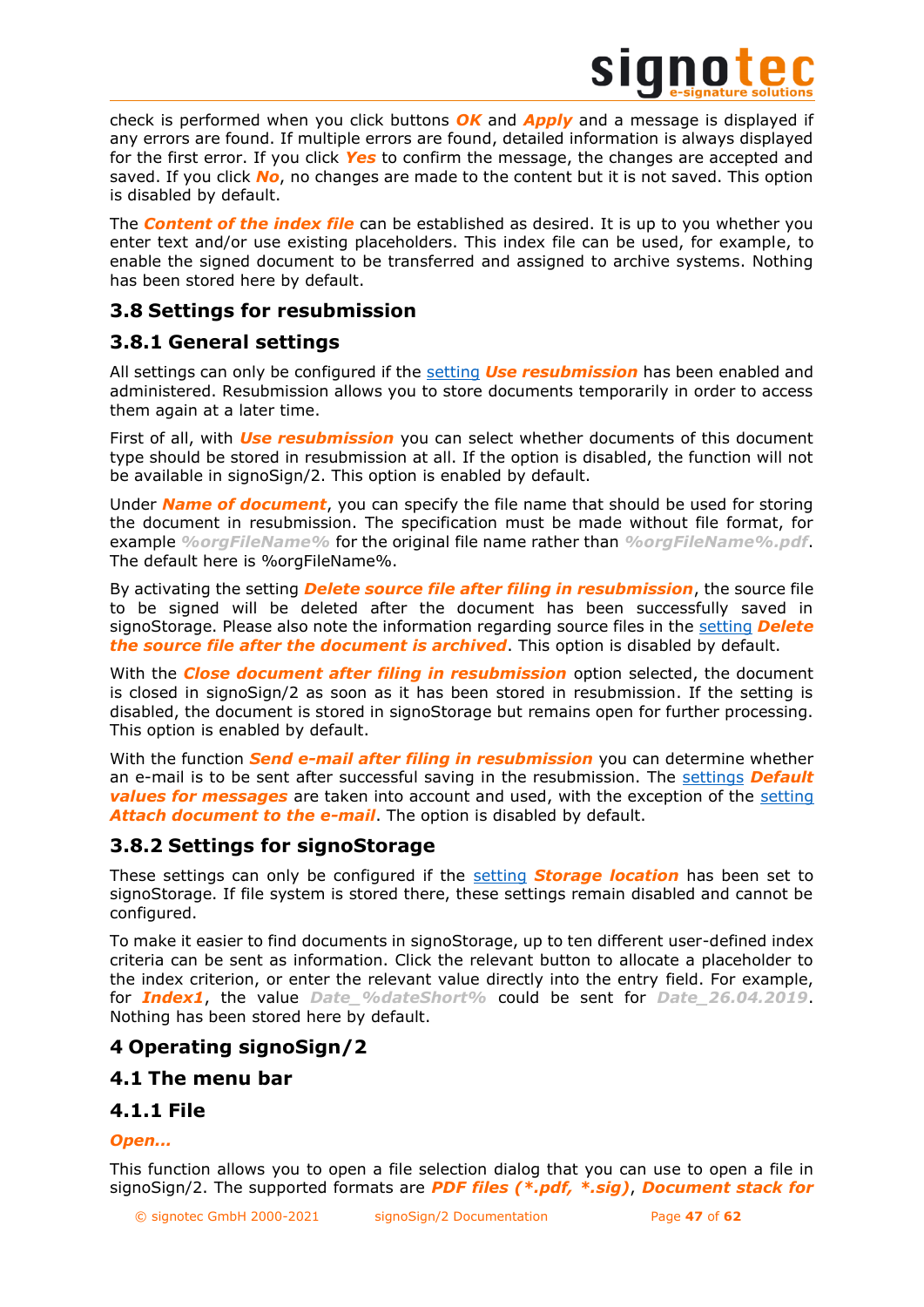

*signoSign/2 (\*.sml)*, *XML Forms Data Format (\*.xfdf)* and *Compressed archives (\*.zip, \*.szp)*. Alternatively, you can use the key combination *Ctrl* + *O* to open the dialog.

### *Open from resubmission...*

This function enables you to open a document from resubmission for further processing.

### *Reload*

This function enables you reload the document that is currently open. Any changes that have been made, such as signatures or notes entered up to saving of the document are discarded and the status at the time of opening is displayed again.

### *Save*

This function allows you to save the document if a storage location has already been specified for the file. This is the case, for example, if the document was opened via the 'Open file' dialog, was created and sent by signotec PDF Creator or was transferred from Adobe Acrobat Reader by signotec Document Transfer. The file is then simply overwritten in the source directory. If no path for the storage location has been stored, e.g. if the document has been split, a 'Save file as' dialog will be displayed where you can define the file name and storage path. Alternatively, you can use the key combination *Ctrl* + *S*.

### *Save in resubmission*

This function allows you to save the document in resubmission in accordance with the [setting](#page-46-1) *General settings*

### *Save as...*

This function allows you to save the document in any folder of your choice. A 'Save file as' dialog opens where you can define the file name and storage path.

### *Save all*

This function allows you to save all documents (one tab per document) that are open in signoSign/2 and have been changed. The files are then simply overwritten in the source directory (see 'Save'). Alternatively, you can use the key combination *Ctrl* + *Shift* + *S*.

### *Close*

This function allows you to close the current document (current tab). Alternatively, you can use the key combination *Ctrl* + *W*.

### *Close others*

This function allows you to close all other documents apart from the current document.

### *Close all*

This function allows you to close all documents that you have opened in signoSign/2.

### *Print...*

This function allows you to print the current document. A print dialog opens where you can to select the printer and adjust various settings. If you have configured one or more printers in the [setting](#page-8-3) *Printer preselection* , they are listed under this menu item. If you have configured a printer for this document type under the [setting](#page-29-2) *Default printer*, the document will be printed on this printer directly without a dialog. Alternatively, you can use the key combination *Ctrl* + *P*.

### *Display with Adobe Reader*

This function allows you to open the current document with all changes as a copy in Adobe Acrobat Reader (additional window). This option is available only if Adobe Acrobat Reader is installed.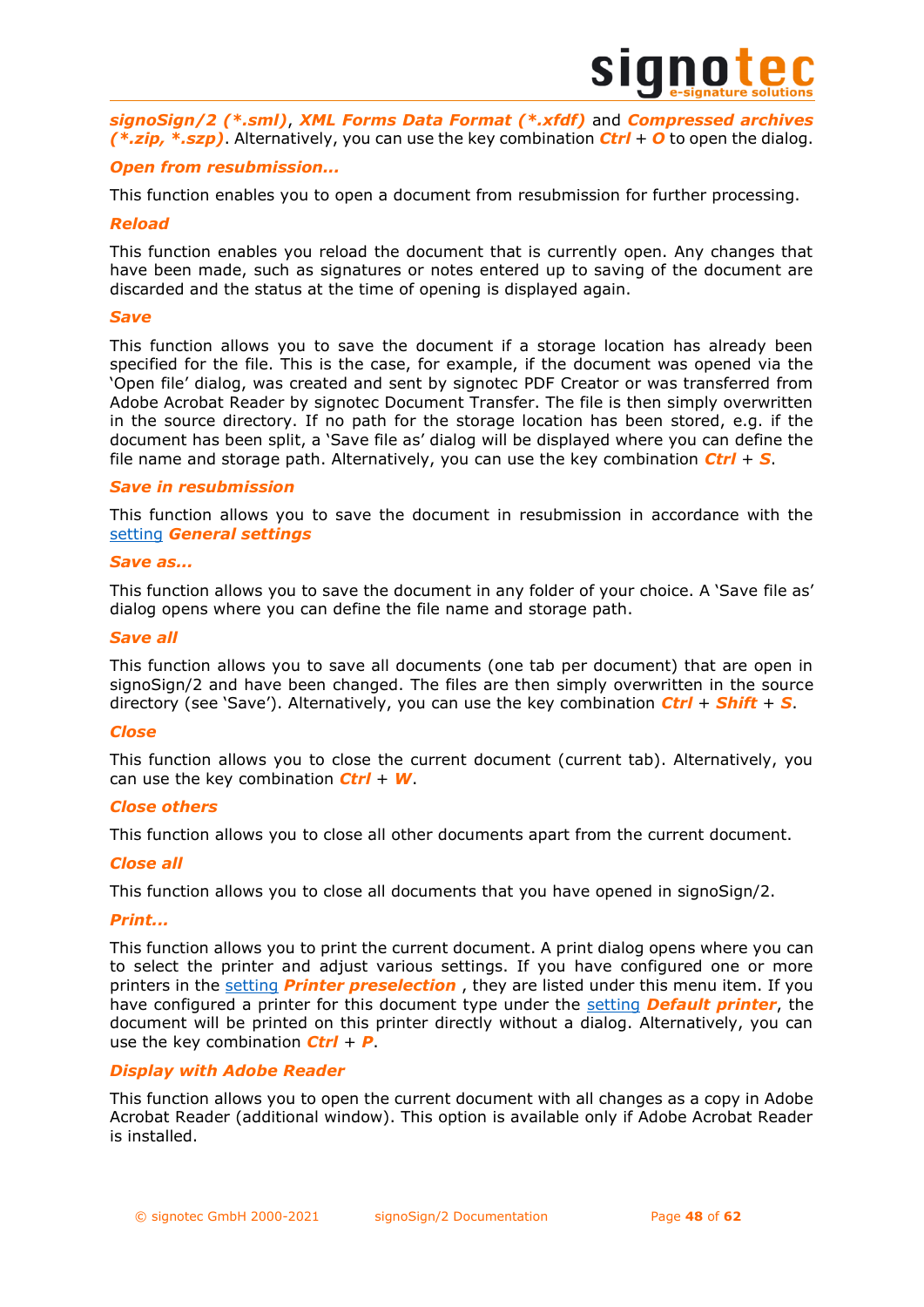

### *Send by e-mail*

This function allows you to send the current document by e-mail. Depending on the [setting](#page-42-2) **Send e-mails directly (no e-mail window)**, either the e-mail window opens where changes can still be made to the e-mail, or the e-mail is sent directly. If the [setting](#page-42-2) *Attach document to the e-mail* is enabled, the document is attached automatically.

### *Exit*

This function allows you to exit signoSign/2. Any open documents are closed and the [setting](#page-25-1) *After closing the document* takes effect.

# <span id="page-48-0"></span>**4.1.2 Edit**

### *Search text...*

This function allows you to search for specific text in the current document. A new window opens where you can enter the *Search term*. Select the *Match case* option to make the search case-sensitive. Click *Search* to start the search. The first hits are highlighted in yellow in the document. Then you can perform additional searches (*Continue search*) within the document. Click *Close* to close the window. Alternatively, you can use the key combination *Ctrl* + *F*.

### *Form mode*

This function allows you to switch to form mode if the document contains Adobe-compliant form fields. If the document does not contain any form fields, the function is disabled. No form fields can be created with signoSign/2. The form fields are highlighted in colour (blue) if form mode is enabled. Mandatory fields are additionally outlined in red. You can fill out in the form fields by entry and selection. Clicking this button again or using another function (such as the [options](#page-48-0) *Create notes* or *Start signing*) exits form mode and saves the changes you have made. While form mode is enabled, the signature fields are hidden.



*Once a signatory has been captured, the form fields can only be edited if the [setting](#page-25-1) Allow filling out of signed documents is enabled. Otherwise, form mode is disabled for further changes. Processing is only possible if the form fields with the signature have not been locked [\(setting](#page-30-2) Lock form fields).*

### *Create notes*

This function allows you to insert a note at any point in the document. If the function has been selected, there is a tick next to the menu item, you can tell that this mode is active.

You can now use the mouse to draw a note field. A 'Create note' window opens where you can define a text and adjust the *Font*, *Font size* and *Background color*. All settings are enabled as soon as they have been selected, and are displayed in the text box accordingly. The text field is prefilled with the entry from the last note process. The default settings here are Arial, Automatic and Transparent.

You can also select an *Image file* instead of or in addition to the text using the corresponding button with the three dots. The image formats *.bmp*, *.jpg*, *.gif* and *.png* are supported. Alternatively, you can enter the path manually. The setting *Scale image to border* allows you to specify whether the image should be inserted in its original size (disabled) or scaled to the size of the drawn note field (enabled). This can cause graphics to appear squeezed or distorted, however. This option is disabled by default.

Click *OK* to insert the note and *Cancel* to close the window and discard the note. Disable this function to return to the normal mouse pointer and leave note mode.

Here, too, the hint from the [function](#page-27-0) *Content to insert after opening the document* applies that the document loses PDF/A-1b conformity if images and/or transparent text are inserted. You will be informed by a warning if you select this option.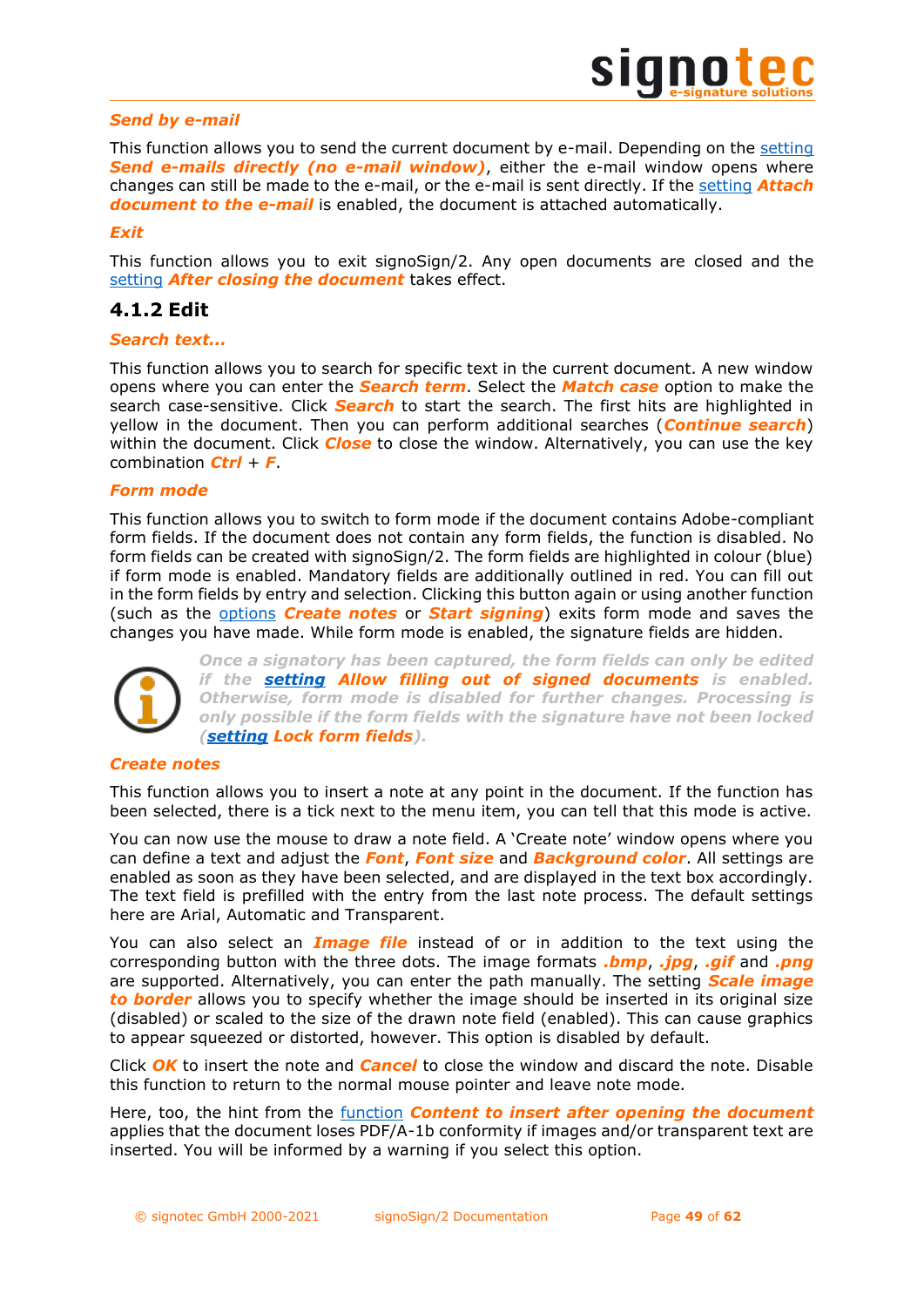

### *Handwritten notes*

This function allows you to insert a note at any point in the document using the mouse, touch or pen. If the function is selected, another toolbar appears, which is used for further control. Unlike the [function](#page-48-0) *Create notes*, no note field needs to be drawn at this point.



Use this button to select the pen. Afterwards you can create handwritten notes in one or more places in the document. The selected pen size and pen color are taken into account.



Use this button to select the marker. Afterwards you can make handwritten markers at one or more places in the document. The selected marker size and marker color are also taken into account here.



Use the button to select the rubber. Afterwards you can remove notes and markings in the document that have not yet been confirmed. To do this, you simply have to erase at the point where something is to be removed. The process always removes contiguous lines from one operation.

Use this button to confirm created notes and markings so that they are fixed in the document and cannot be removed. The mode for handwritten notes is then closed.



If the pen or marker has been selected, the size and color of the note or marker to be inserted can be selected using the corresponding selection fields. This can be changed during creation without having to confirm the previous entries beforehand.

### *Capture signature manually*

This function allows you to place one or more signatures field at any point in the document. Depending on the [setting](#page-25-1) *Only allow available signature fields to be signed*, this function may be enabled or disabled. As is the case for notes, if there is a tick next to the menu item, you can tell that this mode is active. You can now define one or more signature fields by drawing them with the mouse. Please note that at this point the [setting](#page-30-2) *Use static instead of virtual signature fields* from the document type is also used and, depending on the selection, the signature fields are inserted either permanently or temporarily. You can start the signature process by clicking on the corresponding button for all signature fields or by clicking directly on a signature field. If you disable this option, the normal mouse pointer appears again.

### *Start signing*

This function allows you to start the signing process, which runs through all signature fields in the stored sequence. Alternatively, you can use the *F5* key.

### *Archive*

This function allows you to archive the document in the configured directory. The document is then closed in signoSign/2. Alternatively, you can use the *F12* key.

### *Append a scanned page…*

This function allows you to scan in the document with the locally connected scanner and add it to the end of the document as a new page. Alternatively, you can use the *F4* key.

Once the scan is complete, the scanned document is opened in a new window as a preview. You can use the sliders *Brightness* and *Contrast* to change the value of the respective setting to then start the scanning procedure with *Scan again* to achieve a scan in better quality, if required. *Rotate* allows you to define whether the scanned document should be inserted with a rotation of *0°*, *90°*, *180°* or *270°*. The scan does not need to be repeated for this. Click *Cancel* to close the window and *OK* to add the scanned document to the end of the open document as a new page.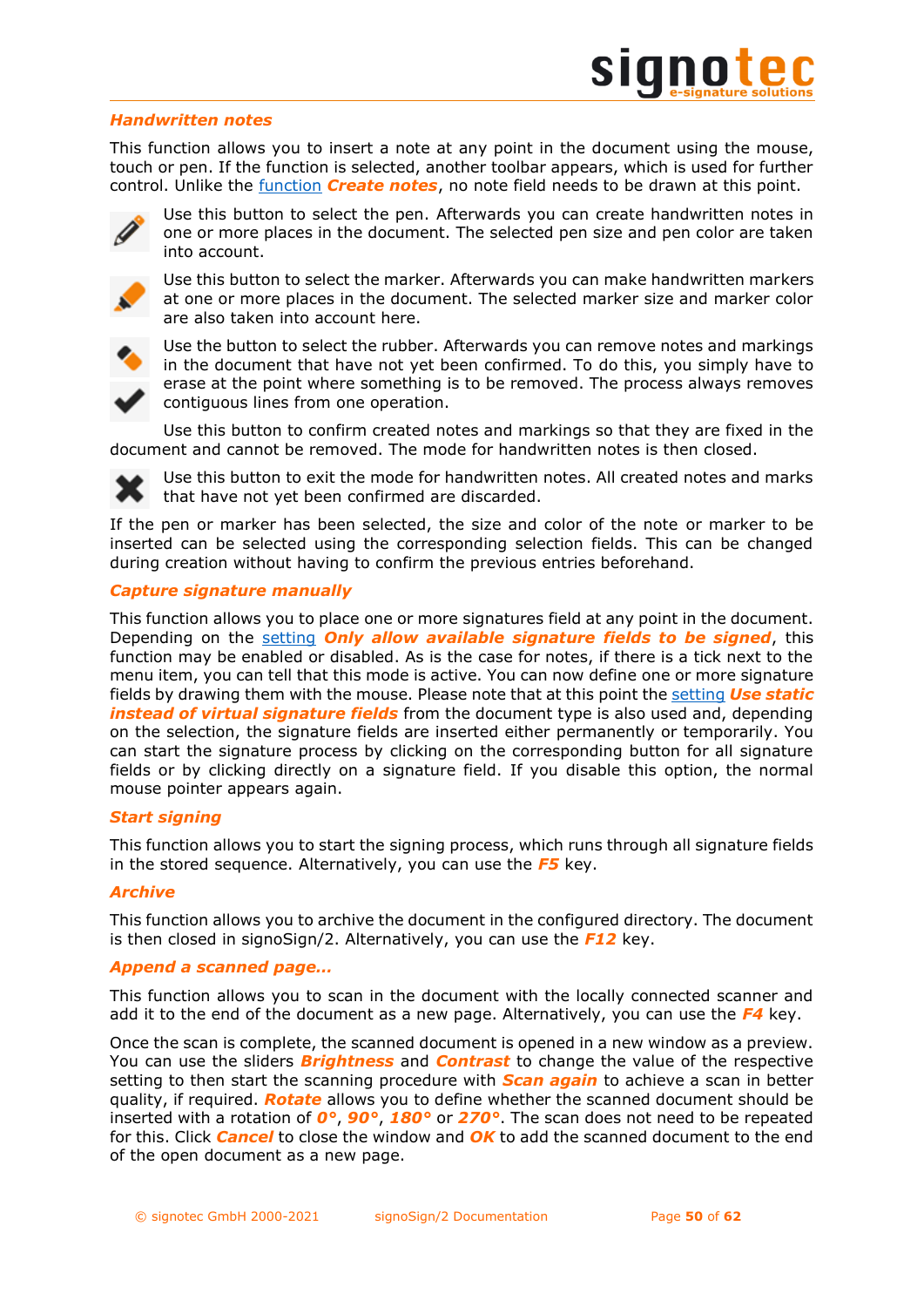

### *Add pictures from a webcam…*

This function allows you to capture images with your webcam and add them to the end of the document as a new page.

Once the image capture has started, a new window opens displaying a preview of the selected webcam view. You can use *Choose camera* to switch from one webcam to another, if several are connected. You can use the *Digital zoom* slider control to reduce the webcam zoom (minimum of 1x zoom) or increase it (up to 10x). Use the buttons *Capture first image* and *Capture second image* to capture the current view and display it as a preview under the corresponding button. Regardless of the opened document, the new page with the captured images is always inserted in DIN A4 portrait format. The first image is always inserted in the top half of the document and the second always in the lower half. Click **OK** to insert the images as a new page at the end of the document and *Cancel* to close the window and discard any captured images.

### *Append another document…*

This function allows you add images to the end of an unsigned document as a new page. An 'Open file…' dialog is opened where you can select a *.pdf* or *.sig* file and add it by clicking *Open*. Clicking *Cancel* closes this dialog without making any changes to the document.



*For the [functions](#page-48-0) Create notes, Append a scanned page...…, Add pictures from a webcam...…, Append another document...… and Rotate clockwise & counterclockwise, the following applies: None of these options can be used with a document that has already been signed, as they represent an illegal change that would invalidate the signatures it* 

*contains.*

### <span id="page-50-1"></span>*Rotate clockwise*

This function allows you to rotate the current document (all pages) 90° clockwise. It can be repeated indefinitely. You can use the [function](#page-46-5) *Reload* to undo a rotation if the document has not been saved or archived.

### *Rotate counterclockwise*

This function allows you to rotate the current document (all pages) 90° counterclockwise. It can be repeated indefinitely. You can use the [function](#page-46-5) *Reload* to undo a rotation if the document has not been saved or archived.

### <span id="page-50-0"></span>**4.1.3 View**

### *Go to page...*

This function allows you to skip to a specific page in the document. A new window opens where you can enter the page number. Click *OK* to go to the specified page. Click *Cancel* to close the dialog without skipping to a specific page. Alternatively, you can use the key combination *Ctrl* + *G*.

### *First page*

This function allows you to return to the first page of the open document. Alternatively, you can use the *Home* key.

### *Previous page*

This function allows you to return to the page before the current page of the open document. This means, for example, that if you are on *page 9* and click on this button, you will be taken to *page 8*. Alternatively, you can use the *Page Up* button.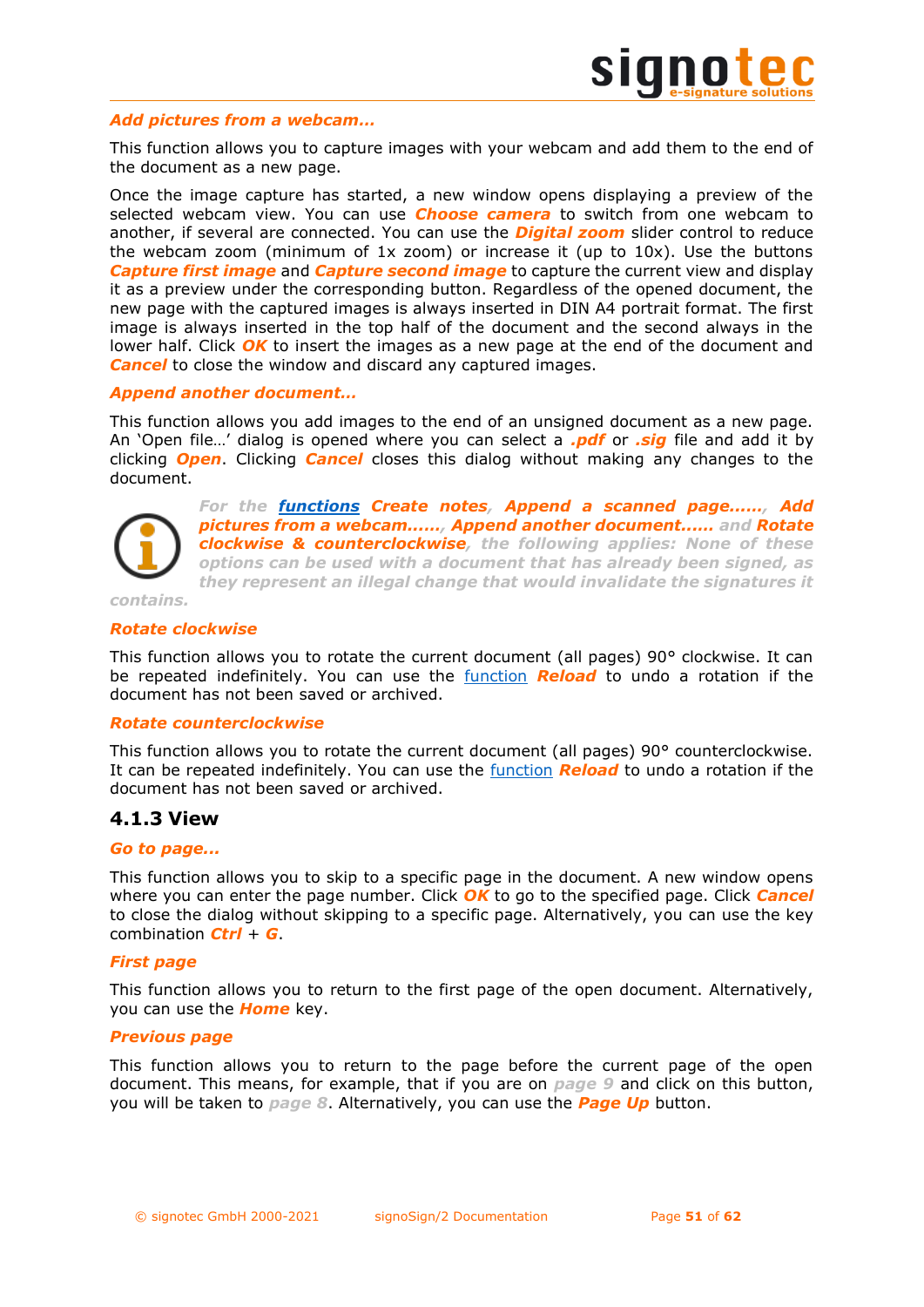### *Next page*

This function allows you to go to the next page in the open document. This means, for example, that if you are on *page 6* and click on this button, you will be taken to *page 7*. Alternatively, you can use the *Page Down* button.

### *Last page*

This function allows you to go to the last page of the opened document. Alternatively, you can use the *End* button.

### *Fit to page height*

This function allows you to adjust the current page view such that a whole page is displayed in the view. Alternatively, you can use the key combination *Ctrl* + *0*.

### *Fit to page width*

This function allows you to adjust the current page view such that the entire width of the page is displayed in the view. The height of the document is not taken into account. Alternatively, you can use the key combination *Ctrl* + *3*.

### *Reduce zoom*

This function allows you to zoom further out of the document. Every time you click this option, you zoom further away from the document and everything gets smaller. Alternatively, you can use the key combination *Ctrl* + *-*.

### *Enlarge zoom*

This function allows you to zoom further into the document. Every time you click this option, you zoom closer into the document and everything gets bigger. Alternatively, you can use the key combination *Ctrl* + *+*.

### <span id="page-51-0"></span>**4.1.4 Tools**

### *PDF report...*

This function allows you to open the PDF report, providing information on the *Description*, *Fonts* and *Signature and form fields*. A new window opens with the corresponding tabs. You can navigate through these tabs and obtain this information at any time. Click *Close* to close the dialog again.

### *Open log view...*

This function allows you to open the log view in accordance with the [setting](#page-6-4) *Type of*  **logging**. A new window opens containing the log file for the current date. You can use *Select log file* to change to the log for a previous date. Clicking the button *Copy to clipboard* copies the entire content, which can then be copied into an e-mail, for example.

### *Configuration…*

This function allows you call up the configuration settings of signoSign/2. A new window opens where you can make changes to the settings. Click *OK* to confirm these changes and *Cancel* to discard them and close the dialog. Alternatively, you can use the *F8* key. Unlike the other options, the *F8* key can still be used to call up the configuration even if the [function](#page-21-6) *Configuration…* has been disabled.

### *Document types…*

This function allows you call up the document type administration of signoSign/2. A new window opens where you can make changes to the document types. Clicking *OK* and *Apply* confirms these changes, but only the OK button will also close the window. The *Cancel* button allows you to discard any changes you have made and closes the window. Alternatively, you can use the *F9* key. Unlike the other options, the *F9* key can still be used to call up the document type administration even if the [function](#page-21-6) *Document types...* has been disabled.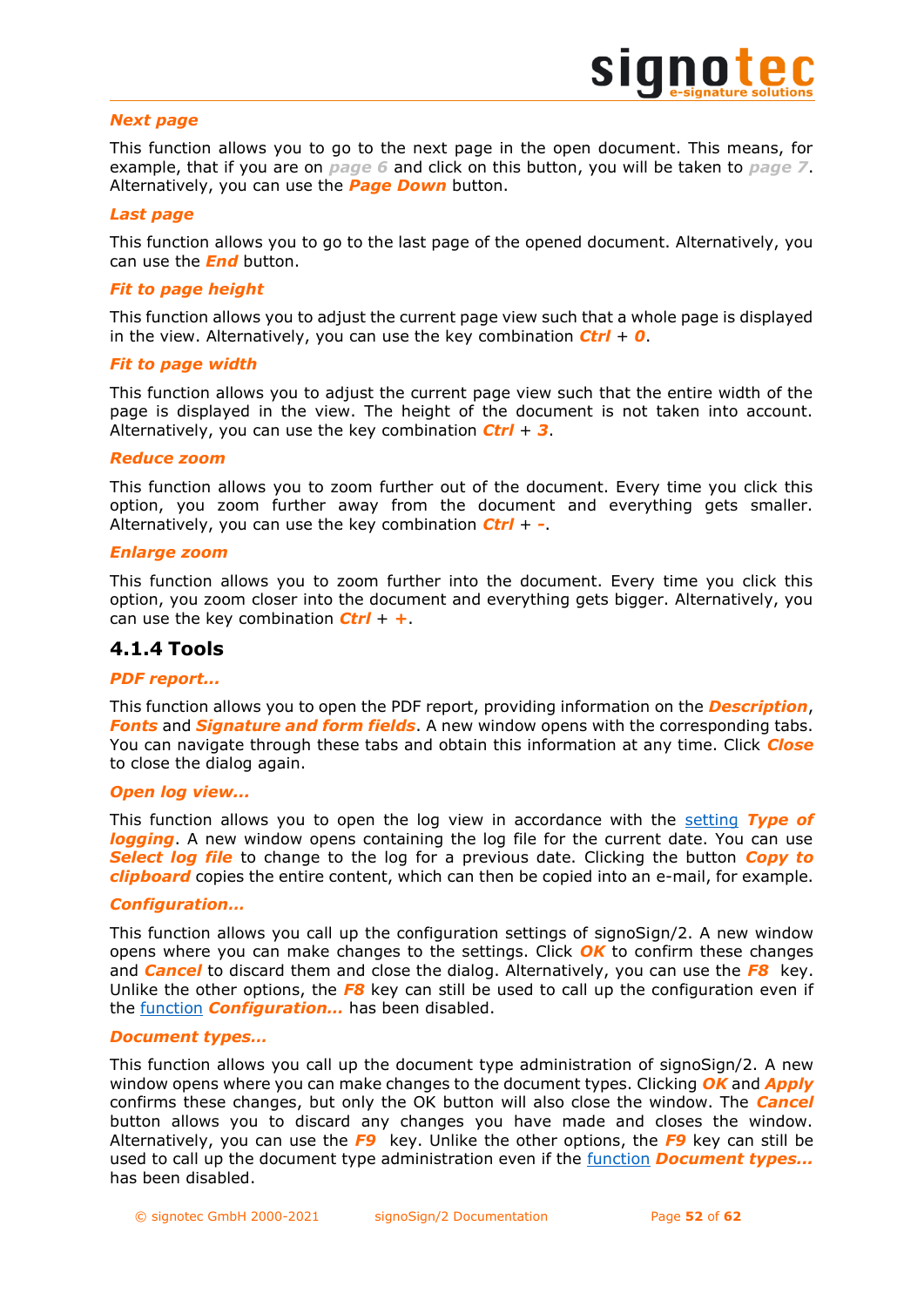# <span id="page-52-0"></span>**4.1.5 Help**

### *About signotec signoSign/2...*

This function allows you call up information about signoSign/2. A new window opens containing the *Setup version*, information about how to *Contact* signotec GmbH and *Licence information*. Expanding the option *Click here to display a list of the DLLs used* displays an exact list of all files used by signoSign/2 and their versions and any installed *plug-ins*.

### *Open documentation*

The function allows you to open the signoSign/2 User Guide in Adobe Acrobat Reader, provided this documentation has been included in the installation. Only the German or the English documentation is installed, depending on the operating system's system language. Adobe Acrobat Reader must also be installed. The link to the User Guide is located in the installation directory *…\signotec\signoSign2\Dokumentation*, and the file itself is stored in *%PROGRAMDATA%\signotec\signoSign2*. The documentation for installation is a separate file, but it is also located in the installation directory.

### *Video tutorials*

This function allows you to open our YouTube channel, where you can find helpful video tutorials on how to use signoSign/2. The website is opened in a new browser window. Depending on the display language of the application, you will be directed to the German or English YouTube channel.

### *Licensing...*

This function allows you to license signoSign/2. A new window opens where you can view your currently used license under *Licence information*. The default setting here is a license for testing for 30 days. The *Contact* section provides the contact details of signotec GmbH. You can license signoSign/2 under *Update licence*. Select either a licence file (\*.lic) under *Use licence file* or insert the licensing key into the corresponding text box *Enter licence key.* Please request the license from [license@signotec.de.](mailto:license@signotec.de) You can use **Paste from clipboard** to enter the license key if it is stored in the clipboard. If the license is valid, the application is licensed and you can click *Close* to exit the dialog.



*The license is only valid for the current version at the time of purchase. Later, newer versions are subject to a fee or you can conclude a software maintenance contract. Using an invalid license will result in your inability to run the software.*

### *Remote maintenance...*

The function allows you to open the remote maintenance tool TeamViewer, provided this tool was included in the installation. It makes it possible for signotec GmbH to connect to your computer via remote maintenance to help with questions or problems. You must click *Accept* to accept the disclaimer before starting remote maintenance. If you select *Reject*, remote maintenance cannot be performed. Please notify the support team of *your ID*. The *password* is a permanently stored password that is known to the employee. You can click *Cancel* to close the window again. For remote maintenance, please contact our hotline or use the [support form](https://en.signotec.com/supportform) on our website to open a ticket.

### <span id="page-52-1"></span>**4.2 Status bar**

The status bar is located at the bottom of the signoSign/2 and it displays important information for the displayed document. *Page* displays what page you are currently on, for example *Page: 6 / 9*. Double-click this information to call up the [function](#page-50-1) *Go to page...*. This function is only available if the document has more than one page, however. *Page format* shows the format of the first page of the document in millimetres, for example *210 x 297 mm* for a DIN A4 portrait document. The next item is *Signed signature fields*, which shows the number of signed signature fields out of all signature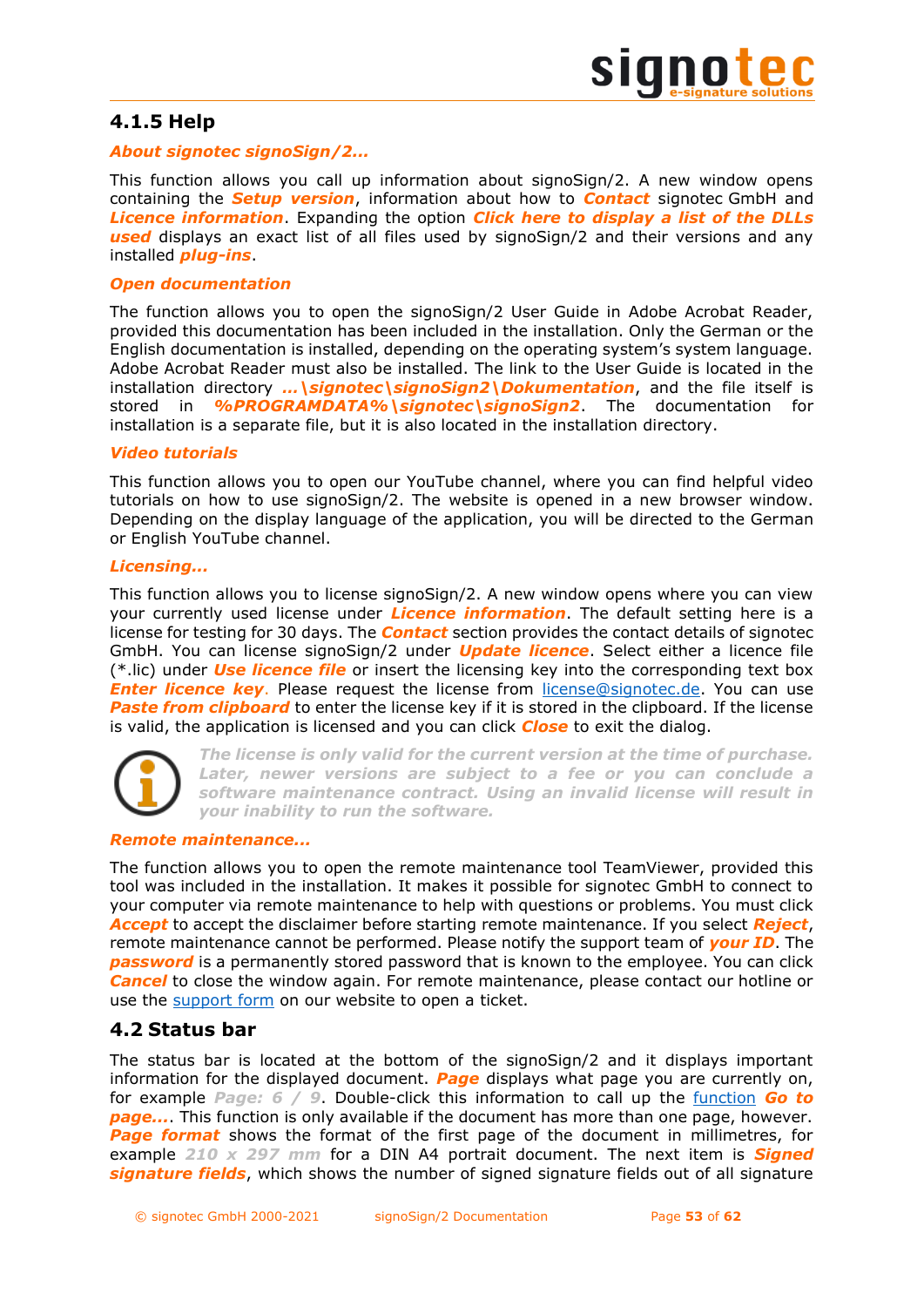

fields in the entire document, e.g. *Signed signature fields: 0 / 3*, if none of the three signature fields have been signed. You can also use *On current page* to display how many signature fields on the current page have been signed, e.g. *On current page: 1 / 2*, if one of the two signature fields on the corresponding page has been signed. Last, you can see which *Document type* was identified in the check in document type administration or loaded as a transfer via SML, ZIP or SZP file. If no match could be found or no document type was transferred, *All other documents* is displayed here.

# <span id="page-53-0"></span>**4.3 Parameter values**

signoSign/2 can be started in conjunction with any number of parameters. Each of these parameters must include a path to a *.pdf*, *.sig*, *.sml*, *.xfdf*, *.zip* or *.szp* file.

The following is an example of a potential call-up:

*"C:\Program Files\signotec\signoSign2\signoSign2.exe" "C:\Documents\Test.pdf" "C:\Templates\New\Test2.sig"*

This starts signoSign/2 and opens the files *Test.pdf* and *Test2.sig*. The order in which the documents are opened is not necessarily the same as the order of the parameters.

Alternatively, you can use the *OpenResubmission* parameter to open the resubmission in signoSign/2. If the [setting](#page-21-1) *File system* is used for the resubmission, no information for filtering the displayed documents can be appended to the parameter. If, on the other hand, the [setting](#page-21-1) *signoStorage* is used, the result list can be narrowed down by means of column name and value. Several values can be passed, the individual values must be separated by a "&". If the filter function is to be used, the complete parameter must be defined in inverted commas.

A call could look like this, for example:

*"C:\Program Files\signotec\signoSign2\signoSign2.exe" OpenResubmission "C:\Program Files\signotec\signoSign2\signoSign2.exe" "OpenResubmission?ID=96&User=Ferenc Hilker"*

It is not possible to include other parameters of information.



*It is not possible to use and pass the OpenResubmission and file parameters at the same time.*

# <span id="page-53-1"></span>**4.4 Using SML files**

SML files can be used to open one or more PDF documents with signoSign/2 and to include information for these documents such as document type and placeholders. To do this, the SML file must be opened with signoSign/2 and contain at least one reference to a document. The format and content of these files is based on an XML structure. If the document type is defined in the SML file, there is no need for signoSign/2 to perform the check based on identification terms. If the document type is not stored, the check for identification terms is performed as usual. In addition, predefined values for the placeholder can be defined in the SML file without them being read from the document by signoSign/2. This option is only considered for the first ten placeholders. All values in the SML file for the other placeholders (11 to 30) are ignored by signoSign/2. If placeholders are already configured in the document type, their values will be overridden by the values defined in the SML file. Placeholders that are not defined in the SML file will be determined by signoSign/2 in the usual way.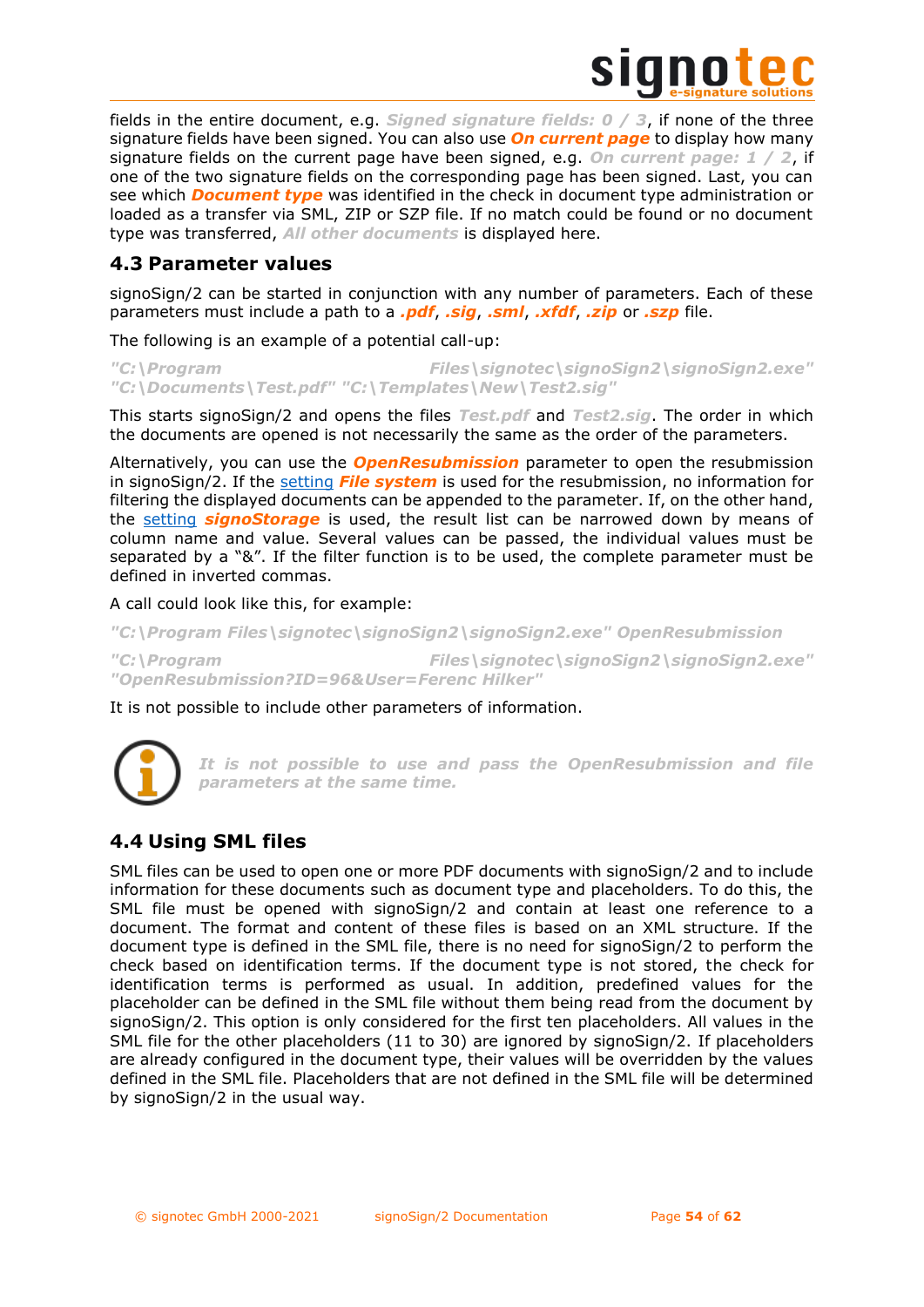

### The following example explains the format of a SML file:

```
<?xml version="1.0" encoding="utf-8"?>
<signotec>
<Open>
….<File>C:\Document\Invoice.pdf</File>
….<File>C:\Document\Invoice2.pdf</File>
….<Values>
……<DocType>Invoice<DocType>
……<Variable1>€18.96</Variable1>
……<Variable2>26.08.2019</Variable2>
……<Variable3>Ferenc Hilker</Variable2>
….</Values>
..</Open>
..<Open>
….<File>C:\Document\DeliveryNote.pdf</File>
….<Values>
……<DocType>Delivery<DocType>
……<Variable1>L2019-H-001</Variable1>
……<Variable2>27.08.2019</Variable2>
……<Variable3>Rodewald</Variable2>
….</Values>
..</Open>
..<DeleteAfterOpen>True</DeleteAfterOpen>
</signotec>
```
*signotec* must be used as root element, in which any number of *Open* elements can be embedded. The *File* element can be used to define a document with name and path that are to be opened. An *Open* Element can contain any number of *File* elements. In the *Values* element, you can define the document type on the basis of the element *DocType* and the placeholders on the basis of elements *Variable1* to *Variable10*. For each *Open* element, only one *Values* element can be defined, and in this element the elements *DocType* and *VariableX* must only be defined once. The *DeleteAfterOpen* element can also be included. As long as it is set to *True*, the SML file will be deleted after the documents are opened.



*Note that the elements are case-sensitive.*

SML files cannot be used if the PDF documents they contain are to be temporarily stored in the file system or in resubmission [\(setting](#page-46-1) *Use resubmission*). SML files and their PDF documents can also not be used for the backup function [\(setting](#page-25-1) *Backup and restore incomplete processed documents*).

# <span id="page-54-0"></span>**4.5 Use ZIP & SZP files**

You can use ZIP or SZP files to transfer one or more PDF files to signoSign/2 as it opens. Furthermore, the document types and their complete settings can be specified for these documents, independent of the document type recognition within signoSign/2. In this case, a pair consisting of a PDF document and XML file must be included in the ZIP or SZP file. The names of these two files must be exactly the same, e.g. *Invoice.pdf* and *Invoice.xml*, to ensure that the document to be signed can be matched to the document type. The PDF document corresponds to the file that is to be signed in signoSign/2 and the XML file contains the document type and its settings. Several pairs of PDF and XML can be contained in the ZIP or SZP file, e.g. *Invoice.pdf*, *Quote.pdf*, *Invoice.xml* and *Quote.xml*. If the ZIP or SZP file only contains one PDF document without an XML file or if the name of the PDF document does not match the name of the XML file, the PDF document is opened and document type recognition on the basis of identification definitions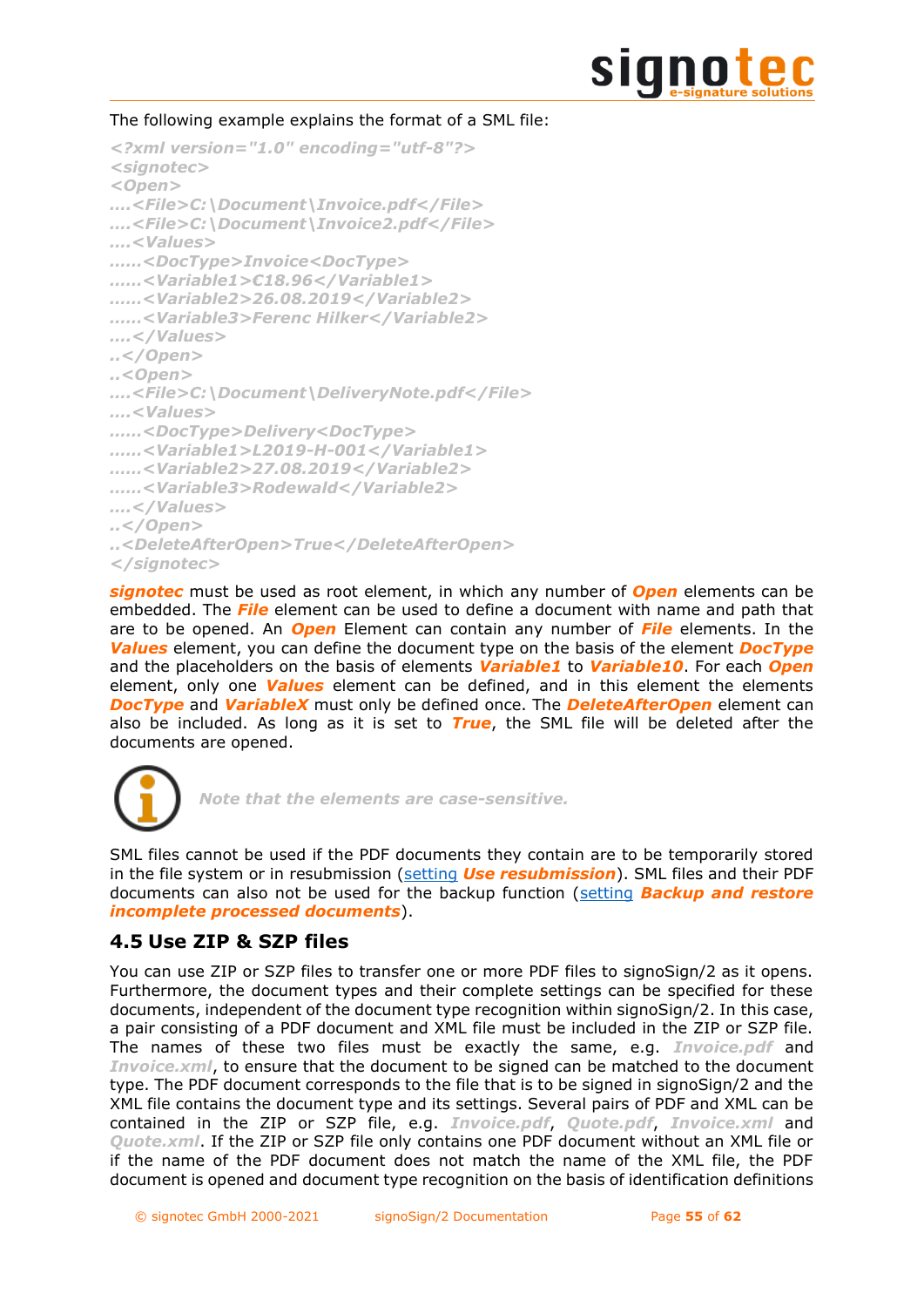

is started up and applied. The XML file (document type) must contain the structure of an exported document type.

The following is an example of the first lines of an XML file:

```
<?xml version="1.0" encoding="utf-8"?>
<DocumentType Version="1.0">
<GeneralSettings>
<ID>51d524d1-671d-4698-a499-78b3bb01877f</ID>
<Name>Invoice</Name>
<Description></Description>
<Version>1.0.0</Version>
<TemplateFile>C:\Document\Template-Invoice.pdf</TemplateFile>
<IsEnabled>True</IsEnabled>
…
```
All values (settings) of the document type not included in the XML file are ignored by signoSign/2 and therefore skipped. Please note that the [setting](#page-45-0) *Delete the source file after the document is archived* in this case deletes the ZIP or SZP file. The ZIP or SZP file can be opened and processed by the 'Open file...' dialog, by being dragged and dropped into the main window, by URL schema from the web or as transfer parameter for the application (signoSign2.exe).

# <span id="page-55-0"></span>**4.6 Use URL schema**

You can start signoSign/2 from a web environment via URL and transfer documents with and without document types and their settings. The URL schema '*signosign2://*' is used for this, which is assigned to the application (*signoSign2.exe*) by the setup. The URL can contain parameters of the supported file formats *.pdf*, *.sig*, *.sml*, *.xfdf*, *.zip* and *.szp*. If several files are to be transferred in one URL, the key *docX* can be used. The first parameter *doc1=* contains the web or file URL, the second parameter is introduced with *&doc2=* and also contains a web or file URL. A third parameter would then be added with *&doc3=* (etc.).

The following is an example of a potential call-ups from a web application:

```
<a href="signoSign2:// 
https://downloads.signotec.com/Support/Dokumente/DE/signoSign2/zertifika
t.pdf"> Certificate </a>
```
*<a href="signoSign2://https://bit.ly/39WrTBL">Certificate</a>*

*<a href="signoSign2://doc1=https://bit.ly/39WrTBL&doc2= https://bit.ly/2QmAzty"> Certificate DE + Certificate EN</a>*

Please make sure that any prohibited URL characters in the file name or path are encoded accordingly. If the file is *Invoice & Delivery Note.pdf*, for example, the URL must be changed to *Invoice%26 Delivery Note.pdf*.

As with the [function](#page-53-0) *Parameter values*, the resubmission can also be opened here using OpenResubmission. Therefore, please observe the notes there, which also apply to the URL schema.

For example, the calls from a web application could look like this:

*<a href="signoSign2://OpenResubmission">Resubmission</a>*

*<a href="signoSign2://OpenResubmission?ID=96&User=Ferenc Hilker">Resubmission filtered</a>*

# <span id="page-55-1"></span>**4.7 Read-only document types**

You can use read-only document types in signoSign/2, to prevent them from being altered, deleted or exported. To do this, you need to export the document type administration (*signoSign2\_DocTypes.xml*) with the corresponding document types and rename it to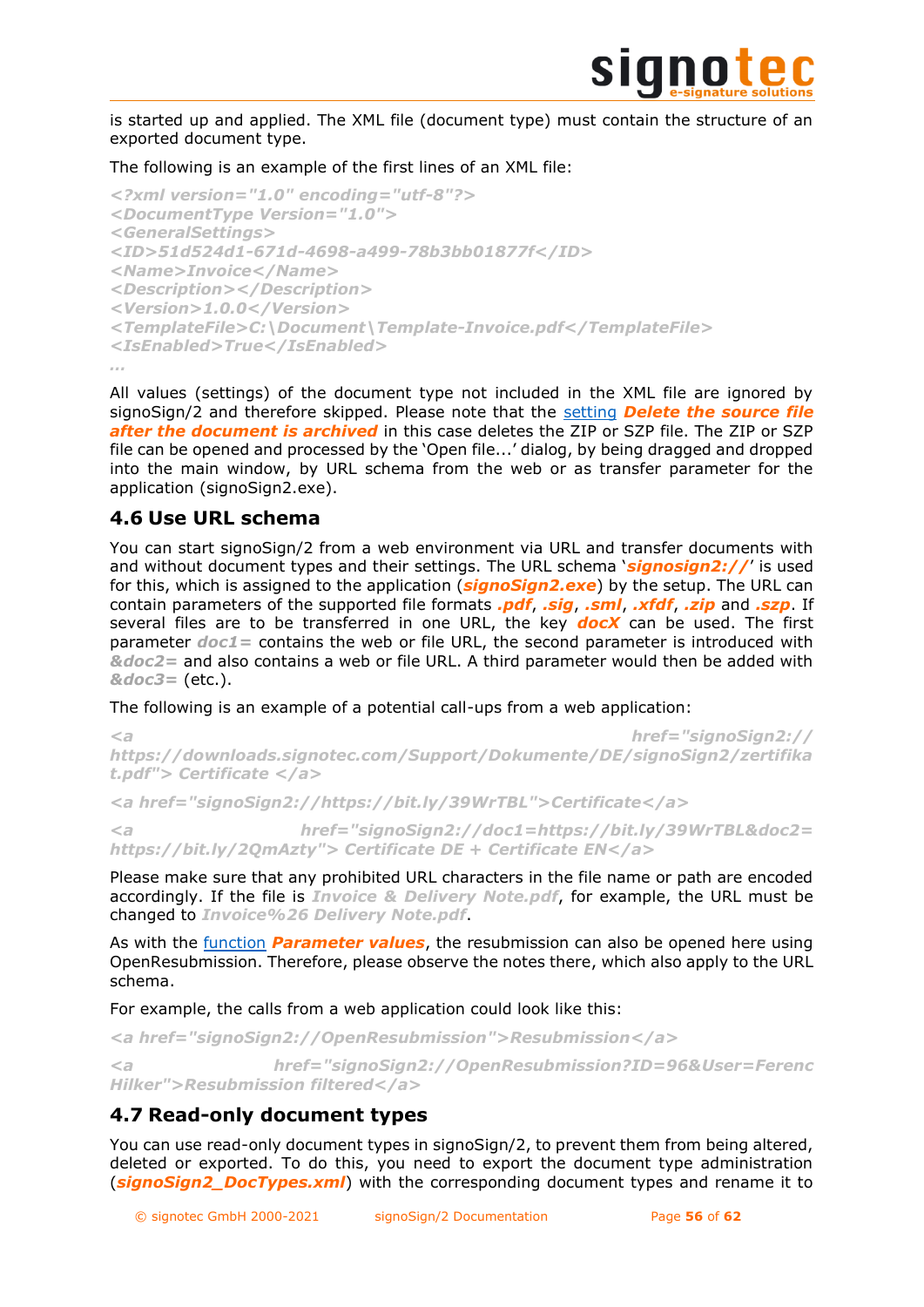

*signoSign2\_DocTypes\_Locked.xml*. You can now distribute this renamed file to restrict access to the corresponding users. Do this by placing the file in the folder that was defined in [setting](#page-7-0) *Directory for document types*. If you now start signoSign/2 and call up document type administration, all document types from **signoSign2\_DocTypes\_Locked.xml** are displayed, along with the existing document types from *signoSign2\_DocTypes.xml*. The read-only document types are shown in italics and are initially disabled (greyed out). To activate a document type, select it and activate the [setting](#page-24-0) *Use document type*. It is then activated in the list and displayed as blue text. All other settings are disabled and cannot be changed. Only the order of the document types can be changed and a copy can be created.

# <span id="page-56-0"></span>**4.8 Available keyboard shortcuts for the signature dialog**

The signature dialog on the computer has various buttons that can also be called up via key combinations. The following table aims to provide an overview.

| <b>Button</b>                  | <b>Keyboard</b><br>shortcut | <b>Note</b>                                                                                                                                                                                                                                                                      |
|--------------------------------|-----------------------------|----------------------------------------------------------------------------------------------------------------------------------------------------------------------------------------------------------------------------------------------------------------------------------|
| OK.                            | $Alt + O$                   | Disabled as long as the confirmation<br>text is displayed.                                                                                                                                                                                                                       |
| Retry                          | $Alt + R$                   | Disabled as long as the confirmation<br>text is displayed.                                                                                                                                                                                                                       |
| Skip                           | Alt $+ S$                   | Disabled as long as the confirmation<br>text is displayed, only one signature<br>field is present or the signature is only<br>requested for one signature field, and if<br>it is a mandatory field and the setting<br>Do not allow mandatory fields to be<br>skipped is enabled. |
| Cancel                         | <b>ESC</b>                  |                                                                                                                                                                                                                                                                                  |
| Change the signature<br>device | $Alt + C$                   | Hidden as long as no second signature<br>device is configured.                                                                                                                                                                                                                   |
| Change Device                  | $Alt + U$                   | Only available with the mobile capture<br>plug-in. Enables the mobile device to<br>switch to signature capture.                                                                                                                                                                  |

# <span id="page-56-1"></span>**4.9 Available placeholders**

signoSign/2 provides various placeholders that can be used in different places. The following table aims to provide an overview.

| <b>Placeholder</b> | <b>Description</b>                         | <b>Note</b>                                                                                                           |
|--------------------|--------------------------------------------|-----------------------------------------------------------------------------------------------------------------------|
| %docTypeIndexFile% | Content of the document<br>type index file | Only available for the setting<br><b>Content of the main index</b><br><i>file</i> .                                   |
| %sigFieldName%     | Signature field name                       | Only available for the setting<br><b>Save signatures as images</b><br>and the setting Save<br>biometric data to files |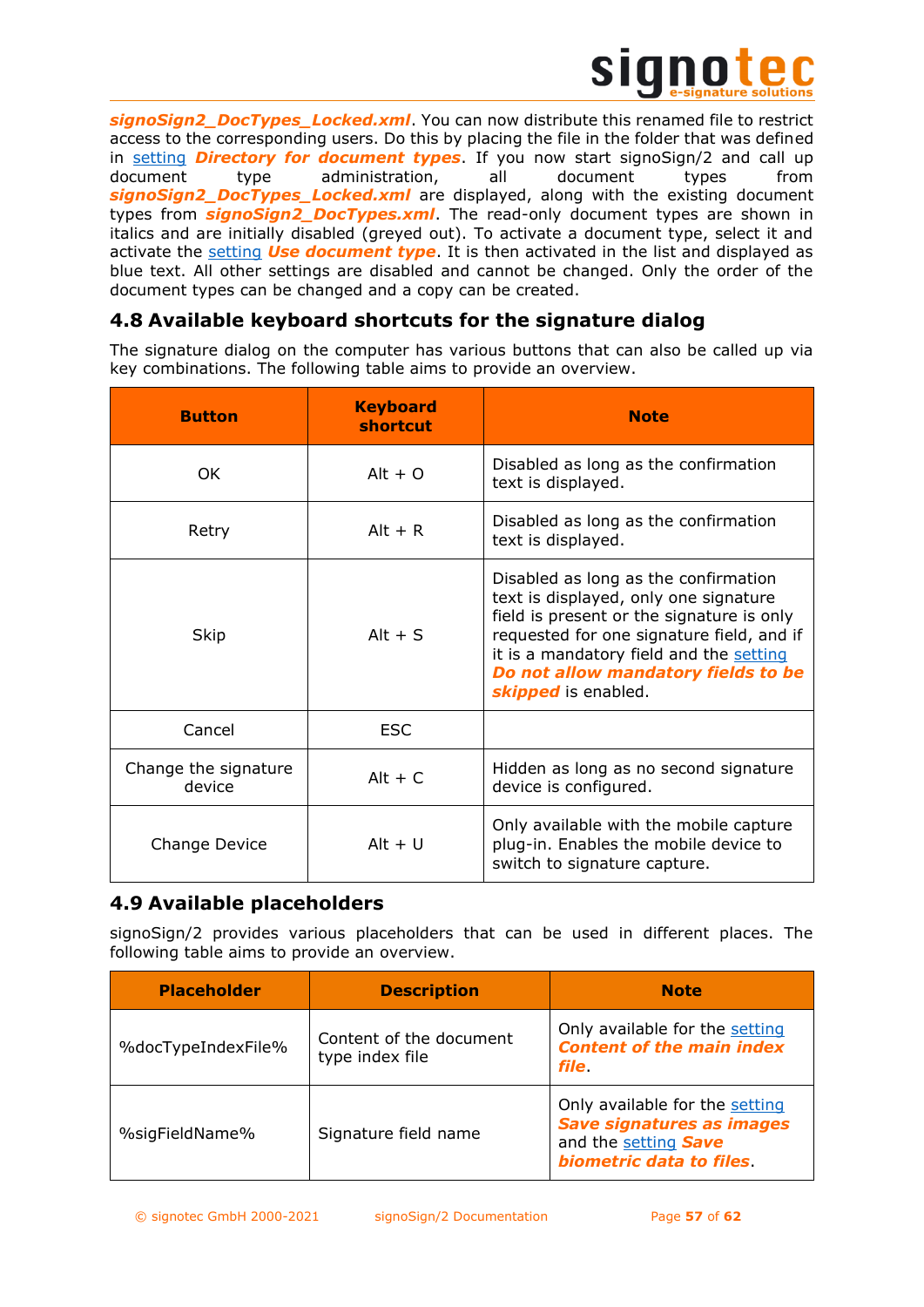# Signote C

| %sigImage%          | Path of the image of the<br>signature                   | Only available for the setting<br><b>Save signatures as images.</b>                                                                                  |
|---------------------|---------------------------------------------------------|------------------------------------------------------------------------------------------------------------------------------------------------------|
| %bioFile%           | Path of the file containing<br>the biometric data       | Only available for the setting<br><b>Save biometric data to files</b>                                                                                |
| %orgFileName%       | Original file name                                      |                                                                                                                                                      |
| %title%             | Document title                                          |                                                                                                                                                      |
| %numSignatures%     | Number of signatures                                    |                                                                                                                                                      |
| %user%              | User name                                               |                                                                                                                                                      |
| %machine%           | Machine name                                            |                                                                                                                                                      |
| %guid%              | Globally Unique Identifier<br>(GUID)                    |                                                                                                                                                      |
| $\%$ ip $\%$        | IP address                                              |                                                                                                                                                      |
| %mac%               | MAC address                                             |                                                                                                                                                      |
| %dateShort%         | Current date, short format<br>(29.09.2019)              |                                                                                                                                                      |
| %dateLong%          | Current date, long format<br>(Thursday, 29 August 2019) |                                                                                                                                                      |
| %timeShort%         | Current time, short format<br>(09:49)                   |                                                                                                                                                      |
| %timeLong%          | Current time, long format<br>(09:49:40)                 |                                                                                                                                                      |
| %signoCounter%      | signoCounter                                            | Not available everywhere.                                                                                                                            |
| %dateFileName%      | Current date, short format<br>$(2019-08-29)$            | Only available for the setting<br><b>Configure Archive Service,</b><br>the setting Generate index<br>file and the setting General<br><i>settings</i> |
| %timeFileNameShort% | Current time, short format<br>(09.49.40)                | Only available for the setting<br><b>Configure Archive Service,</b><br>the setting Generate index<br>file and the setting General<br><b>settings</b> |
| %timeFileNameLong%  | Current date, long format<br>(09.49.40.6692)            | Only available for the setting<br><b>Configure Archive Service,</b><br>the setting Generate index<br>file and the setting General<br>settings        |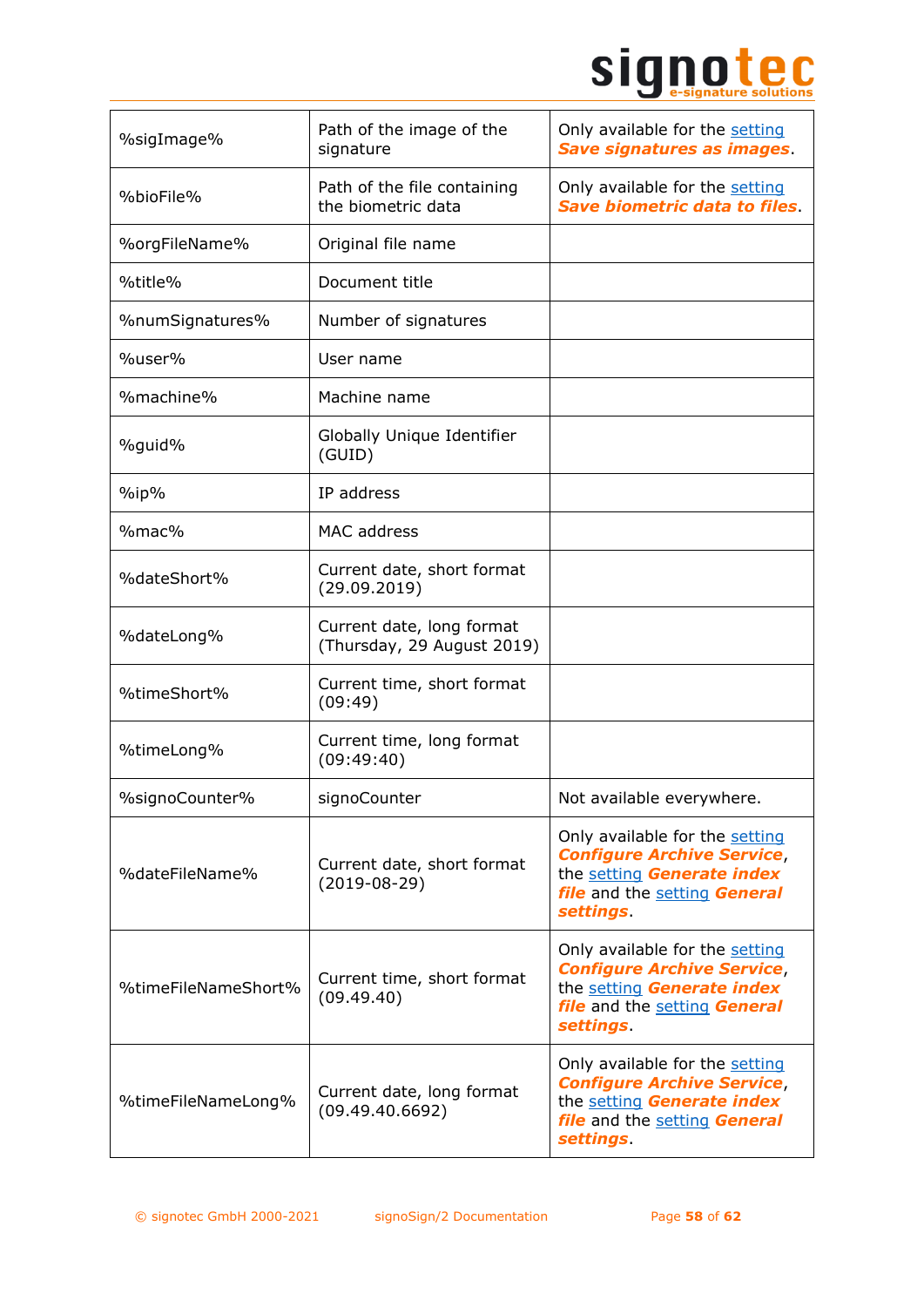

| %archiveFile%     | Archive file                               | Only available for the setting<br><b>Default values for messages</b><br>and the setting <b>Additional</b><br>actions.          |
|-------------------|--------------------------------------------|--------------------------------------------------------------------------------------------------------------------------------|
| %indexFile%       | Index file                                 | Only available for the setting<br><b>Additional actions</b>                                                                    |
| %archiveName%     | Name of the archive file                   | Only available for the setting<br><b>Generate index file.</b>                                                                  |
| %var1% to %var30% | Placeholder 1 to 30                        |                                                                                                                                |
| %randomX%         | Random number                              | X must be replaced by a<br>number that defines the<br>number of digits of the random<br>number. Example:<br>%random4% for 1896 |
| %dateTimeX%       | Current time stamp, user<br>defined format | X must be replaced by the<br>format. Example:<br>%dateTimedd.MM.yyyy%<br>for 12.04.1896                                        |
| %docTypeName%     | Name of the document type                  |                                                                                                                                |

# <span id="page-58-0"></span>**4.10 Available buttons on the signature pad**

signoSign/2 provides various buttons in the signature device which are available in specific constellations. The first button design of the signature device Delta will be used as an example. The following table aims to provide an overview.

| <b>Button</b> | <b>Function</b>                              | <b>Note</b>                                                               |
|---------------|----------------------------------------------|---------------------------------------------------------------------------|
|               | Skip to the first page of the<br>document    | Only for signature device<br>Delta & Alpha in<br>interactive signing mode |
|               | Skip to the previous page of the<br>document | Only for signature device<br>Delta & Alpha in<br>interactive signing mode |
|               | Skip to the next page of the<br>document     | Only for signature device<br>Delta & Alpha in<br>interactive signing mode |
|               | Skip to the last page of the<br>document     | Only for signature device<br>Delta & Alpha in<br>interactive signing mode |
|               | Start signing mode                           | Only for signature device<br>Delta & Alpha in<br>interactive signing mode |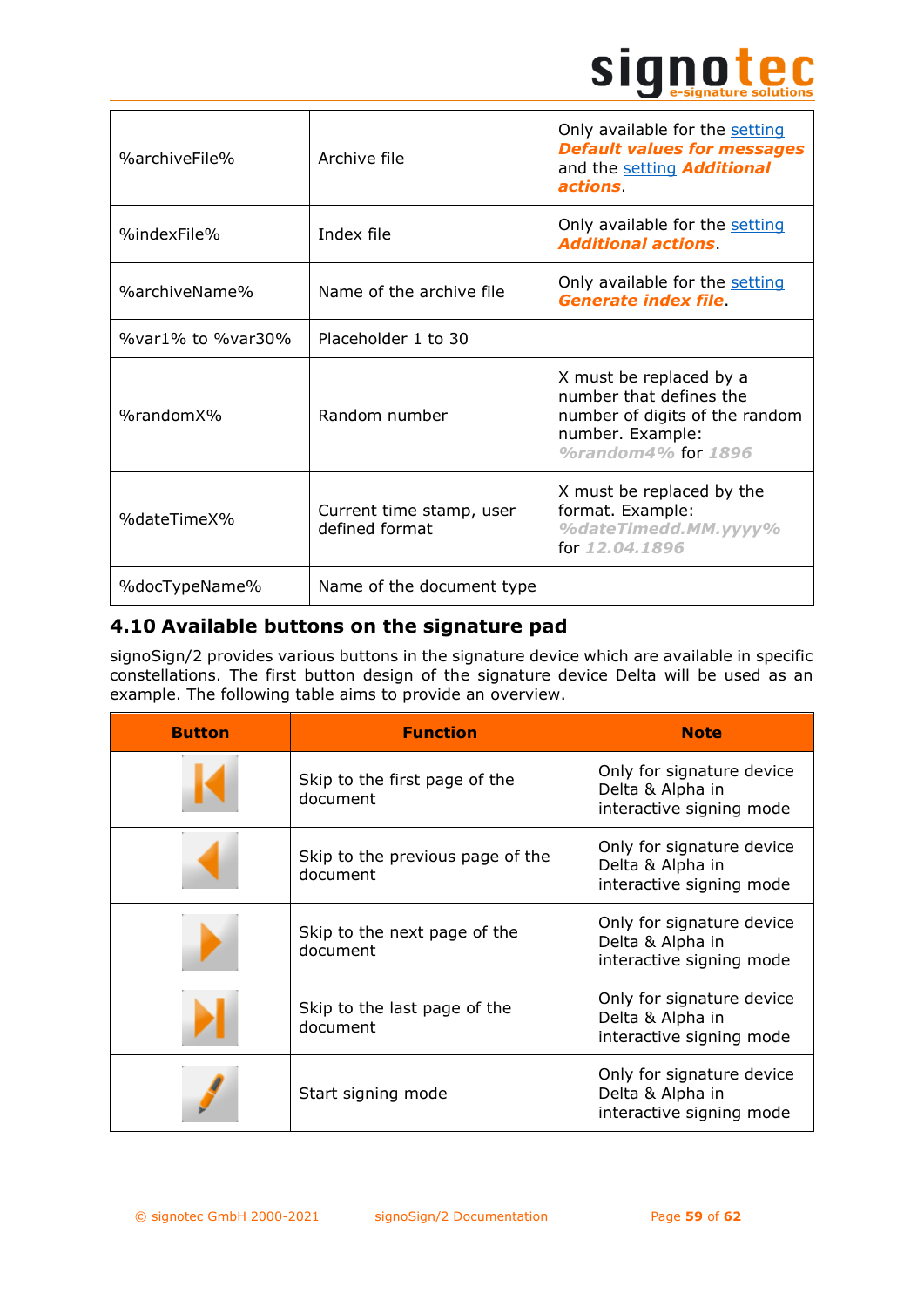

| Start note mode                                                      | Only for signature device<br>Delta in interactive<br>signing mode                                                          |
|----------------------------------------------------------------------|----------------------------------------------------------------------------------------------------------------------------|
| Start marking mode                                                   | Only for signature device<br>Delta in interactive<br>signing mode                                                          |
| Exit reading mode and disconnect<br>the signature device             | Only for signature device<br>Delta in interactive<br>signing mode                                                          |
| Reject confirmation text and cancel<br>signing, note or marking mode | Confirmation text for all<br>signature devices, modes<br>cancel only the interactive<br>signing mode                       |
| Delete signature, note or marking<br>and recapture                   | Signature for all signature<br>devices, note and mark<br>only for the interactive<br>signing mode                          |
| Skip signature field                                                 | Only for signature device<br>Delta & Alpha in<br>interactive signing mode                                                  |
| Accept confirmation text and insert<br>signature, note or mark       | Confirmation text and<br>signature for all signature<br>devices, note and mark<br>only for the interactive<br>signing mode |
| Rotate view 180°                                                     | Only for the signature<br>device Alpha                                                                                     |

# <span id="page-59-0"></span>**5 Plug-ins**

You have the option to extend the software signoSign/2 with plug-ins, which provide various special functionalities. These plug-ins are provided as individual setup programs and can be installed after the normal signoSign/2 installation. Once the plug-in has been installed successfully, you can find the relevant information on the plug-in in the [property](#page-22-3) *Plug-in information*. If you have not already done so, you only have to activate a licence that supports this plug-in. The plug-ins that are currently available are presented below:

# <span id="page-59-1"></span>**5.1 Mobile capture**

This plug-in allows you to capture signatures using the signoCapture app on a mobile device. The mobile device must be in the same network via WLAN as the computer on which signoSign/2 is installed. For this purpose, run the following setup program after installing: *signotec\_s2\_Plug-In\_Mobile\_Capture\_x.x.x\_xxBit.exe*

# <span id="page-59-2"></span>**5.1.1 Installing the app**

The *signoCapture* app must be installed on the mobile device. You can obtain it from here [\(Google Play](https://play.google.com/store/apps/details?id=de.signotec.signoCapture&hl=en) or [App Store\)](https://apps.apple.com/us/app/signocapture/id1135853001).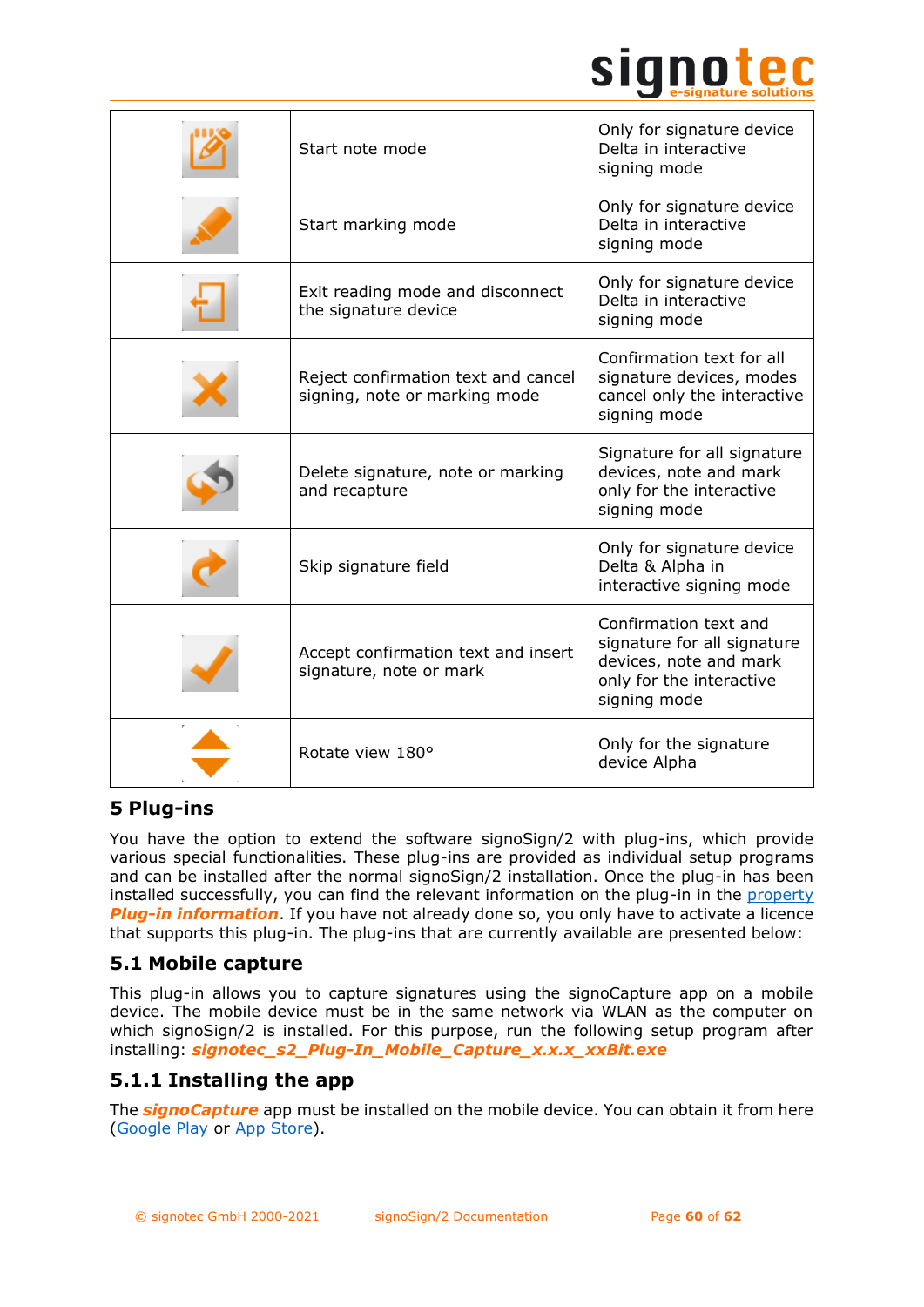

# <span id="page-60-0"></span>**5.1.2 Plug-in configuration**

The mobile capture plug-in must be configured as a signature device. You can do this in the configuration under the [setting](#page-14-0) *Select signature device*.

# <span id="page-60-1"></span>**5.1.3 Signing with the plug-in**

To capture a signature with the mobile device, the app must be started on the device. You will be shown a **Pairing Code** that is required for connecting the app and the signoSign/2. Use the adjacent button to generate a new pairing code. If you start a signature process, the 'Connection to mobile device' dialog will now be displayed. Under *Mobile Device*, all devices that have been found on the network and have installed and opened the app are displayed by their *model name*. Select a device from the list to be used for signature capture. Then enter the value displayed in the app on your mobile device under *Pairing Code*. This procedure only needs to be performed once, so the same device will be used for the next signature process, provided the pairing code has not been changed. To establish the connection between the app and signoSign/2, click on *OK*. You can close the dialog by clicking *Cancel*. Once connection has been successful, the confirmation text or the signature dialog directly will be displayed in the app, depending on the configuration. You can now use the familiar buttons to control the further proceedings.

# <span id="page-60-2"></span>**5.2 IP list capture**

You can use this plug-in to configure any number of signature devices that can be addressed by IP in signoSign/2 and use them for signing. For this purpose, run the following setup program after installing signoSign/2: *signotec\_s2\_Plug-In\_IP\_List\_Capture\_x.x.x\_xxBit.exe*

# <span id="page-60-3"></span>**5.2.1 Plug-in configuration**

The IP list capture plug-in must be configured as a signature device. You can do this in the configuration under the [setting](#page-14-0) *Select signature device*. Further setting options for the plug-in itself are available under [setting](#page-17-0) *Configuring the IP list capture plug-in*.

# <span id="page-60-4"></span>**5.2.2 Signing with the plug-in**

To capture a signature with one of the configured IP signature devices, the signing process must be started. The 'Select signature devices' dialog will be displayed, where all the plugins configured IP signature devices are displayed. Each device contains the information *Description* and *Address*. Now select an available IP signature device and click *OK* to start the signing process on this device. You can close the dialog by clicking *Cancel*. IP signature devices that are shown in red are not accessible and cannot be used for the signing process. Therefore check the connection.

# <span id="page-60-5"></span>**5.3 Smart card signing**

With this plug-in, you can capture a qualified signature using a signature card and a card reader. Execute the following setup program after you have installed signoSign/2: *signotec\_s2\_Plug-In\_Smart\_Card\_Signing\_x.x.x\_xxBit.exe*

# <span id="page-60-6"></span>**5.3.1 Plug-in configuration**

The Smart Card Signing plug-in must be configured as a signature device. You can do this in the configuration under the [setting](#page-14-0) *Select signature device*.

# <span id="page-60-7"></span>**5.3.2 Signing with the plug-in**

To capture a signature with a signature card, the signing process must be started. Afterwards, or even before, insert the signature card into the card reader. The normal signature dialog is displayed, where you can click *OK* to display a list of existing certificates and *Cancel* to close the dialog. All certificates from *Own certificates* from the *Windows Certificate Store* are displayed. Some signature cards, such as those from D-TRUST, can only be used in conjunction with middleware. Select the desired certificate from this list